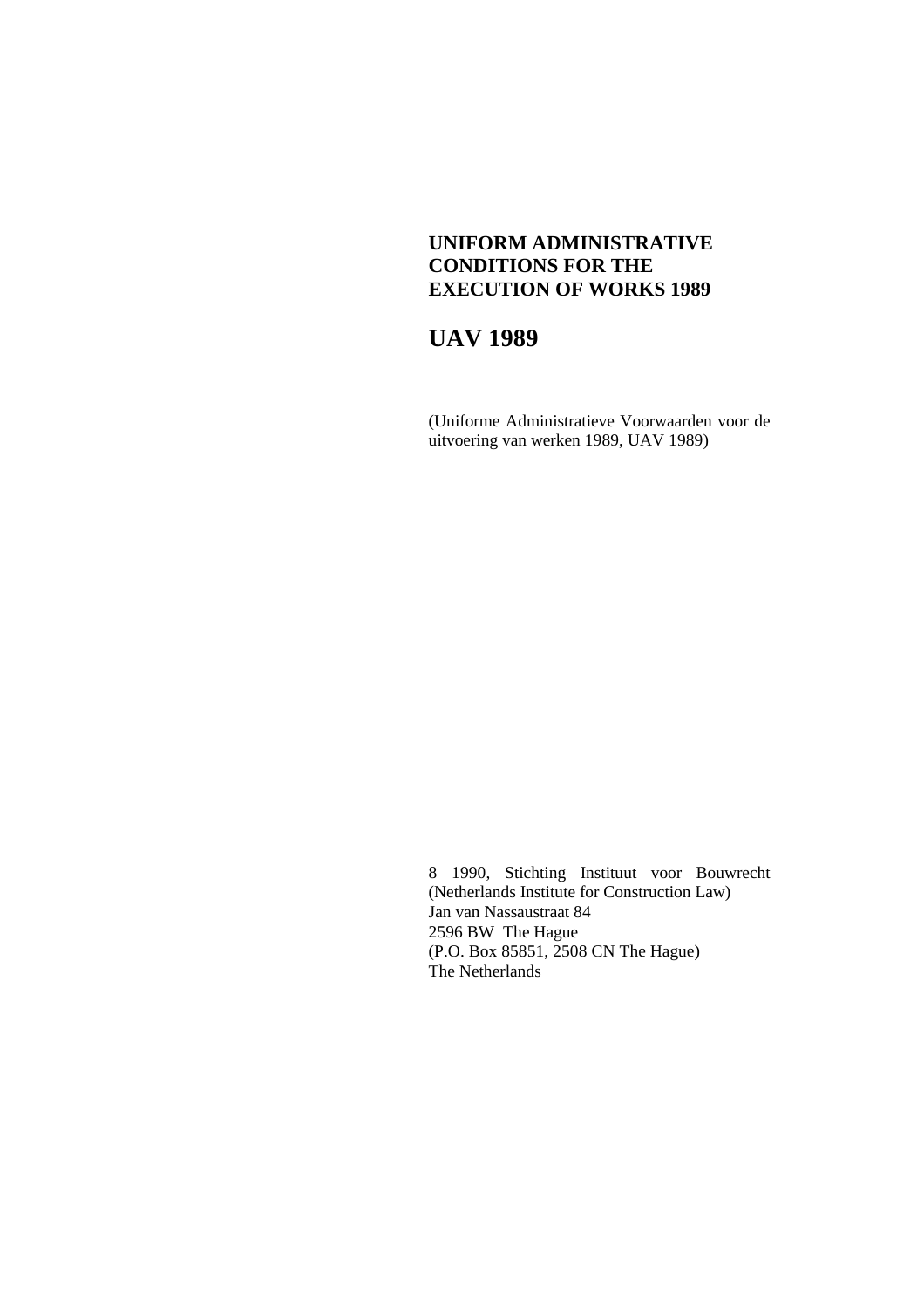Translation by F.C. Compton-Reimer (sworn translator) and H.C.S. Warendorf, LL.M., (sworn translator/member of the Amsterdam Bar/partner in Trenité Van Doorne)

All rights reserved. No part of this book may be reproduced or transmitted in any form or by any means, electronic or mechanical, including photocopying, recording, or any information storage or retrieval system without prior permission from the Stichting Instituut voor Bouwrecht.

This translation of the Uniforme Administratieve Voorwaarden voor de uitvoering van werken 1989 [UAV 1989] has been made for information purposes only and no liability is assumed for the accuracy thereof.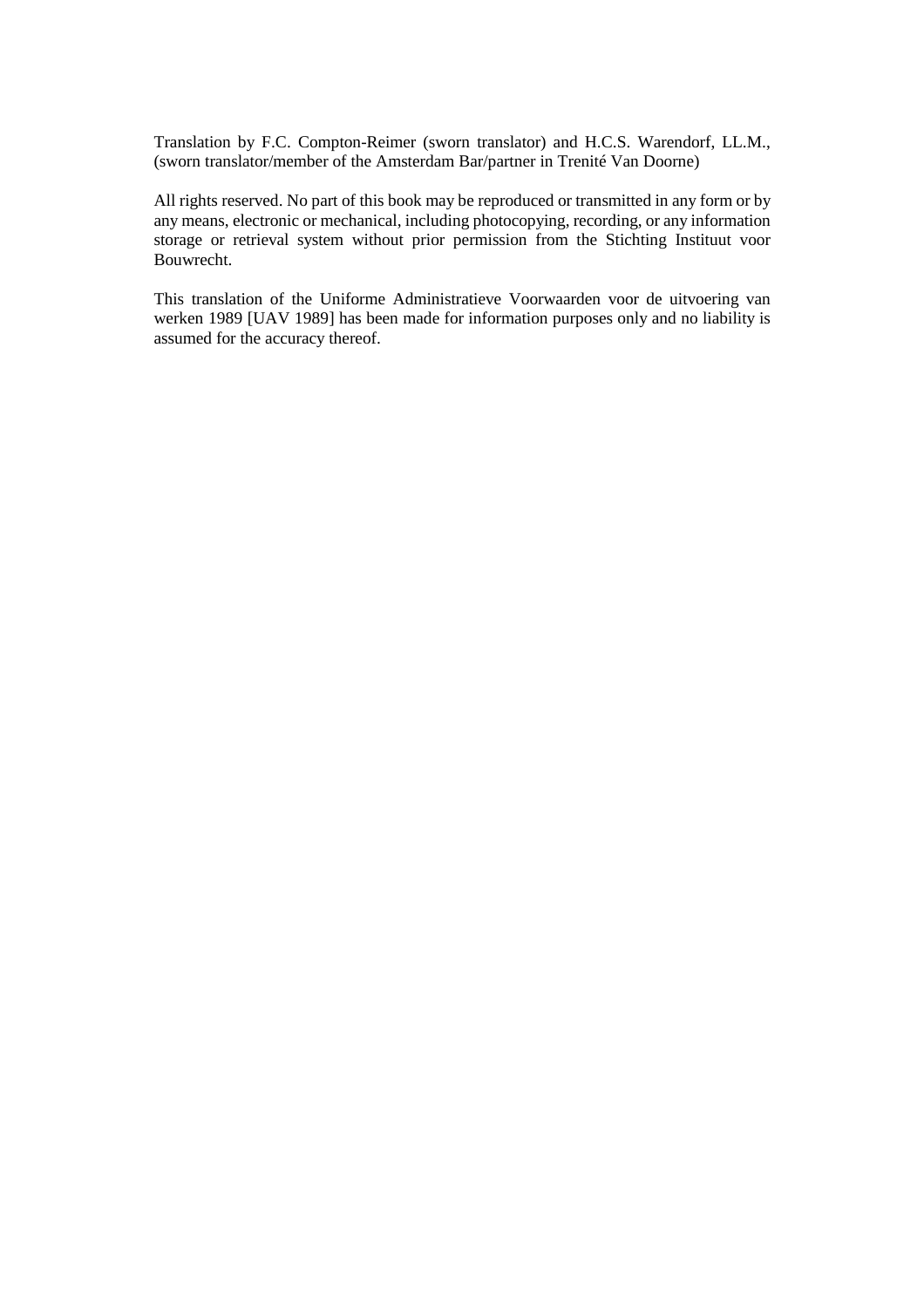#### **MINISTERIE VAN VOLKSHUISVESTING, RUIMTELIJKE ORDENING EN MILIEUBEHEER [MINISTRY OF HOUSING, TOWN AND COUNTRY PLANNING AND THE ENVIRONMENT]**

Central Department of Legal Matters no. MJZ 25 889 007

The Minister of Volkshuisvesting, Ruimtelijke Ordening en Milieubeheer [Housing, Town and Country Planning and the Environment], the Minister of Verkeer en Waterstaat [Transport and Communications], and the Staatssecretaris van Defensie [Secretary of State for Defence];

Whereas it is considered desirable to establish new Uniform Administrative Conditions for the Execution of Works;

Having heard a broad selection of representatives from organizations and institutions in the building industry;

#### RESOLVE:

To adopt the 1989 Uniform Administrative Conditions for the Execution of Works set out in the appendix hereto.

This Order shall be published in the Staatscourant [State Gazette] and a copy shall be sent to the Algemene Rekenkamer [Government Audit Department].

The Hague, 25 August 1989.

The Minister of Housing, Town and Country Planning and the Environment,

The Minister of Transport and Communications,

The Secretary of State for Defence.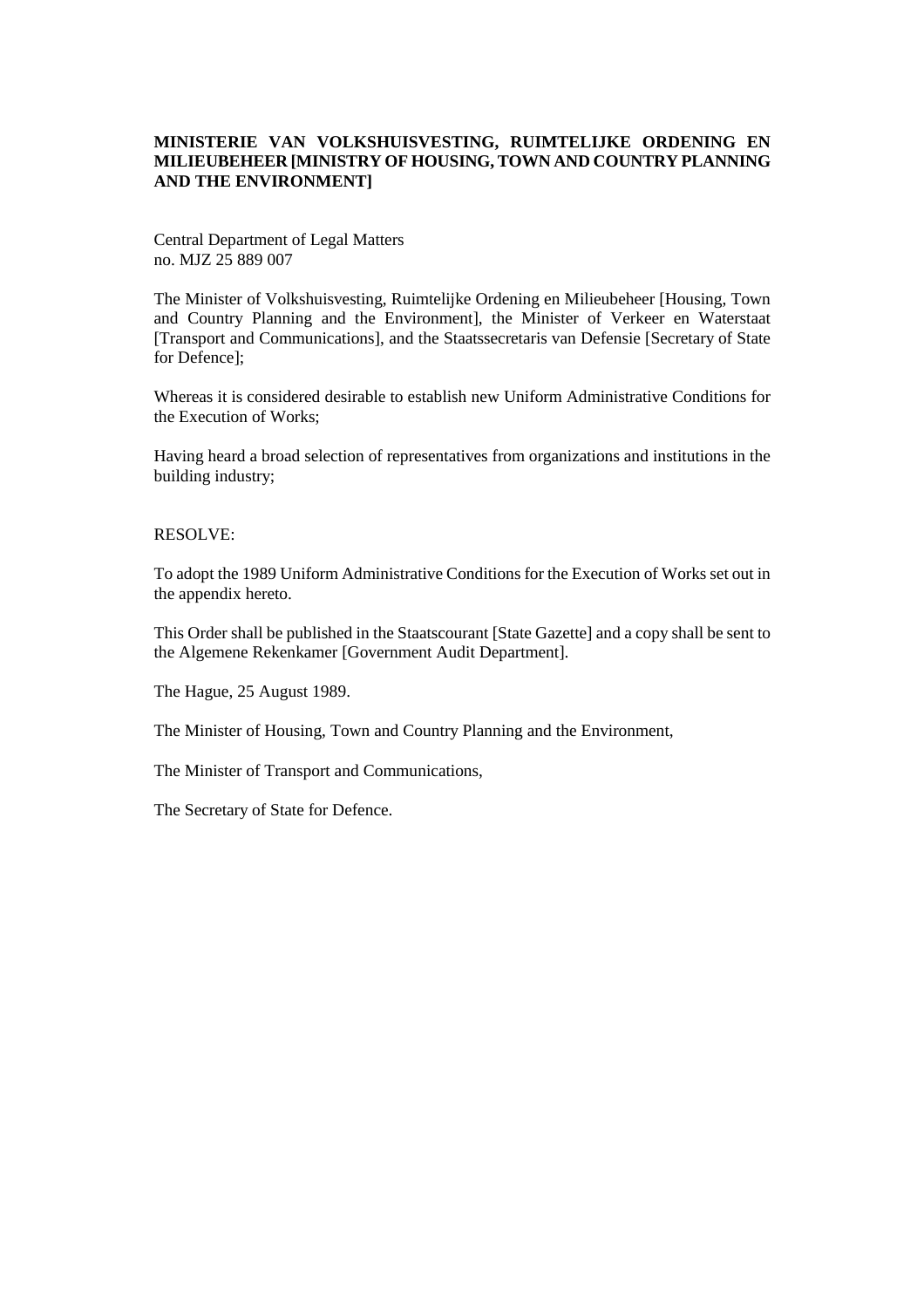#### **NOTES**

In 1968, after lengthy consultation with the building industry, the Uniforme Administratieve Voorwaarden voor de uitvoering van werken [Uniform Administrative Conditions for the Execution of Works], hereinafter: UAV, were adopted by joint resolution of the Minister of Transport and Communications, the Minister of Defence and the Minister of Housing and Town and Country Planning. Originally intended to serve as standard conditions of building contracts of the government departments traditionally responsible for housing and public works, the UAV have become general conditions in the building industry. Not only the central government but also local authorities and private developers frequently apply the UAV as an integral part of their contracts.

The UAV have never been altered since 1968, but over the years there has been a growing need to adapt parts of the UAV to the views that have evolved in case law and legal publications. In this connection reference may be made to the recommendations of the "Standaardregelingen in de Bouw" Working Party in its report "Harmonisatie van standaardvoorwaarden in de bouw" and the recommendations of the "Ordeningsthema's Aanbestedingswezen" Consultative Group in its report "Naar een ordening op de bouwmarkt". In order to give all parties involved in building and construction an opportunity for giving their views, a broad selection of representatives from the organizations and institutions in the building industry has been consulted on the reform, based on the draft revised UAV drawn up by the government departments mentioned above.

We are pleased that full agreement has been reached in these consultations on the UAV 1989. This consensus will serve to promote our ambition to realize the broadest possible practical application of the UAV in the building industry.

Our aim is to have the 1989 UAV take effect as soon as possible in the course of 1990.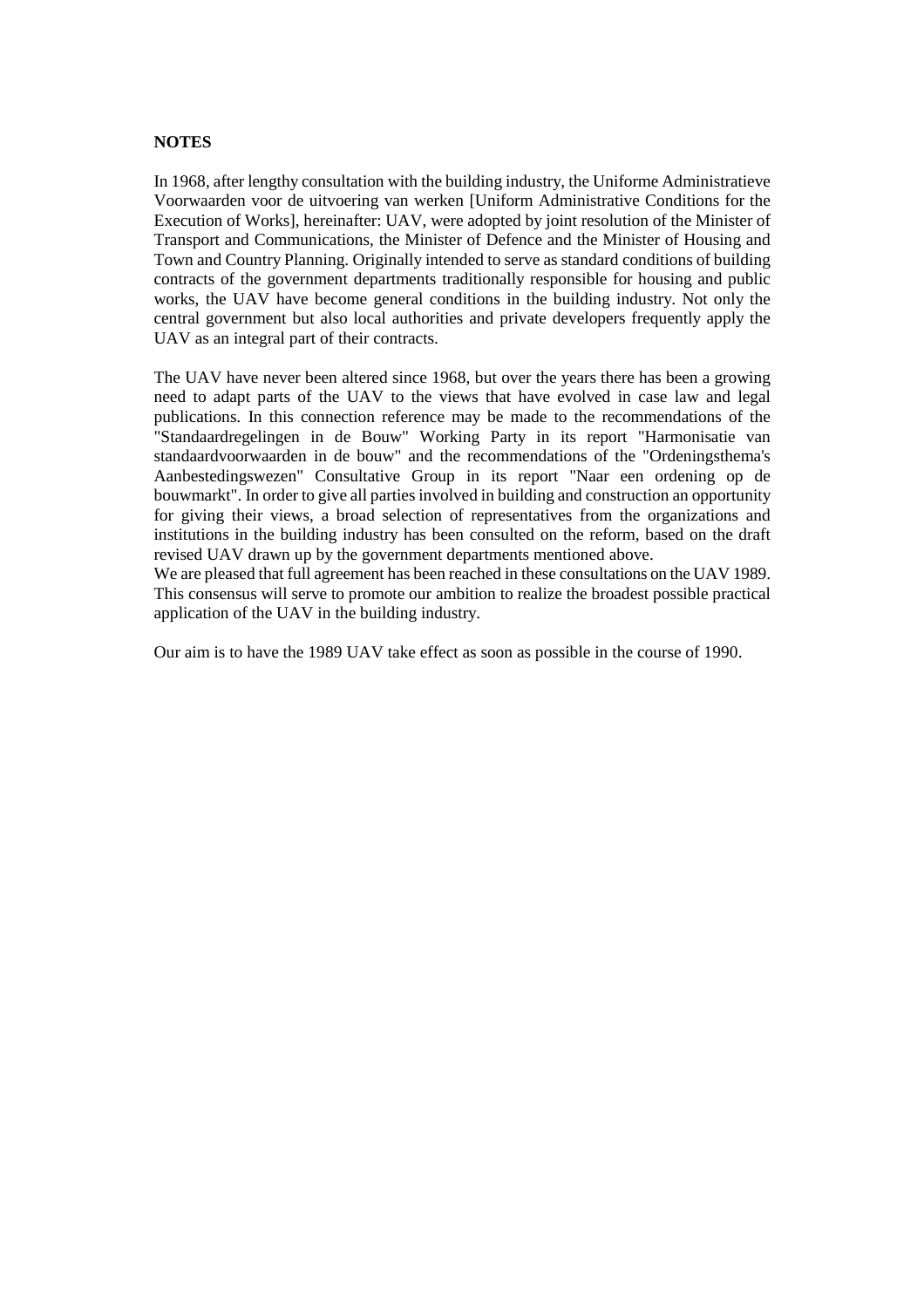## **Index**

## **Chapter I**

| General  |                                                   |  |
|----------|---------------------------------------------------|--|
| Clause 1 | <b>Definitions</b>                                |  |
| Clause 2 | Applicable Regulations and Conflicting Provisions |  |

## **Chapter II**

| Representation of the Parties |                             |  |
|-------------------------------|-----------------------------|--|
| Clause 3                      | Employer's Agent            |  |
| Clause 4                      | Contractor's Representative |  |

## **Chapter III**

| <i>General Obligations</i> |                               |  |
|----------------------------|-------------------------------|--|
| Clause 5                   | <b>Employer's Obligations</b> |  |
| Clause 6                   | Contractor's Obligations      |  |

## **Chapter IV**

|           | Commencement of Work, Time for Execution, Completion and Acceptance |    |
|-----------|---------------------------------------------------------------------|----|
| Clause 7  | Date of Commencement                                                | 10 |
| Clause 8  | Time for Execution, Extension of Time for Completion                |    |
|           | and Acceptance                                                      | 10 |
| Clause 9  | <b>Inspection and Approval</b>                                      | 11 |
| Clause 10 | Completion and Acceptance                                           | 12 |
| Clause 11 | Defects Liability Period                                            | 12 |
| Clause 12 | Contractor's Liability after Completion and                         |    |
|           | Acceptance                                                          | 13 |

## **Chapter V**

|           | Changes in Completion Dates, Suspension, Termination in Unfinished State |    |
|-----------|--------------------------------------------------------------------------|----|
| Clause 13 | Changes in Execution Dates                                               | 14 |
| Clause 14 | Suspension of the Works, Termination of Works in                         |    |
|           | <b>Unfinished State</b>                                                  | 14 |
|           |                                                                          |    |

# **Chapter VI**

| Site, Advertising |                        |    |
|-------------------|------------------------|----|
| Clause 15         | Site                   | 16 |
| Clause 16         | Enclosure, Advertising | 16 |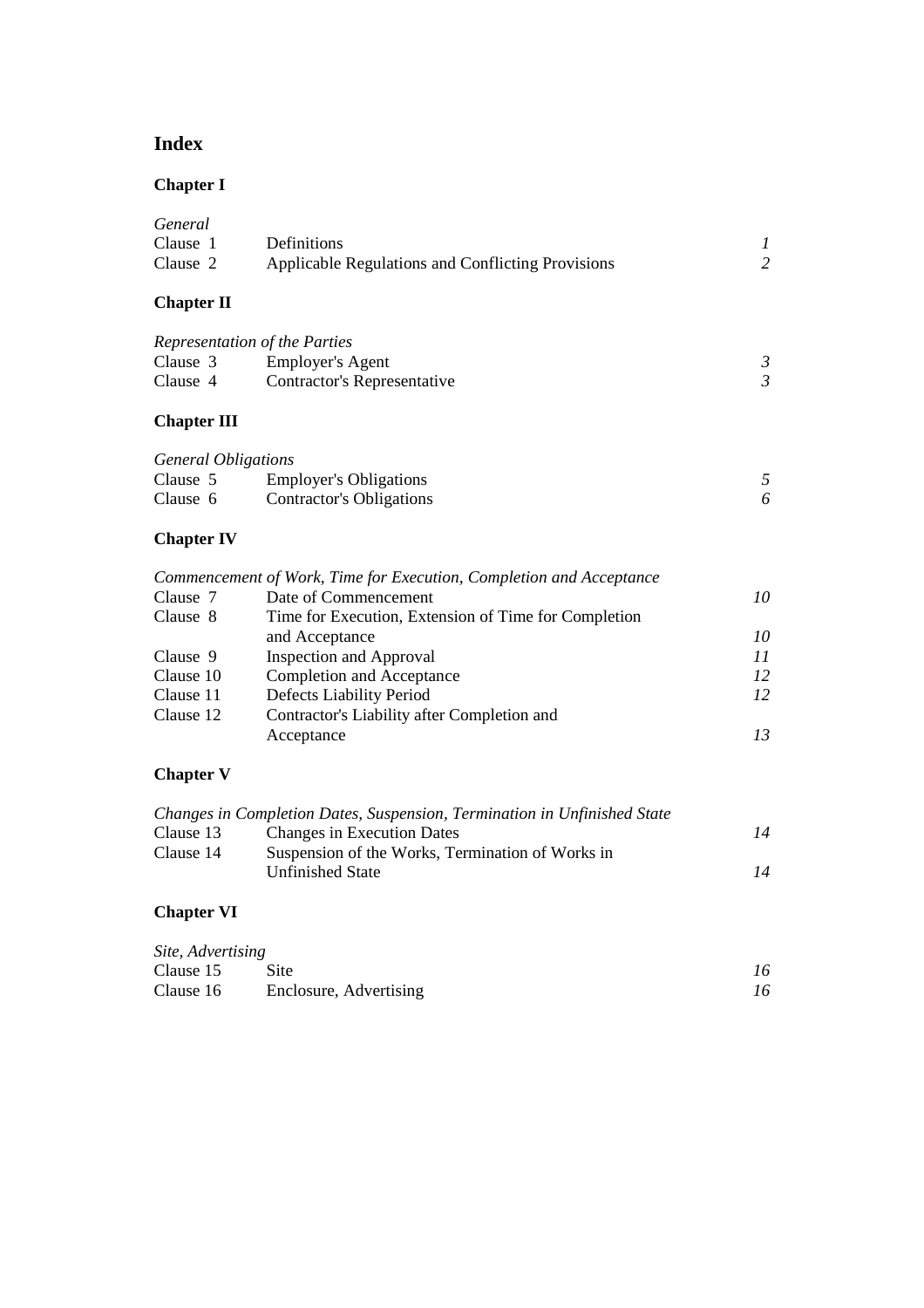## **Chapter VII**

| <i>Materials</i> |                                           |    |
|------------------|-------------------------------------------|----|
| Clause 17        | Processing and Incorporation of Materials | 17 |
| Clause 18        | <b>Inspection of Materials</b>            | 17 |
| Clause 19        | <b>Ownership of Materials</b>             | 18 |
| Clause 20        | Care of Materials                         | 19 |
| Clause 21        | Used Materials                            | 19 |
| Clause 22        | Warranty for any Parts                    | 19 |

## **Chapter VIII**

| Sheds and other Auxiliary Plant and Equipment   | 21                                   |
|-------------------------------------------------|--------------------------------------|
| <b>Employer's Auxiliary Plant and Equipment</b> | 21                                   |
| Sunken Plant and Equipment                      | 22                                   |
|                                                 | <b>Auxiliary Plant and Equipment</b> |

## **Chapter IX**

| <b>Execution of the Works</b> |                                                  |    |
|-------------------------------|--------------------------------------------------|----|
| Clause 26                     | General Time Schedule, Programme                 | 23 |
| Clause 27                     | Daily Records, Lists, Reports                    | 24 |
| Clause 28                     | Marking-out, Determining and Sounding of Levels, |    |
|                               | and Measuring                                    | 25 |
| Clause 29                     | Variations in Dimensions or State of Existing    |    |
|                               | Works and Sites                                  | 25 |
| Clause 30                     | Provisions for Dams, Embankments, Bulkheads,     |    |
|                               | Water Passages and Traffic                       | 26 |
| Clause 31                     | <b>Connection with Other Works</b>               | 26 |
| Clause 32                     | Objects found on the Site                        | 26 |
| Clause 33                     | Presumption of Unsatisfactory Work               | 27 |
| Clause 34                     | Changes in the Execution of the Works            | 27 |

## **Chapter X**

| <b>Additions and Omissions</b> |                                       |    |
|--------------------------------|---------------------------------------|----|
| Clause 35                      | Settlement of Additions and Omissions | 28 |
| Clause 36                      | Changes in the Specification          | 28 |
| Clause 37                      | <b>Provisional Sums</b>               | 29 |
| Clause 38                      | Quantities                            | 31 |
| Clause 39                      | Differences of Adjustable Quantities  | 31 |

## **Chapter XI**

|           | Payment, Turnover Tax, Penalties, Pledge or Charge or Assignment |    |
|-----------|------------------------------------------------------------------|----|
| Clause 40 | Payment                                                          | 33 |
| Clause 41 | Turnover Tax                                                     | 34 |
| Clause 42 | <b>Penalties</b>                                                 | 35 |
| Clause 43 | Pledge or Charge or Assignment by Contractor to Third Parties    | 35 |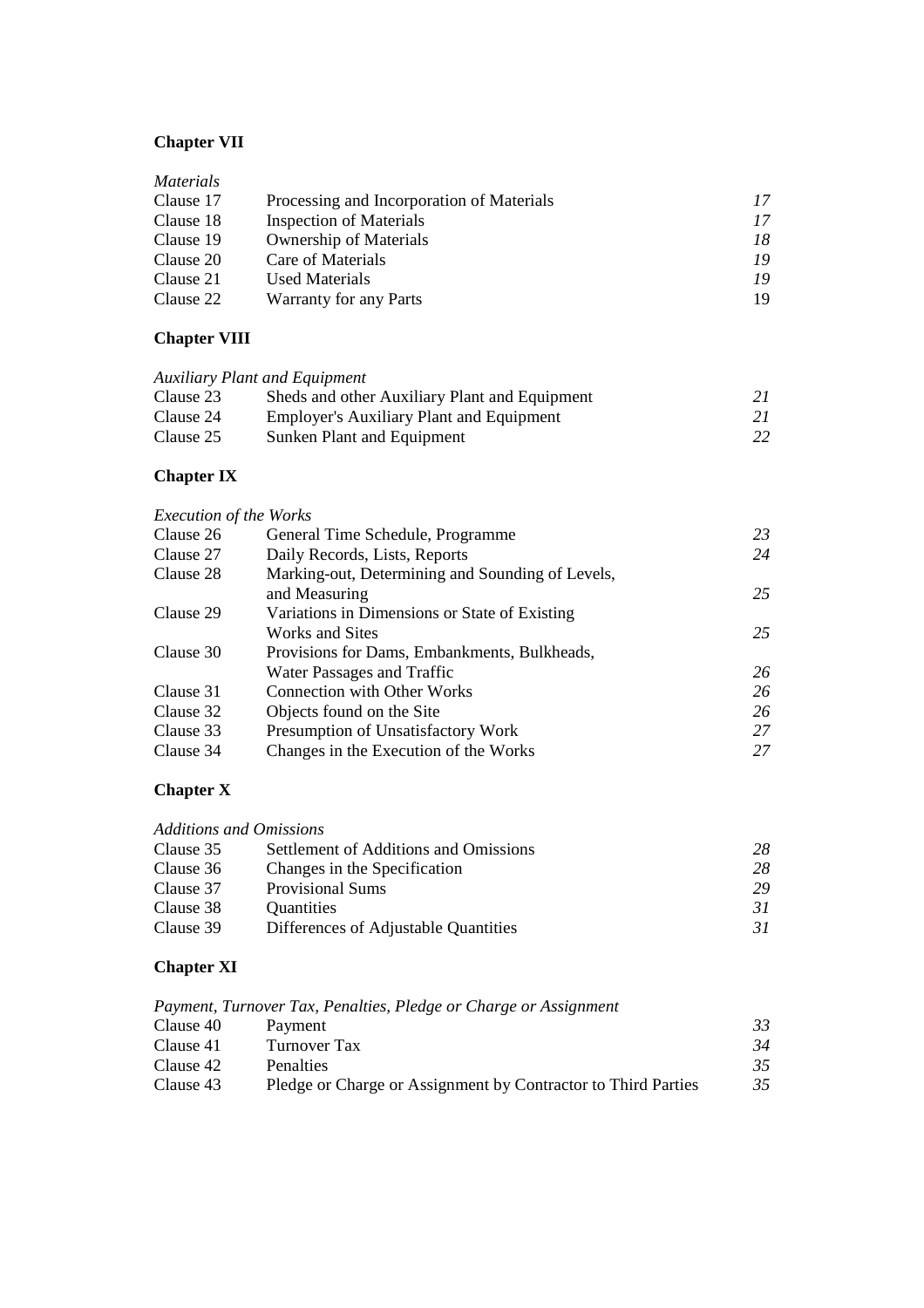## **Chapter XI A**

| Security, Insurance |                                                          |    |
|---------------------|----------------------------------------------------------|----|
| Clause 43a          | Security                                                 | 36 |
| Clause 43b          | Insurance                                                | 37 |
| <b>Chapter XII</b>  |                                                          |    |
| Damage to the Works |                                                          |    |
| Clause 44           | Damage to the Works                                      | 38 |
| <b>Chapter XIII</b> |                                                          |    |
|                     | Default, Incapacity or Death of one of the Parties       |    |
| Clause 45           | Employer's Default, Incapacity, or Death                 | 39 |
| Clause 46           | Contractor's Default, Incapacity, or Death               | 40 |
| <b>Chapter XIV</b>  |                                                          |    |
|                     | <b>Cost-increasing Circumstances</b>                     |    |
| Clause 47           | <b>Cost-increasing Circumstances</b>                     | 42 |
| <b>Chapter XV</b>   |                                                          |    |
|                     | Recording the State or Condition, Settlement of Disputes |    |
| Clause 48           | Inspection of State or Condition                         | 43 |
| Clause 49           | Settlement of Disputes                                   | 43 |
| Clause 50           | Continuation of the Work                                 | 44 |
| <b>Appendices</b>   |                                                          |    |
| Appendix A          | - Power of Attorney                                      | 45 |
| Form B              | - Waiver of Title                                        | 46 |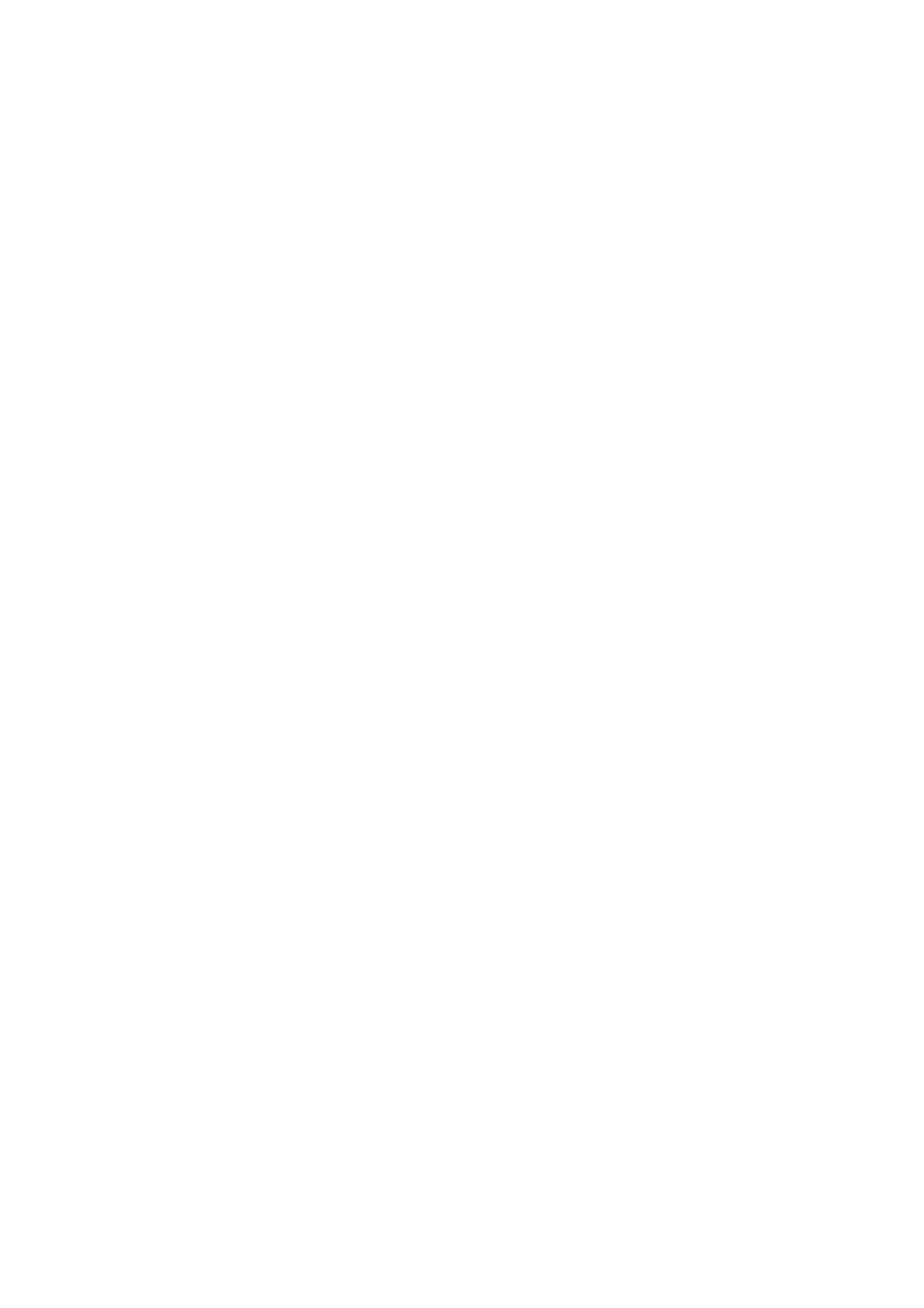#### **CHAPTER I. GENERAL**

#### **Clause 1. Definitions**

1. For the purposes of these Conditions the following words shall be understood to mean:

Works: the work to be executed or the delivery to be made;

Employer: the individual or legal person awarding the contract to execute the Works;

Contractor: the individual or legal person undertaking the Works;

Specification: the description of the Works, the accompanying drawings, the conditions applicable to the Works, the summary of additional information and changes and the minutes of the pre-tender meeting;

Contract: the agreement for the execution of the Works entered into between the Employer and the Contractor;

Contract Sum: the sum for which the Contractor has agreed to execute the Works, not including turnover tax;

Materials: the materials, objects, parts, plant, machinery and equipment, soil of any type etc. to be incorporated in the Works;

Day: a calendar day;

Working day: any calendar day, unless it coincides with a public holiday or day recognized as a holiday at the place of execution of the Works, or a day designated by the Government or by or under the collective labour agreement as a day of rest, day of celebration or other non-individual holiday;

UAV: these Uniform Administrative Conditions 1989;

Civil Code: the Netherlands Civil Code (Burgerlijk Wetboek).

- 2. If in the Specification a separate time limit has been set for completion and acceptance of a specific part of the Works, for the purposes of Clause 6, paragraph 4 and Clauses 8, 9, 11, 12, 42 and 44 that part shall be considered as separate Works.
- 3. If in the Specification a separate time limit has been set within which the execution of the Works must have reached a specific stage before completion and acceptance take place, the provisions of Clauses 8, 9 and 42 shall apply mutatis mutandis.
- 4. If the Contract has been awarded without a prior tendering procedure, for the purposes of Clause 2, paragraph 2, Clause 6, paragraphs 11 and 13 and Clause 49, paragraph 2, the words "the tender date" shall be construed to mean "the date on which the Contractor submitted his quotation".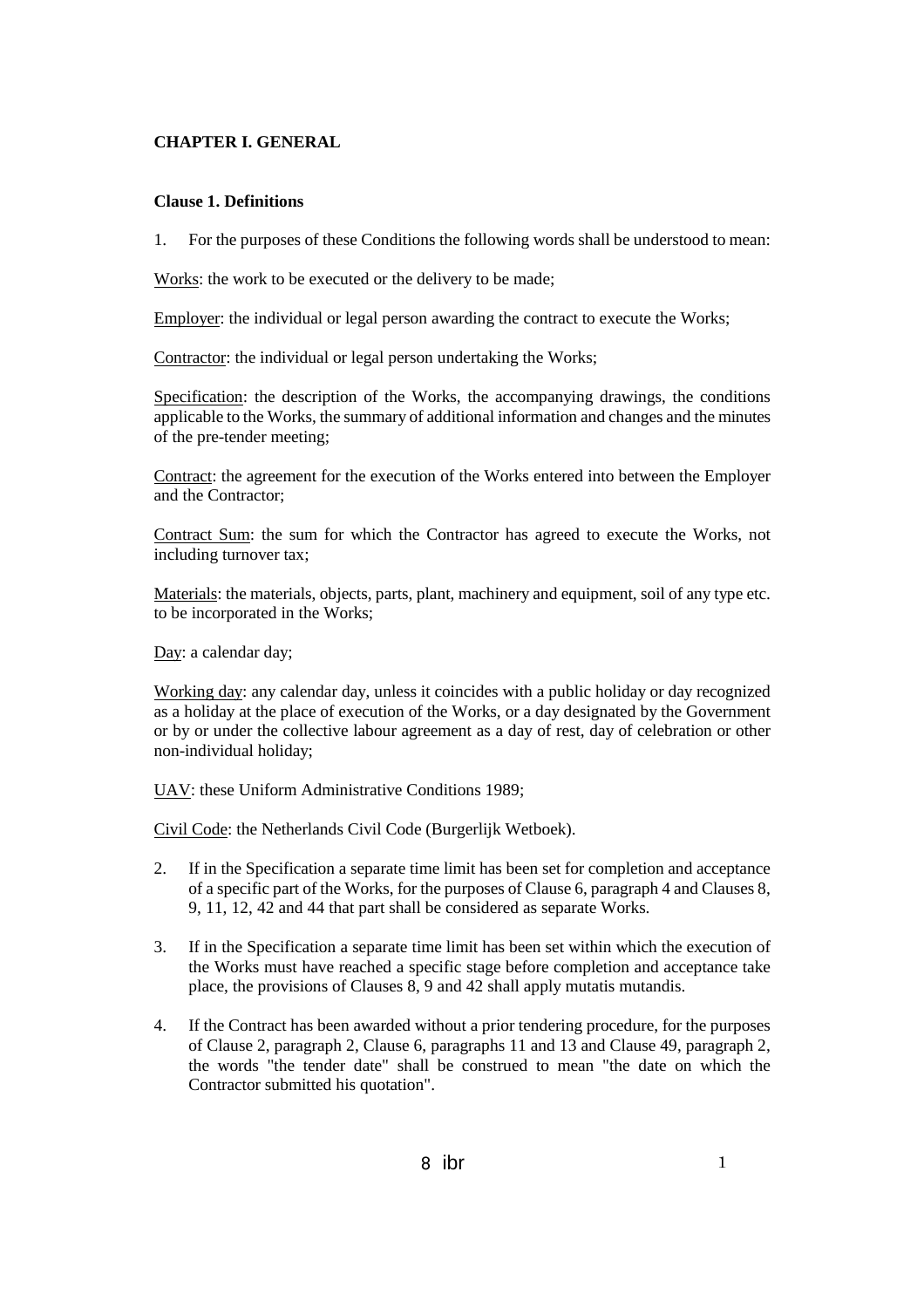5. Where maintenance work has been awarded for a period of several years for a specific sum per annum, the words "Contract Sum" or "term of payment" shall mean the contract sum for the period of one year or the term of payment of the maintenance year concerned.

#### **Clause 2. Applicable Regulations and Conflicting Provisions**

- 1. The provisions of these UAV shall apply unless expressly stated otherwise in the Specification.
- 2. The Specification is deemed to comprise, as if incorporated therein verbatim, the Dutch standards of Stichting Nederlands Normalisatie-Instituut [Netherlands Standards Institute], if declared applicable to the Works, as said standards are in force three months before the tender date.
- 3. The Contract shall be governed by Netherlands law.
- 4. If there is any discrepancy in or divergence between parts of the Specification the order of precedence of such parts, unless the context of the Specification shows otherwise, shall be determined by the following rules:
	- a) a later written document or drawing shall prevail over an earlier written document or drawing;
	- b) a description shall prevail over a drawing;
	- c) a special arrangement shall prevail over a general arrangement; it being understood that rule a) prevails over rules b) and c), and rule b) prevails over rule c).

If the application of these rules provides no solution, the conflicting provisions shall be construed, in fairness, to the disadvantage of the party by whom or on whose behalf the Specification has been drawn up.

5. The provisions of paragraph 4 shall not affect the Contractor's obligation to warn the Employer in the event of any obvious conflict between parts of the Specification.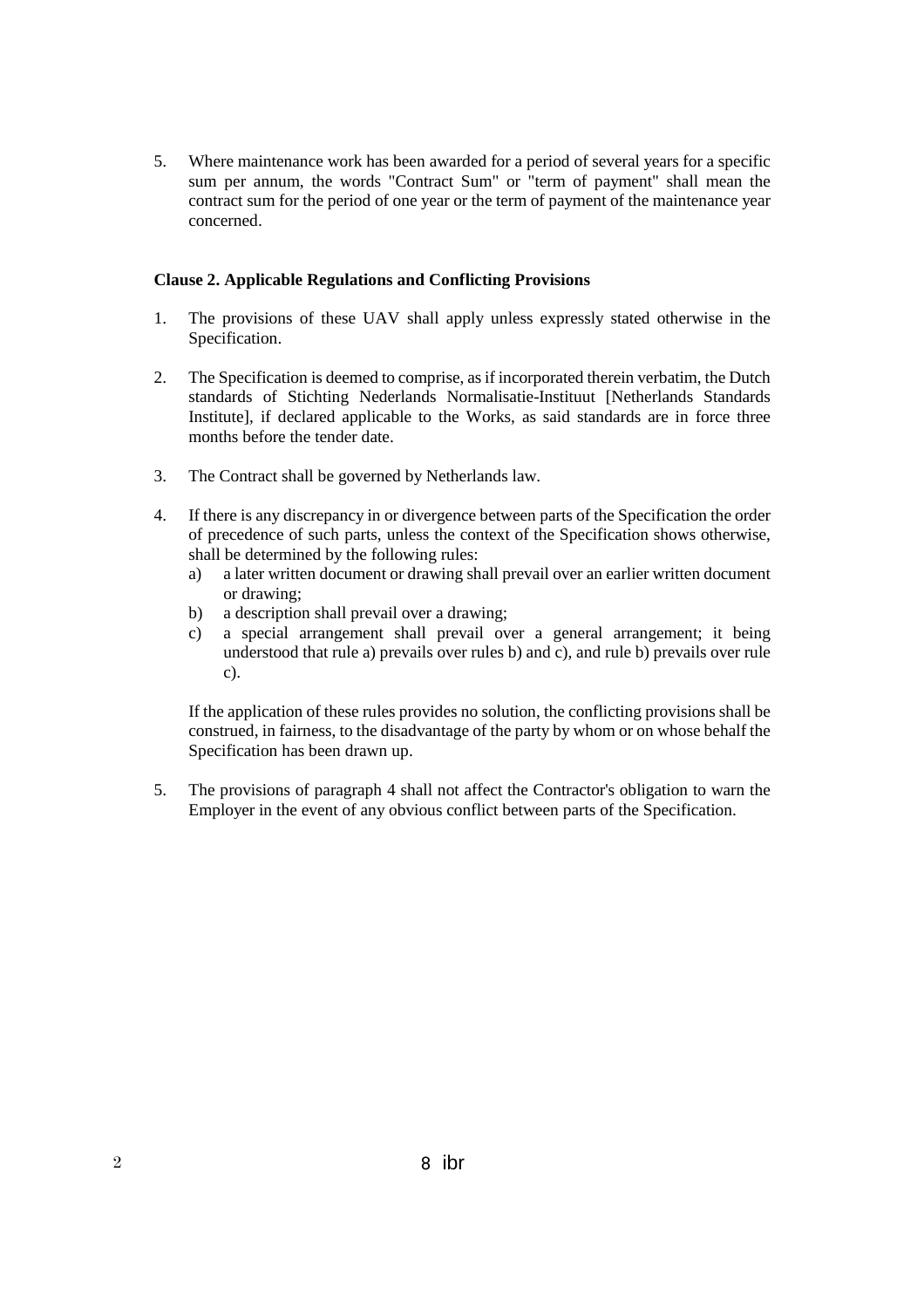## **CHAPTER II. REPRESENTATION OF THE PARTIES**

### **Clause 3. Employer's Agent**

- 1. The Employer may nominate one or several persons to act as his Agent or as assistants to the Agent, and may also replace any person so nominated by any other person.
- 2. If the Employer does not wish to nominate one or several persons to act as his Agent, he shall be required to give the Contractor written notice thereof before the commencement of the Works. If as a result of non-appointment or non-replacement of one or several persons to act as the Employer's Agent more shall be required of the Contractor than may reasonably be demanded of him, the Contractor shall be entitled to additional payment.
- 3. The Employer shall give the Contractor immediate written notice of any nominations not previously included in the Specification and of any modification or revocation of such nominations.
- 4. As long and insofar as the Employer has not in writing informed the Contractor otherwise, the Employer's Agent shall represent the Employer in all matters concerning the Works. However, in all cases where these UAV refer expressly to the Employer, he alone shall have authority.
- 5. If several persons have been nominated as the Employer's Agent, each of the persons so nominated shall be deemed to represent the Employer's Agent.
- 6. The Employer's Agent shall superintend the execution of the Works and compliance with the Contract.
- 7. Unless the Contractor has been notified otherwise in writing, any person nominated to assist the Employer's Agent shall bind the Employer's Agent.
- 8. The Employer's Agent shall have the right to determine that certain operations to be specified by him may not be carried out except in the presence of the Employer's Agent or persons nominated by him.
- 9. If and as long as the Employer has not exercised his right referred to in paragraph 1, he shall take the place of the Employer's Agent wherever these UAV refer to the Employer's Agent.

## **Clause 4. Contractor's Representative**

-

1. The Contractor may at any time, by power of attorney to be approved by the Employer's Agent, nominate one or several persons to act as his representative in matters concerning the Works. The same shall apply to any change in the aforesaid power of attorney.

<sup>1</sup> A specimen power of attorney is provided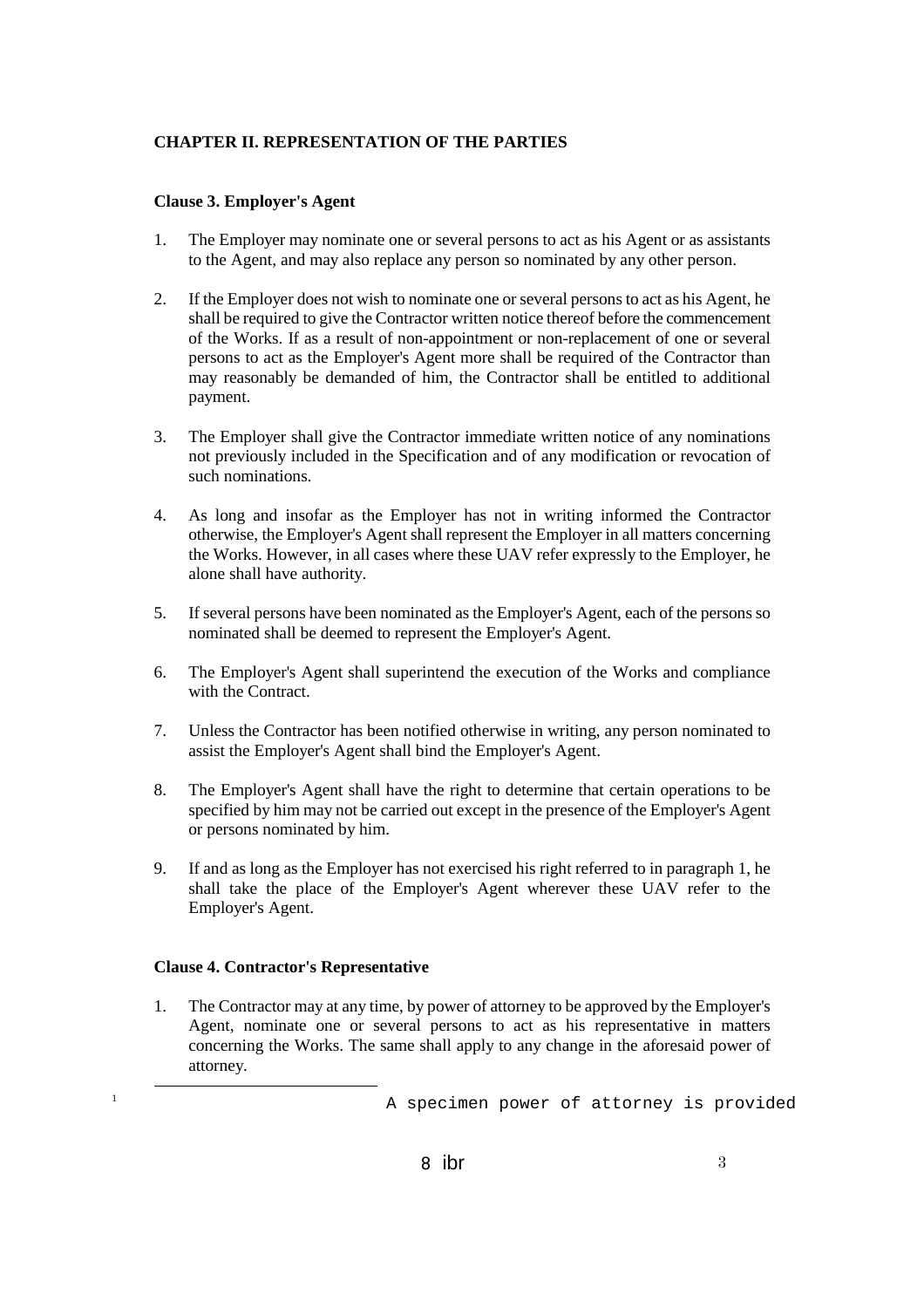- 2. A copy of the power of attorney, certified a true copy by the Contractor, shall be supplied to the Employer's Agent without delay.
- 3. The nomination of each representative shall apply during the execution of the Works or a specific part thereof.

-

in appendix A.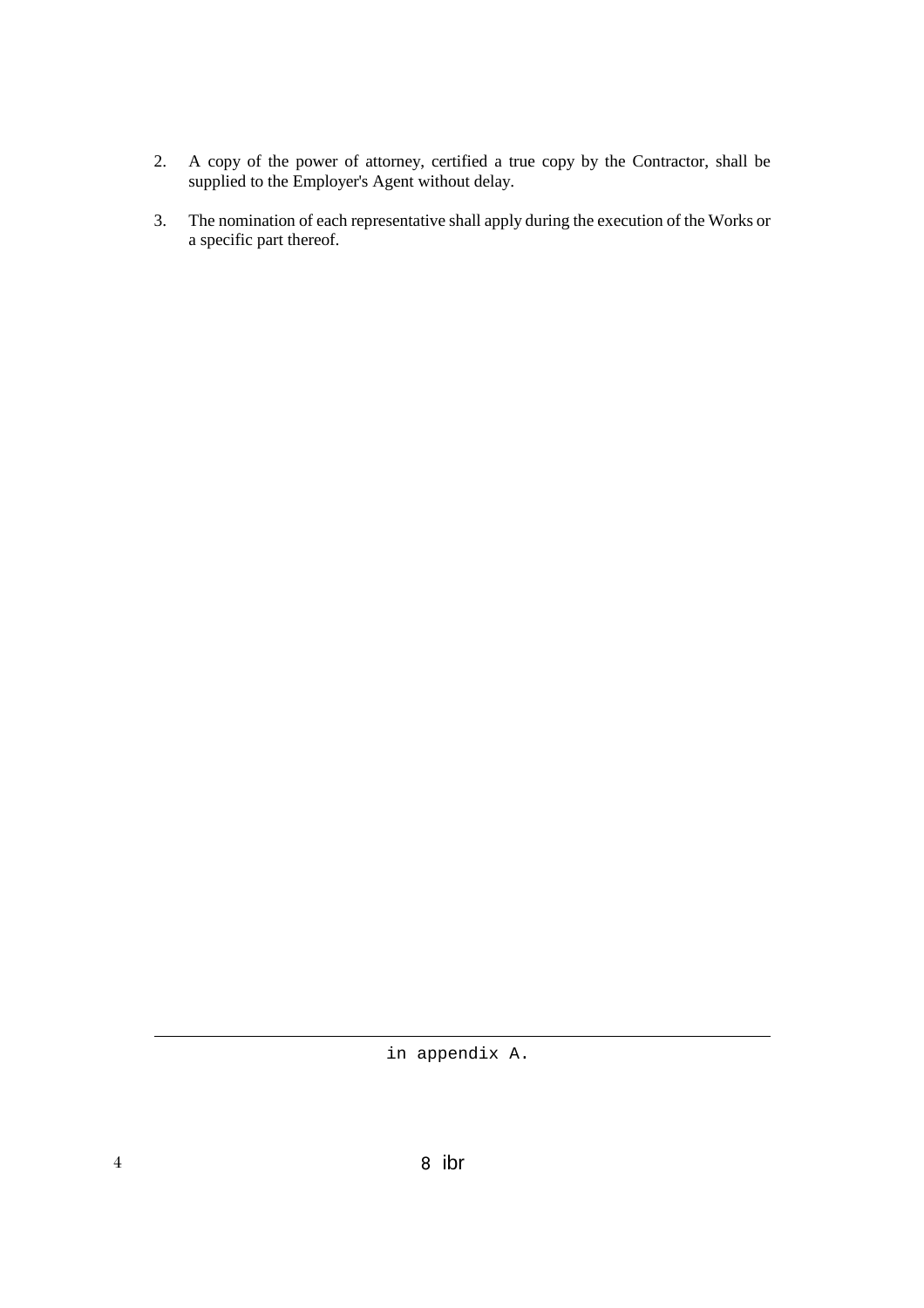## **CHAPTER III. GENERAL OBLIGATIONS**

#### **Clause 5. Employer's Obligations**

- 1. The Employer's shall ensure that there shall be at the Contractor's disposal in good time:
	- a. all permits and/or licences, exemptions or similar decisions required for the work as planned in accordance with the Specification;
	- b. the land or the water on or in which the Works are to be executed;
	- c. all necessary drawings and other information;
	- d. all supplies to be provided by the Employer under the Contract.

If the nature of the Works so requires, the Employer's Agent shall have a meeting with the Contractor and the operators of underground cables, pipes and mains before the commencement of the Works, at which meeting the Contractor shall be informed of the precise location of underground cables, pipes and mains situated in or near the Works or the Site and at which meeting it shall be decided what action is to be taken in respect of such cables, pipes and mains. If the Employer's Agent does not hold this meeting, the Contractor shall before the commencement of the Works request for such a meeting to be held. The Employer's Agent shall comply with such request.

- 2. The Employer shall be responsible for the constructions and construction methods prescribed by him or on his behalf, including the effect that soil conditions may have on such constructions and construction methods, as well as for the instructions and directions given by him or on his behalf.
- 3. If any materials or auxiliary plant and equipment supplied by the Employer are defective the Employer shall be liable for any damage thereby caused.
- 4. The Employer shall be liable for functional unfitness of:
	- a. any materials prescribed by him;
	- b. any materials to be procured from a supplier nominated by him, unless the Contractor had a choice in respect of such materials;

"Functional unfitness of materials" means inherent unfitness of the materials for the purpose for which they are intended according to the Specification.

- 5. The Employer shall be liable for non-delivery or delay in the delivery of:
	- a. materials to be procured from a nominated supplier;
	- b. any materials prescribed by the Employer, unless the Contractor had a choice in respect of the supplier of such materials,

provided that in each of these cases the Contractor shall have done all that is reasonably necessary to secure performance and/or compensatory damages.

- 6. If statutory regulations or governmental orders shall impose on the Works stricter requirements than those defined in the Contract, any modifications to the Works required to meet such requirements shall be settled as additional work.
- 7. The Employer shall pay any sum due to the Contractor in accordance with the terms of the Contract.
- 8. If the Site, the used materials recovered from the Works, or the materials made available by the Employer shall be contaminated, the nature and the extent of such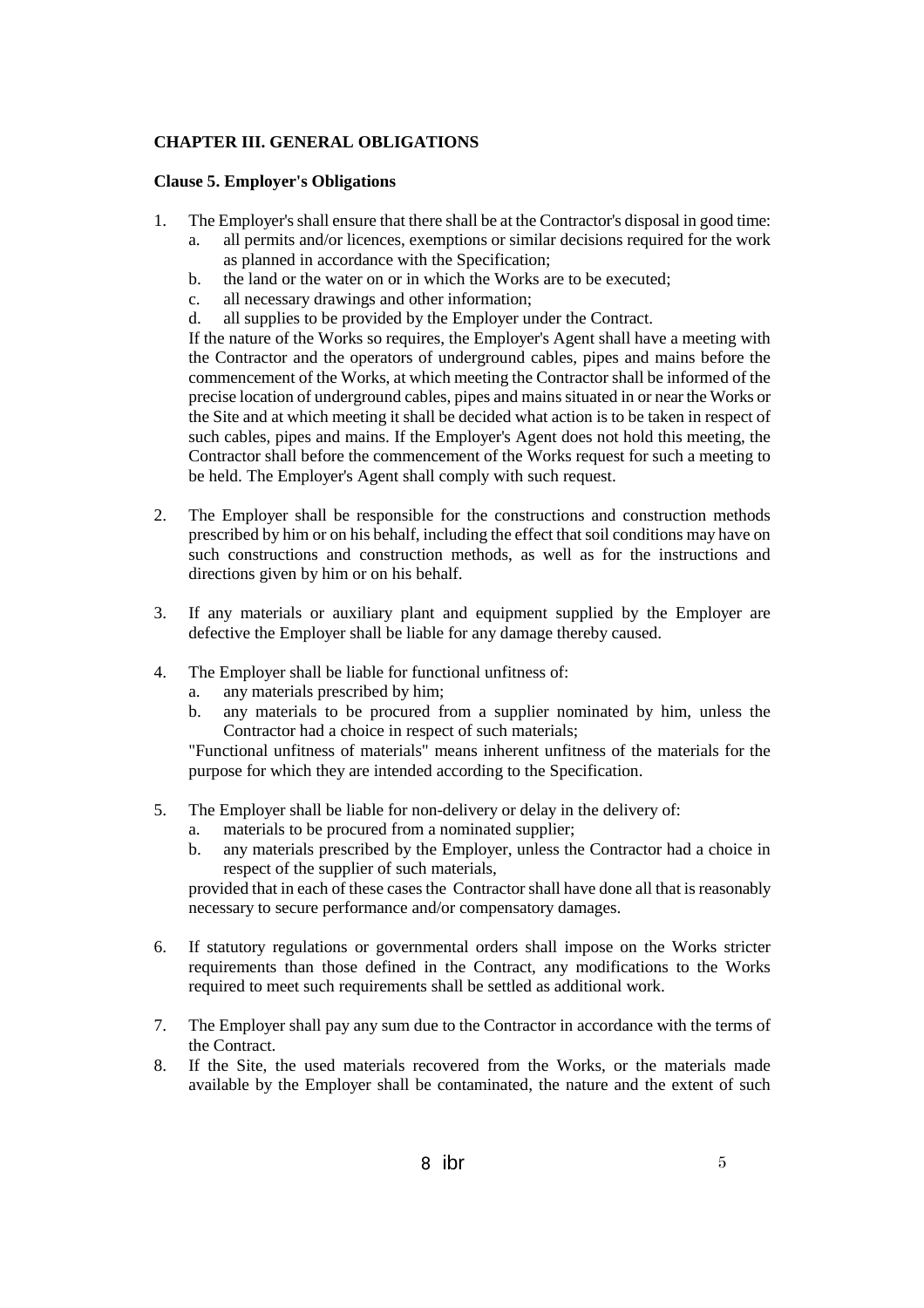contamination, insofar as relevant to the execution of the Works, shall be stated in the Specification. The Works shall be planned in such a manner as to limit any damage to persons, property or the environment as much as possible.

## **Clause 6. Contractor's Obligations**

1. The Contractor shall carry out the Works in accordance with the terms of the Contract without being entitled to claim any settlement, additional payment or compensatory damages, except in the cases where provision for this is expressly made or apparently implied.

The Contractor shall perform all duties which by the nature of the Contract are required by law, in fairness or according to usage, or which relate to proper use of the materials.

- 2. The Contractor shall execute the Works in accordance with the drawings to be provided and approved by the Employer's Agent. He shall comply with the instructions and directions given to him by the Employer's Agent.
- 3. The Contractor's obligations shall also include:
	- a. the supply of the necessary materials and the performance of the necessary operations;
	- b. the provision of tools, plant and equipment, auxiliary materials, auxiliary plant and equipment and other facilities as required for the execution of the Works and the performance of the necessary auxiliary operations;
	- c. the payment of "precario"

tax, connection costs for auxiliary pipes, cables, etc.

- 4. The Works and the execution thereof shall be for the account of the Contractor from the date of commencement, or from such earlier date as the Contractor may start the work pursuant to Clause 7, paragraph 2, until and including the date on which the Works are considered completed and accepted in accordance with Clause 10, paragraphs 1 or 2. The expression "the Works and the execution thereof" shall be understood to include the preparation of same, the delivery of materials to the Site, the execution of auxiliary works, and the efficiency and capacity of machinery, tools and equipment.
- 5. The execution of the Works must be such as to ensure their completion within the period of time as prescribed in the Specification pursuant to Clause 8, paragraph 1.
- 6. The manner of execution of the Works must be such as to cause no unnecessary hindrance to either the Employer or any third party. The Contractor shall execute the work in such a manner as to limit any damage to persons, property or the environment as much as possible.

-

<sup>2</sup> Precario: a local tax levied in respect of objects extending from buildings over the public road (e.g. advertising or name signs) or (semi-)permanently placed on the public road (e.g. tables, chairs, displays of products).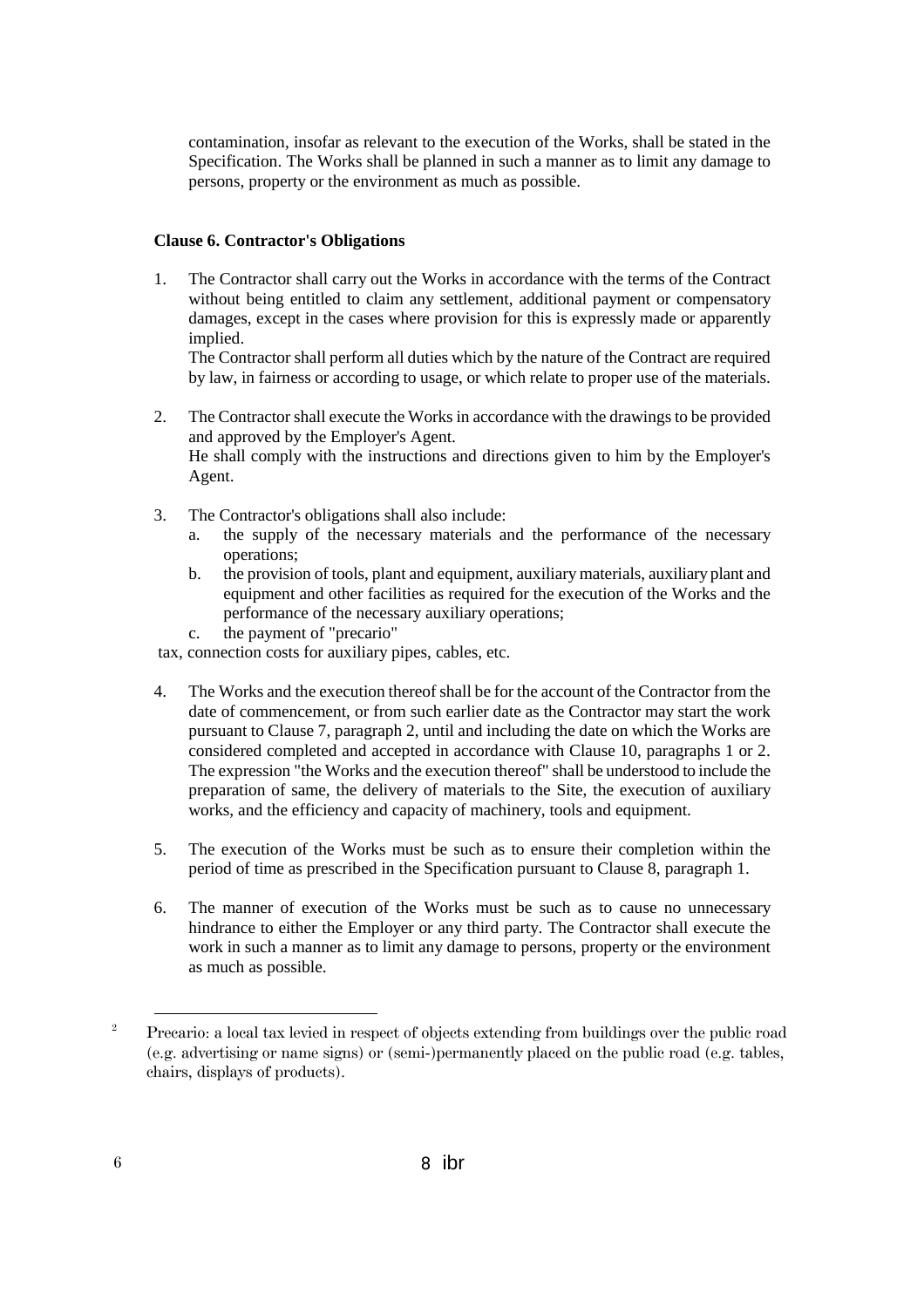- 7. Unsatisfactory work shall be remedied or replaced by the Contractor to the satisfaction of the Employer's Agent within a reasonable period of time to be set by the Employer's Agent. Any such remedy or replacement shall be carried out at the Contractor's expense, unless the unsatisfactory work results from a circumstance which is for the Employer's account.
- 8. The Contractor shall be liable for any damage to works of the Employer connected with or related to the Works or to other works and property belonging to the Employer, insofar as such damage has been caused by the execution of the Works and is attributable to negligence, lack of care, or incorrect actions by the Contractor, his staff and labour, his subcontractors or his suppliers.
- 9. The Contractor shall save the Employer harmless against any action, claim or demand by third parties for compensation for any damage, insofar as such damage has been caused by the execution of the Works and is attributable to negligence, lack of care or incorrect actions by the Contractor, his staff and labour, his subcontractors or his suppliers.
- 10. The Contractor shall obtain in due time any such permits and/or licences, exemptions and similar decisions as he may need or desire, insofar as these are not included among the permits, licences, exemptions or similar decisions to which the Employer shall attend pursuant to the provisions of Clause 5, paragraph 1, subparagraph a.
- 11. The Contractor shall be considered to have cognizance of all statutory regulations and government orders relating to the execution of the Works, insofar as in force on the tender date. The consequences attached to compliance with said regulations and orders shall be for the Contractor's account.
- 12. The consequences of compliance with any regulations of a special nature shall be for the Contractor's account, unless it must reasonably be assumed that he was not required to have knowledge of such regulations. In the latter case the Contractor shall be entitled to additional payment.
- 13. The consequences of compliance with any statutory regulations or government orders that come into force after the tender date shall be for the Employer's account, unless it must reasonably be assumed that on the tender date the Contractor could already have foreseen those consequences. However, if the Contract includes provisions concerning the settlement of changes in

wages, salaries and social security charges or changes in prices, rentals and costs of carriage, the consequences thereof shall only be for the Employer's account if and to the extent that they arise from such provisions.

14. If the constructions, construction methods, instructions and directions referred to in Clause 5, paragraph 2, or the materials or auxiliary plant and equipment as referred to in Clause 5, paragraph 3, evidently contain or show such faults or defects that the Contractor would be in breach of good faith if he were to proceed to execute the part of the Works concerned without notifying the Employer's Agent of such faults or defects, he shall be liable for any prejudicial consequences caused by his failure to so notify the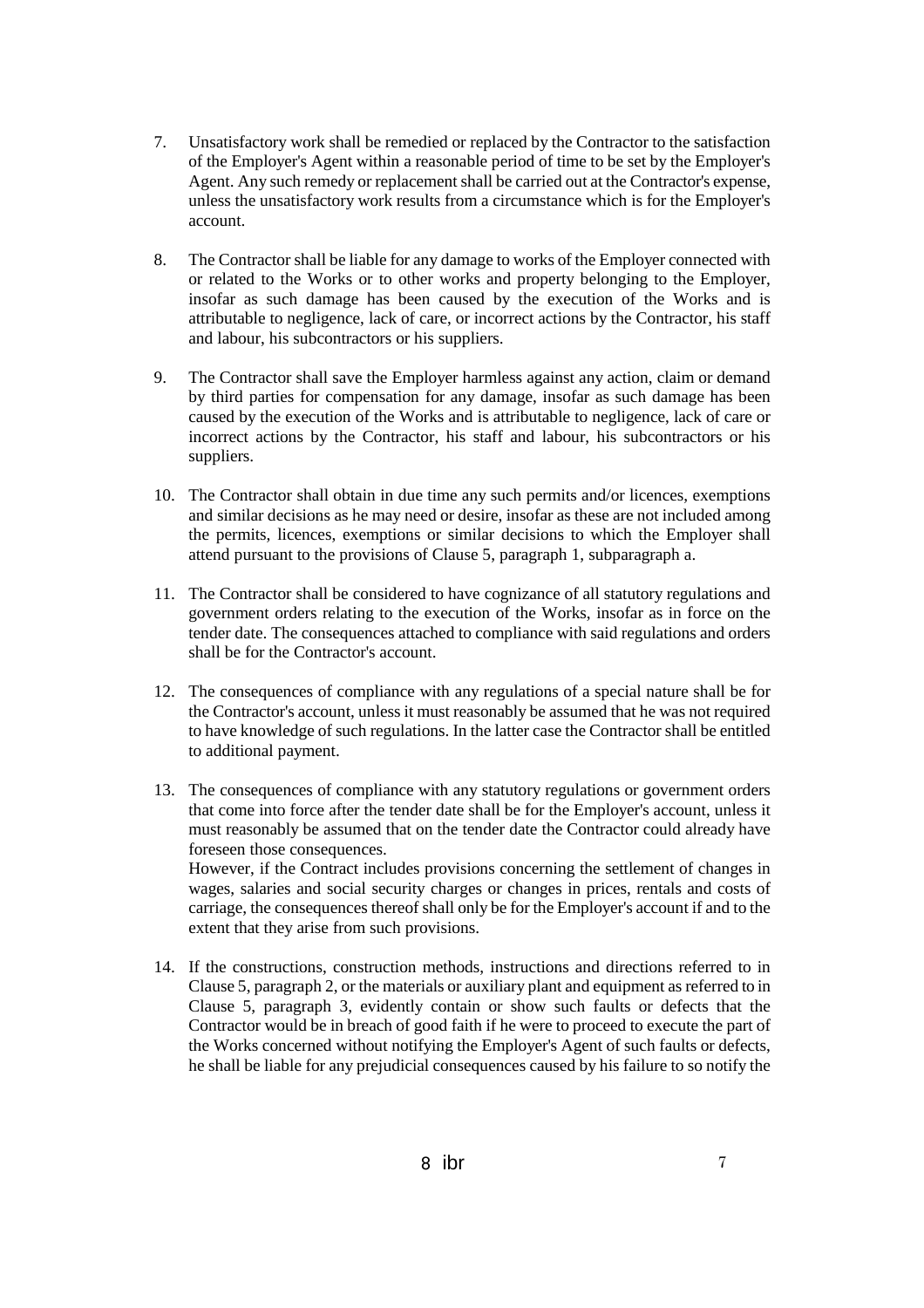Employer's Agent. The provisions of this paragraph shall apply mutatis mutandis to the cases referred to in Clause 5, paragraphs 4 and 5.

- 15. If the Contractor is of the opinion that, except for the Contract Sum and the payment of turnover tax and settlement in accordance with Clauses 35 through 39, he has still other claims against the Employer, he shall so notify the Employer in writing as soon as possible and in any case at such time as to enable the Employer's Agent to collect all the necessary data with respect to such claims. The Contractor shall assist in the collection of said data. The Employer or the Employer's Agent may require the Contractor to supply additional information relating to the claims of which he has notified them.
- 16. The Contractor shall ensure orderly conduct and safety on the Site and to provide such lighting as to ensure proper execution of the Works.
- 17. The Contractor shall be required if so requested by the Employer's Agent to cause the removal without delay of any unqualified or unfit persons present on the Site on his behalf or on behalf of any subcontractor or supplier.
- 18. During the execution of the Works the Contractor must be present on or close to the site where the work is being carried out, unless the Employer's Agent considers his presence unnecessary or unless the Contractor is represented in accordance with Clause 4.
- 19. The Contractor shall ensure that if he or his representative are not present on the Site, during the execution of the Works there shall always be present a person instructed to follow any instructions or directions given by the Employer's Agent and to communicate the same without delay to the Contractor or his representative.
- 20. The Contractor shall give access to the Works and the Site to any person authorized by the Employer or the Employer's Agent, insofar as he has no reasonable objections to such access.
- 21. Apart from staff and labour employed on the Site and any persons authorized on some other account, the Contractor may give other persons access to the Works and the Site as long as the Employer or the Employer's Agent do not voice any reasonable objections to such access.
- 22. The Contractor shall ensure that, insofar as not prohibited by reason of industrial secrecy, the Employer's Agent and persons nominated by the Employer's Agent shall have unrestricted access to the sites, factories, workshops and cabins of the Contractor and of any subcontractors and suppliers where operations for the purposes of the Works are carried out or where materials intended for the Works are stored, in order to inspect such operations and/or materials.
- 23. If by reason of industrial secrecy unrestricted access as referred to in the preceding paragraph cannot or not fully be given, notice thereof must be given:
	- a. at the time of submission of tender, where the authority to grant unrestricted access vests in the Contractor;
	- b. at the time of the request for approval of the subcontractor or supplier concerned, where such authority vests in one of them.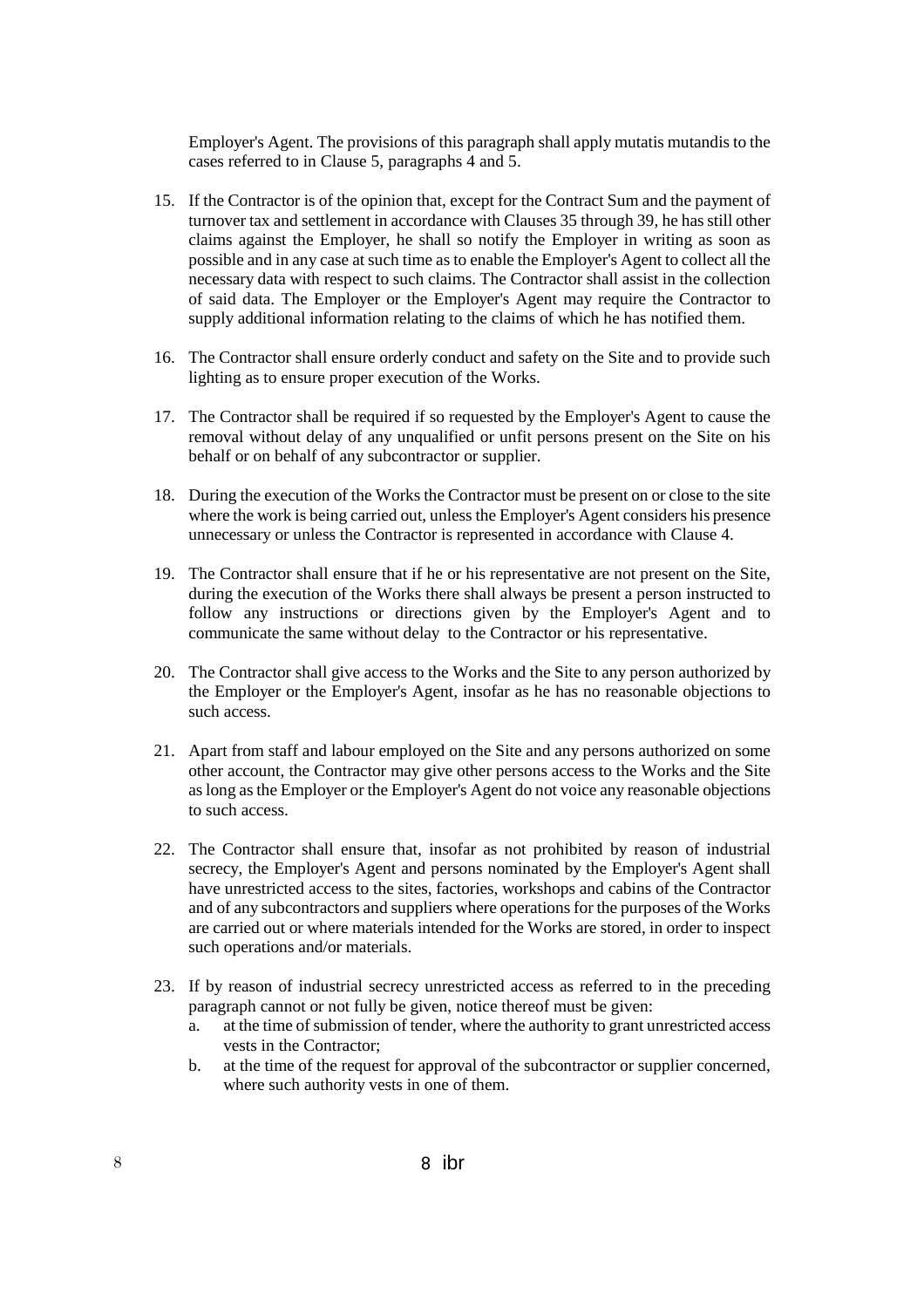A notice as referred to under a. shall not be construed as a condition attached to the submission of tender.

- 24. Where two or more persons have contracted jointly, they shall be severally liable for the entire performance of the Contract. They shall be required to nominate one from their midst in writing to act as their representative in all matters.
- 25. Without the prior written approval of the Employer the Contractor shall not assign the Contract or any part thereof to a third party.
- 26. The Contractor may subcontract specific parts of the Works, provided he has obtained the prior written approval of the Employer's Agent for the choice of such parts and the subcontractors to be engaged for that purpose; nevertheless, the Contractor shall remain fully liable to the Employer in respect of such parts.
- 27. If the engagement of any particular subcontractor is or has been prescribed by or on behalf of the Employer, the Contractor's obligations to the Employer with respect to the work carried out by that subcontractor shall be limited to the obligations for which the Contractor can hold that subcontractor liable under the terms of the subcontract as accepted or approved by the Employer.

If the nominated subcontractor fails to perform or does not perform within the agreed time or performs improperly and the Contractor has taken all reasonable steps in order to obtain performance and/or compensatory damages, the Employer shall reimburse the Contractor for the additional costs of execution incurred by him, insofar as the subcontractor has not compensated the Contractor for such costs. In consideration for such reimbursement the Contractor shall, forthwith upon request of the Employer, assign to the Employer his claim against the nominated subcontractor up to the sum so reimbursed by the Employer.

- 28. Where any part of the Works shall be executed under subcontract, the Contractor shall fully inform the subcontractor of the provisions of the Specification which may be of importance to that part of the Works and shall fully inform him of the manner of execution.
- 29. Any instructions and directions by the Employer's Agent concerning such parts shall be given only to the Contractor and shall be passed on by the Contractor to the subcontractor, unless the Contractor, after consultation with the subcontractor, shall request the Employer's Agent in writing to communicate such instructions and directions directly to the subcontractor as well.
- 30. For the purposes of the Contract the Contractor shall be required to have domicile in The Netherlands if he is not already established in The Netherlands.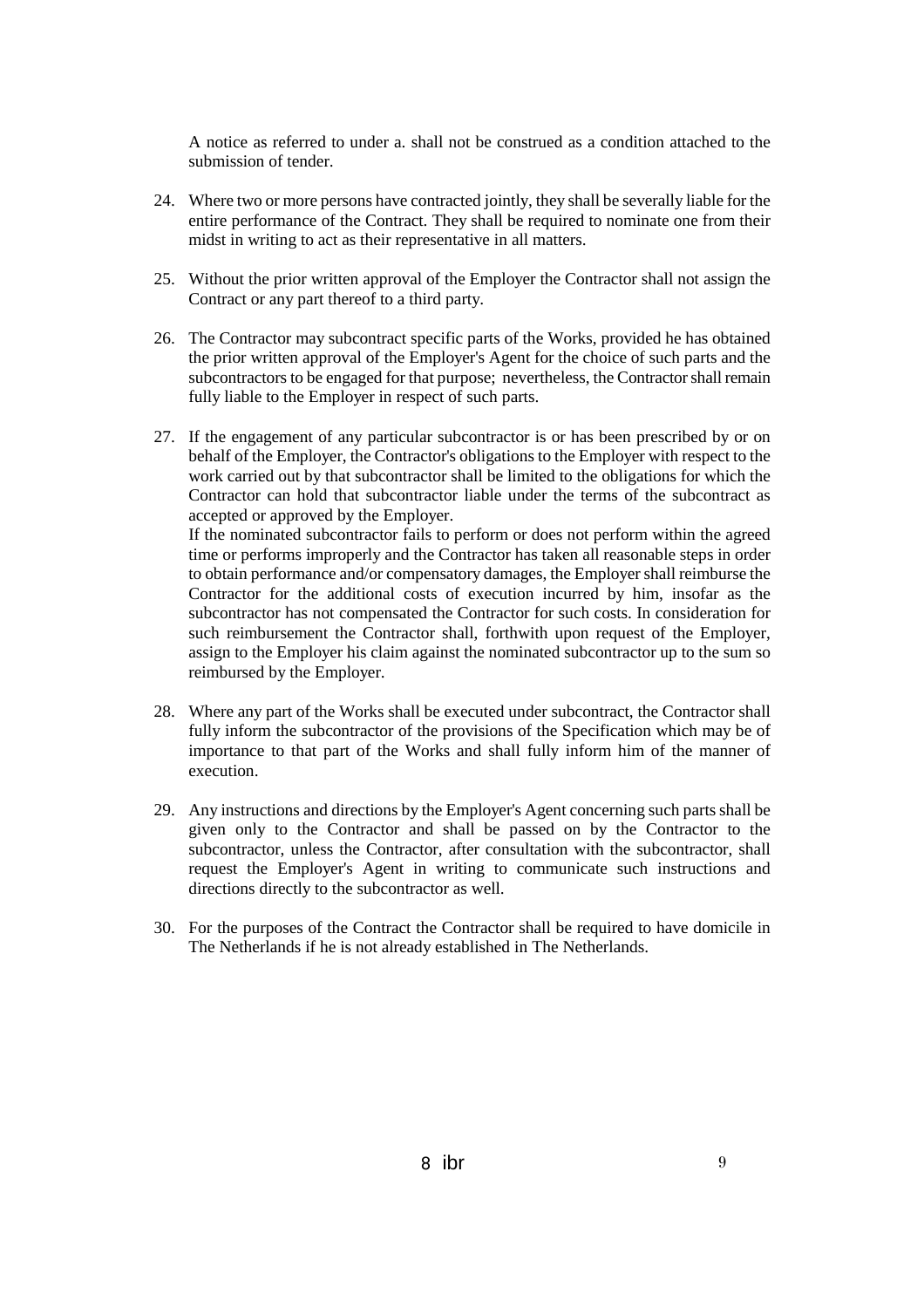## **CHAPTER IV. COMMENCEMENT OF WORK, TIME FOR EXECUTION, COMPLETION AND ACCEPTANCE**

#### **Clause 7. Date of Commencement**

- 1. The date of commencement shall be the fifth working day after the date on which the Contract is awarded to the Contractor.
- 2. Unless otherwise provided in the Specification the Contractor shall be at liberty to start the work even before the date of commencement, provided the Employer's Agent has no objection.

#### **Clause 8. Time for Execution, Extension of Time for Completion and Acceptance**

- 1. The time within which the Works must be completed and accepted shall be expressed in the Specification:
	- a. in a number of workable working days; or
	- b. in a number of calendar days, weeks, or months; or
	- c. by stating a specific date.
- 2. If any period of time has been expressed in a number of workable working days, working days and half working days, respectively, shall be regarded as unworkable days when on such days or half-days, due to circumstances for which the Contractor is not liable, the majority of the workmen or the equipment have been unable to work for at least five hours or at least two hours, respectively.
- 3. If completion and acceptance of the Works would have to take place on a date which is not a working day the next working day following that date shall be the agreed completion date.
- 4. The time within which the Works must be completed and accepted may be extended by the Employer either of his own accord or in response to a request for extension from the Contractor. If the Contractor cannot be required to complete the Works within the agreed time due to force majeure, or due to circumstances for which the Employer is responsible, or due to changes made by or by order of the Employer in the Specification or in the execution of the Works, the Contractor shall be entitled to an extension of time.
- 5. A request for an extension of time by the Contractor shall be considered only if made in writing and - save for dispensation granted by the Employer's Agent - delivered to the Employer's Agent at least fourteen days before the applicable expiry date.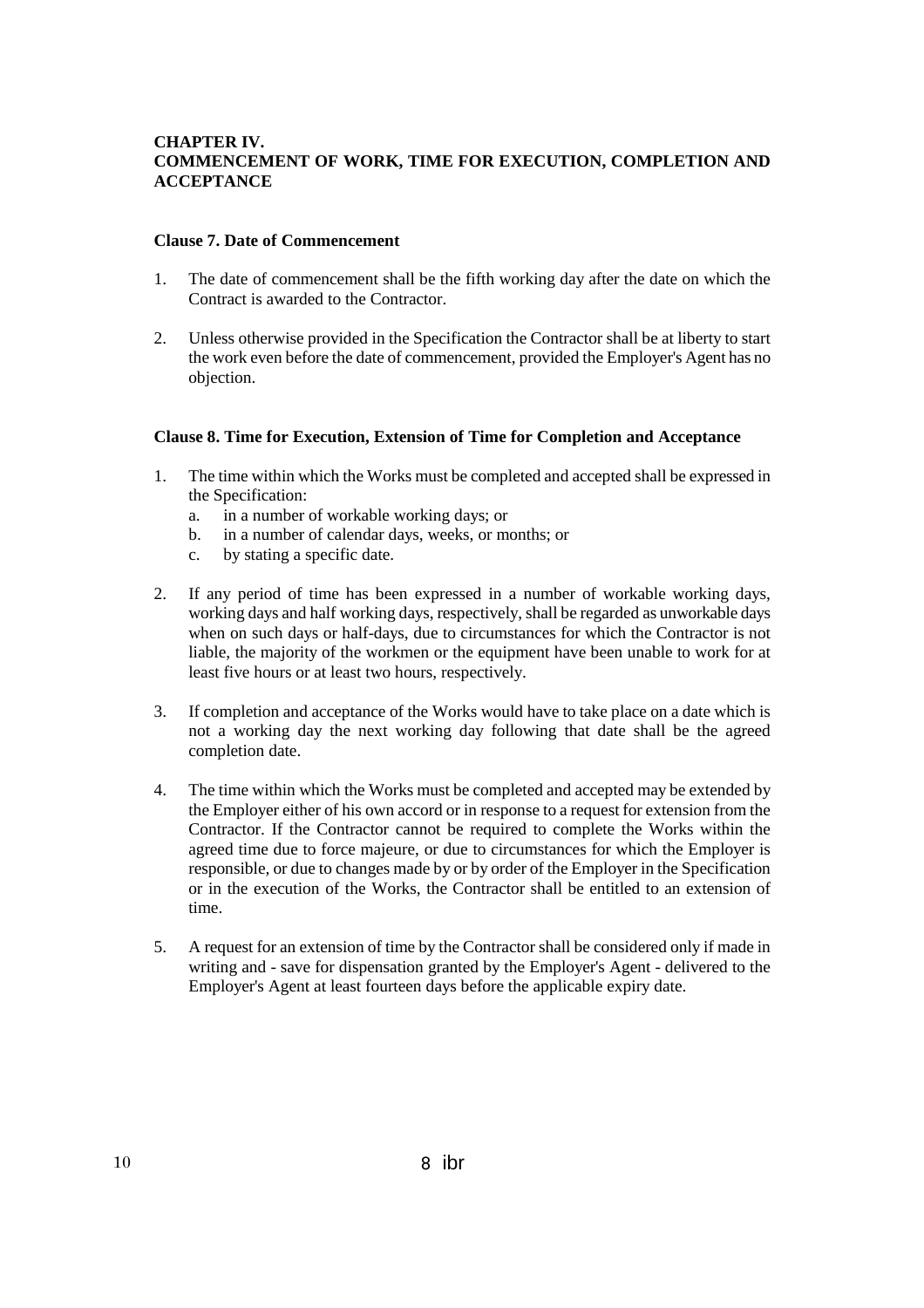#### **Clause 9. Inspection and Approval**

- 1. Inspection of the Works shall take place upon written application by the Contractor to the Employer's Agent, such application to state the date on which the Contractor expects the Works to be completed. The Employer's Agent may accept a verbal announcement, which shall be entered in the daily record or weekly report referred to in Clause 27.
- 2. The inspection shall be carried out as soon as possible and as a rule within eight days after the date referred to in paragraph 1. Written notice of the date and time of inspection shall be given to the Contractor timeously and if possible at least three days in advance. The Employer's Agent may require the Contractor or his Agent to attend at the inspection.
- 3. Within eight days after inspection of the Works the Contractor shall be given written notice stating whether the Works have or have not been approved. In the latter case such notice shall specify the defects by reason of which the approval has been withheld. If the Works are approved, the date of approval shall be the date on which the notice to that effect has been despatched to the Contractor.
- 4. If the Contractor so agrees, the written notice referred to in the preceding paragraph may be dispensed with and replaced by a corresponding entry in the daily record or weekly report, specifying the date of the entry. In that case, and if the Works are approved, the date of approval shall be the date of said entry.
- 5. If written notice to the Contractor, stating whether the Works have or have not been approved, is not despatched or, in the case referred to in paragraph 4, a corresponding entry in the daily record or weekly report is not made within eight days after the inspection, the Works shall be considered to have been approved on the eighth day following the inspection.
- 6. If the inspection is not carried out within fifteen days after the date referred to in paragraph 1, the Contractor may by registered letter send the Employer's Agent another application requesting inspection of the Works within eight days. If the Employer's Agent does not comply with that request the Works shall be deemed to have been approved on the eighth day following despatch of said letter.
- 7. Minor defects that are capable of being repaired before the due date of any subsequent payment instalment shall not constitute a reason for withholding approval, provided that the Works are in such a condition that they are capable of being used. The Contractor shall be required to repair as soon as possible any defects as referred to in this paragraph.
- 8. The preceding provisions shall apply mutatis mutandis in respect of any re-inspection to be carried out after approval has been withheld.
- 9. In the case of re-inspection, any defects other than the defects notified to the Contractor in accordance with paragraph 7 shall only constitute a reason for renewed withholding of approval if such defects have come to light after the previous inspection.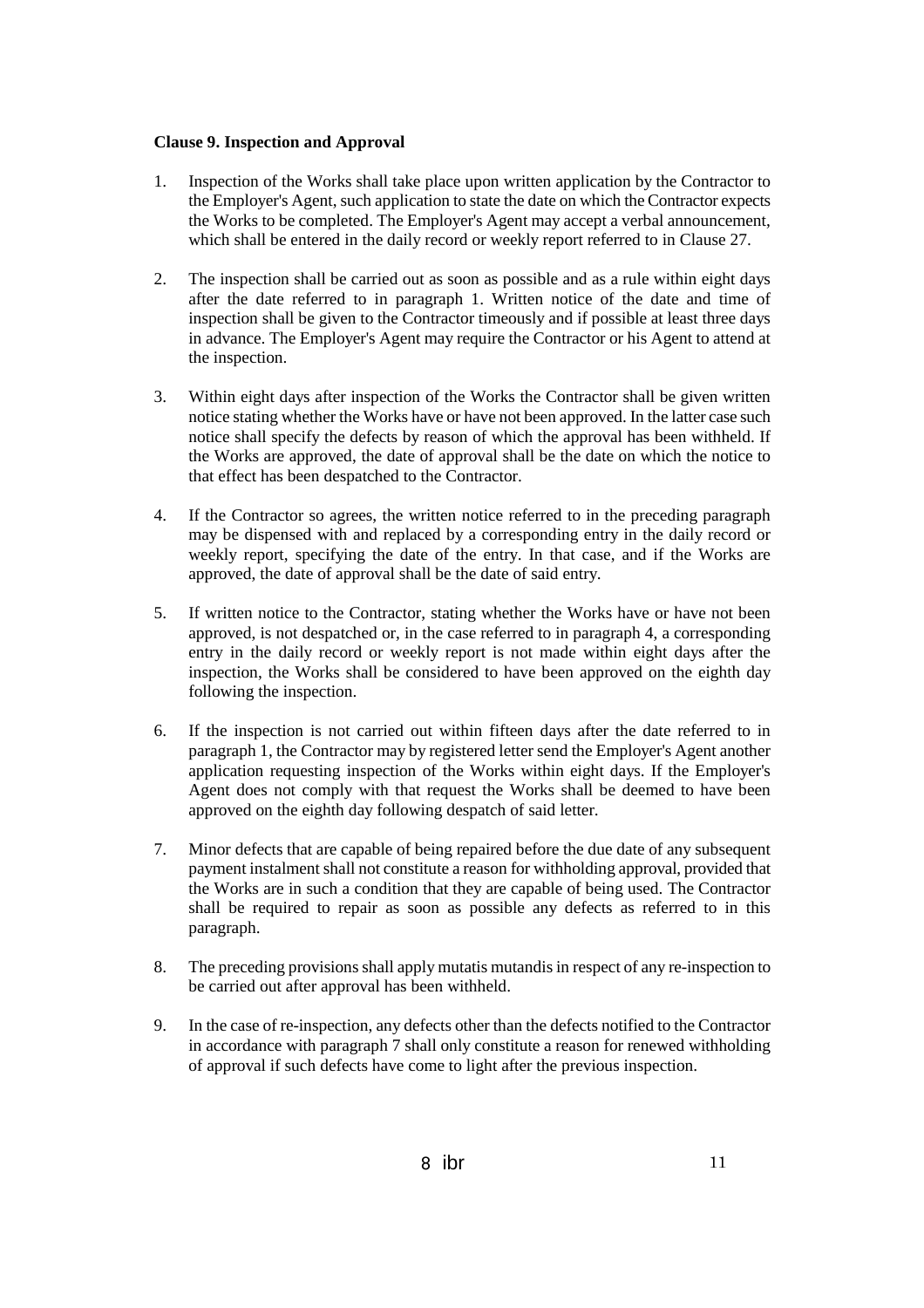#### **Clause 10. Completion and Acceptance**

- 1. The Works shall be considered completed and accepted if they have been approved or are deemed to be approved in accordance with the provisions of Clause 9. The date on which the Works have been approved or are deemed to be approved shall be the date on which the Works are considered completed and accepted.
- 2. If the Contractor has not sent the Employer's Agent an application for inspection as referred to in paragraph 1 of Clause 9 but the Employer considers the Works completed, the Employer may so notify the Contractor in writing. In that case the date on which the Works are considered completed and accepted shall be the fifth day following despatch of said notice.
- 3. The Employer may elect to use or have others use the Works prior to completion, or to use or have others use any completed or uncompleted part of the Works, provided that such use shall not jeopardize satisfactory progress of the work. The Employer shall not proceed thereto until after he has given the Contractor written notice thereof and the Works or the part of the Works so to be occupied and used have been inspected. If as a result of such use more work shall be required of the Contractor than may reasonably be demanded of him, such work shall be settled as additional work. If any damage to the Works is caused as a result of such use, such damage shall not be for the account of the Contractor. The Works or the part concerned shall not be considered completed and accepted as a result of the use and the inspection of the Works as referred to in this paragraph.

## **Clause 11. Defects Liability Period**

- 1. If a defects liability period is provided for in the Specification that period shall begin immediately after the date on which the Works are considered completed and accepted in accordance with the provisions of paragraphs 1 or 2 of Clause 10.
- 2. The Contractor shall be required to repair any defects which come to light during the defects liability period, with the exception, however, of defects for which the Employer is responsible under paragraph 2 of Clause 5 or for which he is liable under paragraph 3 of Clause 5.
- 3. Repairs as referred to in paragraph 2 shall be carried out for the account of the Contractor and to the satisfaction of the Employer's Agent and within a period of time to be set in fairness by the Employer's Agent.
- 4. Any damage to the Works occurring during the defects liability period shall be for the account of the Employer, with the exception, however, of any damage which is the result of unsatisfactory work done by the Contractor. In the latter case the provisions of paragraph 3 shall apply mutatis mutandis.
- 5. If, when so requested, the Contractor undertakes to repair any defects or damage to the Works which are not for his account, such repairs shall be settled as additional work.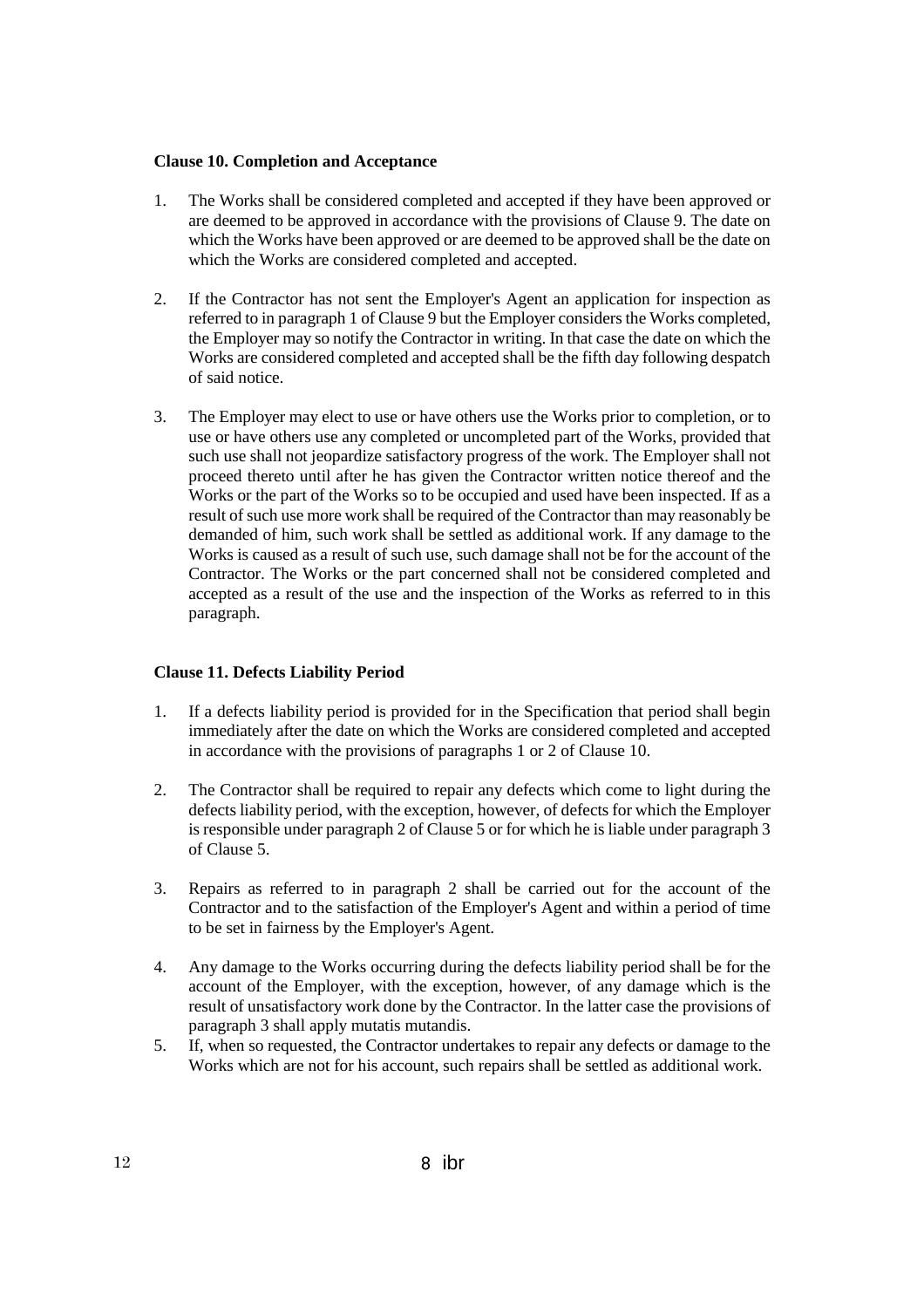6. Upon expiry of the defects liability period the Works shall be inspected again in order to ascertain whether the Contractor has fulfilled his obligations; the procedure to be followed for this purpose shall be as provided for in Clause 9.

## **Clause 12. Contractor's Liability after Completion and Acceptance**

- 1. The Contractor's liability for any shortfall in the Works shall cease after the date on which the Works are considered completed and accepted in accordance with the provisions of paragraphs 1 or 2 of Clause 10.
- 2. An exception to the provision in paragraph 1 shall apply:
	- a. if the event referred to in Section 1645 of the Civil Code occurs;
	- b. if the Works or any part thereof contain any hidden defect caused through fault of the Contractor or his suppliers or subcontractors or his staff or labour and the Contractor is notified of such hidden defect within a reasonable period of time after it has been discovered.
- 3. Any defect as referred to under b in paragraph 2 shall be regarded as a hidden defect only if despite close supervision during the execution of the work or at the inspection of the Works as referred to in paragraph 2 of Clause 9 such defect could not reasonably have been discerned by the Employer's Agent.
- 4. Actions on account of hidden defects cannot be brought after five years have elapsed since the date referred to in paragraph 1.
- 5. If a defects liability period is provided for in the Specification, for the purposes of this Clause the date referred to in paragraph 1 shall be replaced by the day following the expiry of that period and "inspection of the Works" shall mean the inspection referred to in paragraph 6 of Clause 11.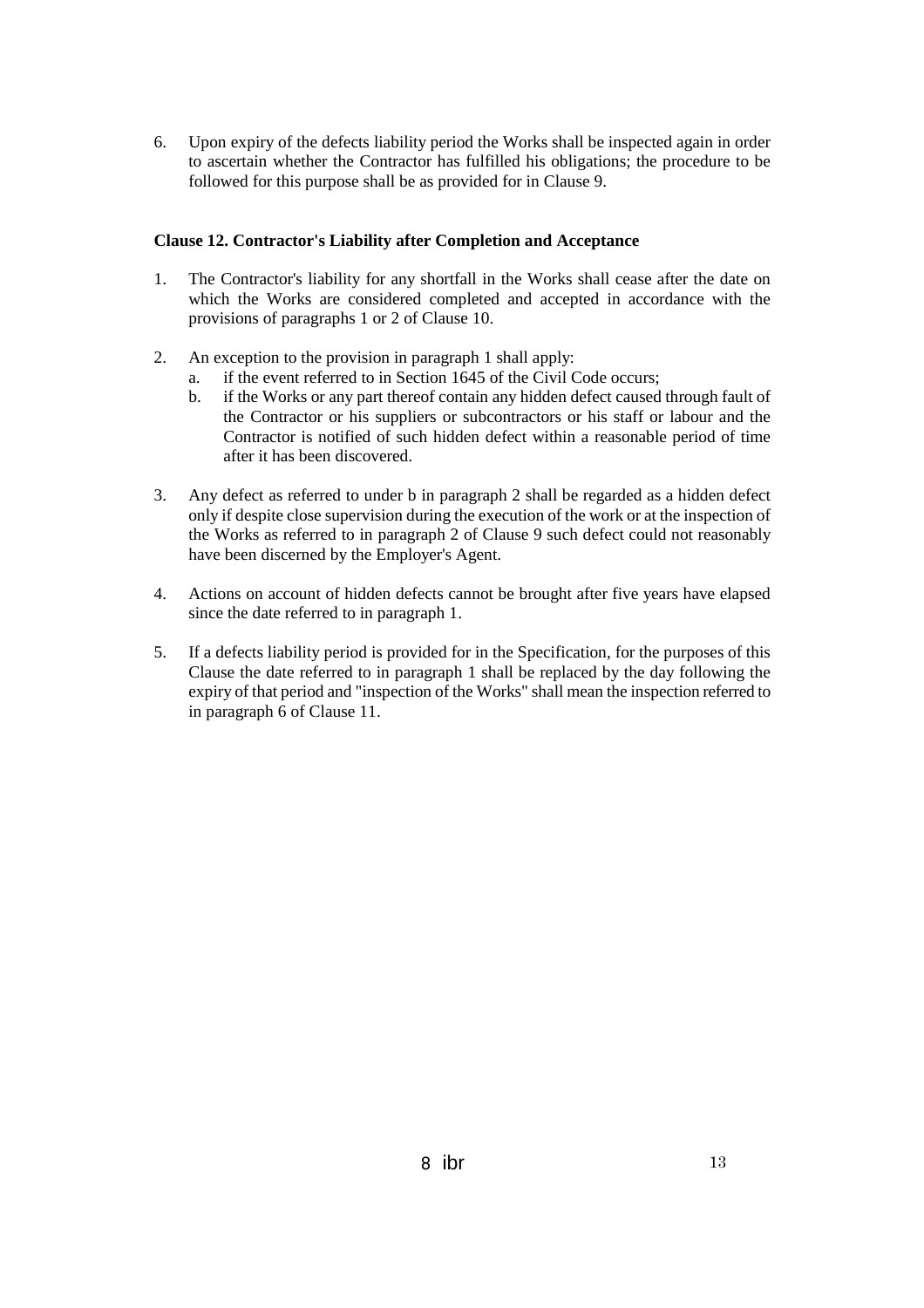## **CHAPTER V. CHANGES IN COMPLETION DATES, SUSPENSION, TERMINATION IN UNFINISHED STATE**

#### **Clause 13. Changes in Completion Dates**

- 1. The Employer's Agent shall have the right:
	- a. if the Specification provides for a defects liability period as referred to in paragraph 1 of Clause 11, to postpone the execution of work of a subordinate nature until and during that defects liability period;
	- b. in the event of maintenance work which extends over several years, to require that the execution of Works which the Contractor has undertaken to carry out in a particular year shall be carried out in another year within the period of that maintenance.
- 2. If the above shall give rise to settlement of costs on account of variations, an arrangement therefore shall be made in accordance with the provisions of Clause 36.

#### **Clause 14. Suspension of the Works and Termination of Works in Unfinished State**

- 1. The Employer shall have the right to suspend the execution of the Works or any part thereof.
- 2. In an emergency, pending the Employer's decision, the Employer's Agent shall be provisionally entitled to order such suspension.
- 3. During the suspension:
	- a. the Contractor shall, in consultation with the Employer's Agent, take appropriate measures to prevent and limit any damage which might occur to the Works;
	- b. the Contractor shall refrain from doing anything which might result in damage to the Works or which might impede the subsequent resumption of work.
- 4. Provisions to be made by the Contractor as a result of the suspension shall be settled as additional work. The Contractor shall be compensated for any loss incurred by him by reason of the suspension.
- 5. If the suspension continues for more than one month the Contractor may further demand a pro rata payment for the part of the Works already executed. In determining the amount of such payment account shall be taken of the materials not yet used, to the extent that such materials have become the property of the Employer by virtue of Clause 19. Any materials ready for inspection and still unused shall first be inspected if so requested by the Contractor.
- 6. If the suspension of the whole of the Works continues for more than six months the Contractor shall have the right to terminate the Works in their unfinished state.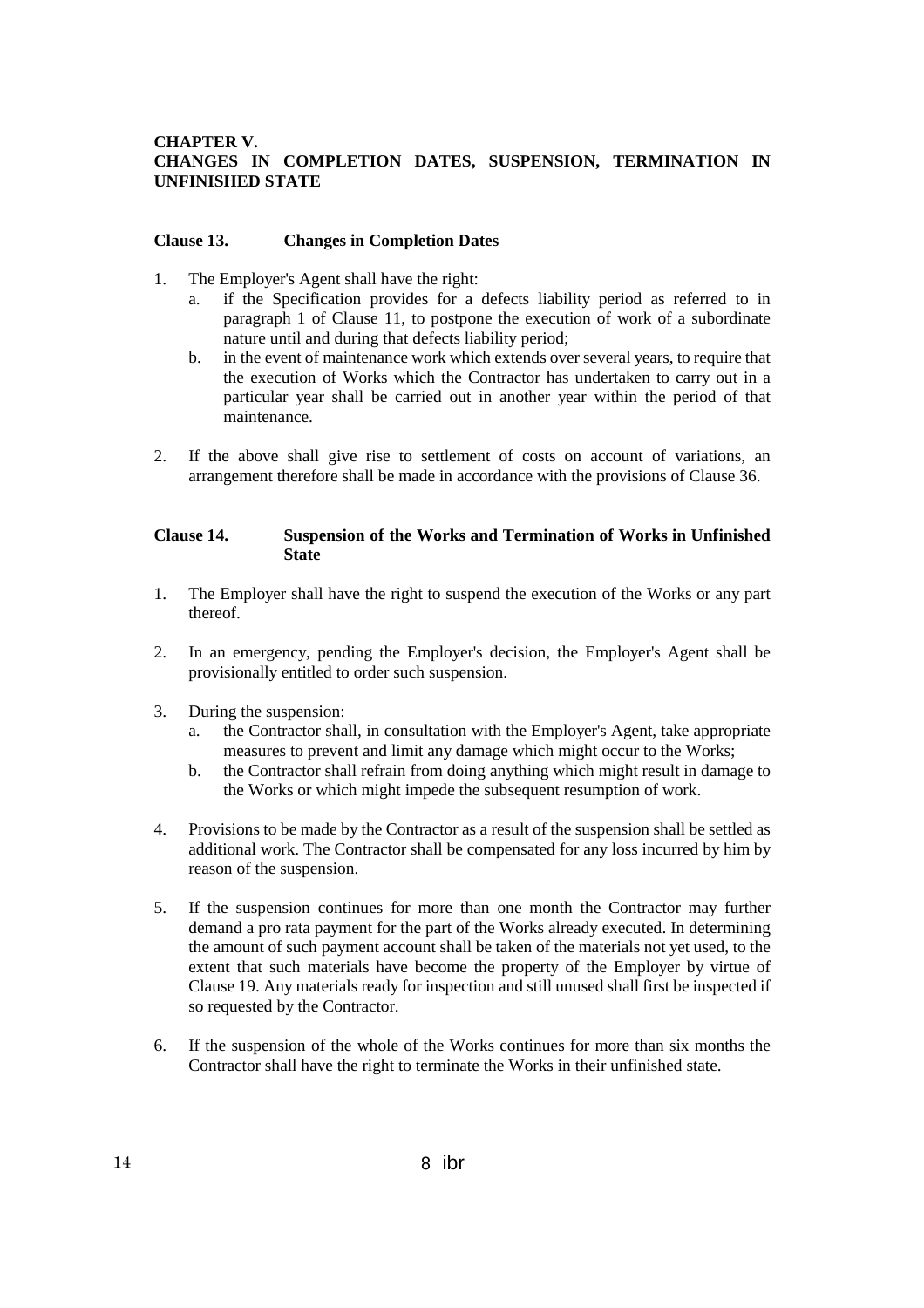- 7. The Employer shall have the right to instruct the Contractor to terminate the Works in their unfinished state.
- 8. If the execution of the Works has been delayed for an uninterrupted period of more than two months by reason of circumstances which are for the Employer's account, the Contractor shall have the right to terminate the Works in their unfinished state.
- 9. In the cases referred to in paragraphs 6, 7 and 8 the Employer shall take over the Works as soon as possible after termination as aforesaid. Until the Works have been taken over by the Employer the Contractor shall be required to fulfil his obligations under paragraph 3.
- 10. Upon termination as aforesaid the Contractor shall be entitled to the Contract Sum, increased by the cost incurred by the Contractor by reason of the non-completion, and reduced by the cost he has saved by reason of the termination. Nothing in this Clause shall affect the rights of the Contractor and the Employer to whatever shall otherwise be due on account of the Contract.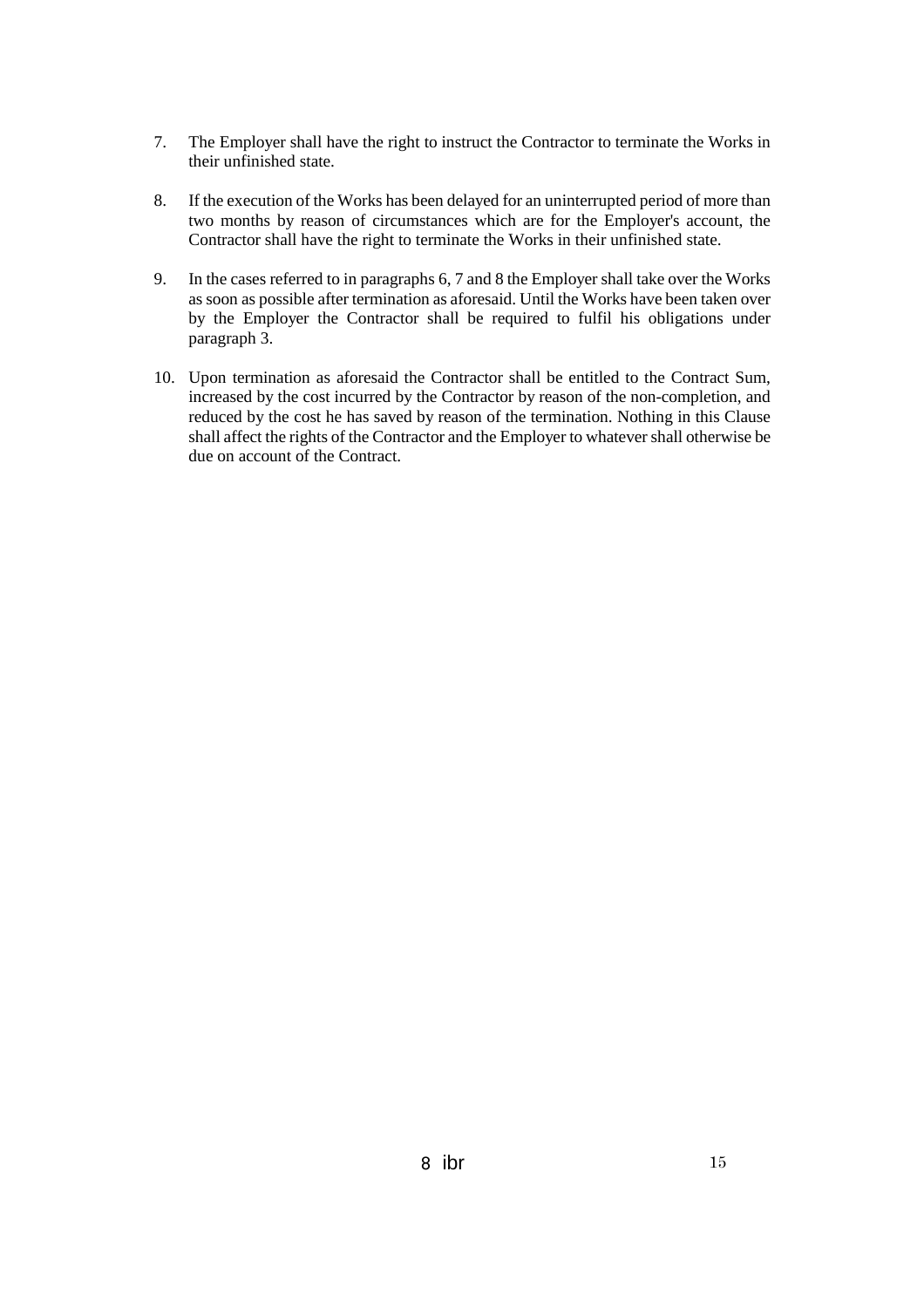#### **CHAPTER VI. SITE, ADVERTISING**

## **Clause 15. Site**

- 1. Where land or water surfaces are designated in the Specification as the Site of the Works, the Contractor may use the same free of any charge for as long as this shall be necessary for the execution of the Works. The cost of use of any other land or water shall be for the Contractor's account.
- 2. After consultation with the Contractor, the Employer's Agent shall indicate which parts of the Site may be used for storage and for the installation of sheds, cabins, auxiliary works and other auxiliary plant and equipment.
- 3. Prior to commencement of the work the Contractor may require in writing that the state and condition of the Site be determined as accurately as possible; in that case the Employer's Agent shall carry out the survey as soon as possible in co-operation with and for the account of the Contractor. If the survey reveals any differences in comparison to the situation described in the Specification, the provisions of Clause 29, paragraph 3 shall apply.
- 4. After use and no later than on completion and acceptance of the Works the Site must be delivered up as much as possible in its original state to the satisfaction of the Employer's Agent.

#### **Clause 16. Enclosure, Advertising**

- 1. If the Employer considers enclosure of the Works and the Site necessary, the type of enclosure shall be described in the Specification.
- 2. The Employer shall be entitled, in consultation with the Contractor, to affix advertisements or other notices to hoarding and fences serving to enclose the Works or the Site, as well as elsewhere on the Site or to the Works.
- 3. However, the Contractor shall be permitted to use part of the places as aforesaid to affix signs showing his name and business, provided that the location, design and dimensions of such signs have been approved by the Employer's Agent. If so requested by the Contractor, the Employer's Agent may grant the same facility to subcontractors and suppliers.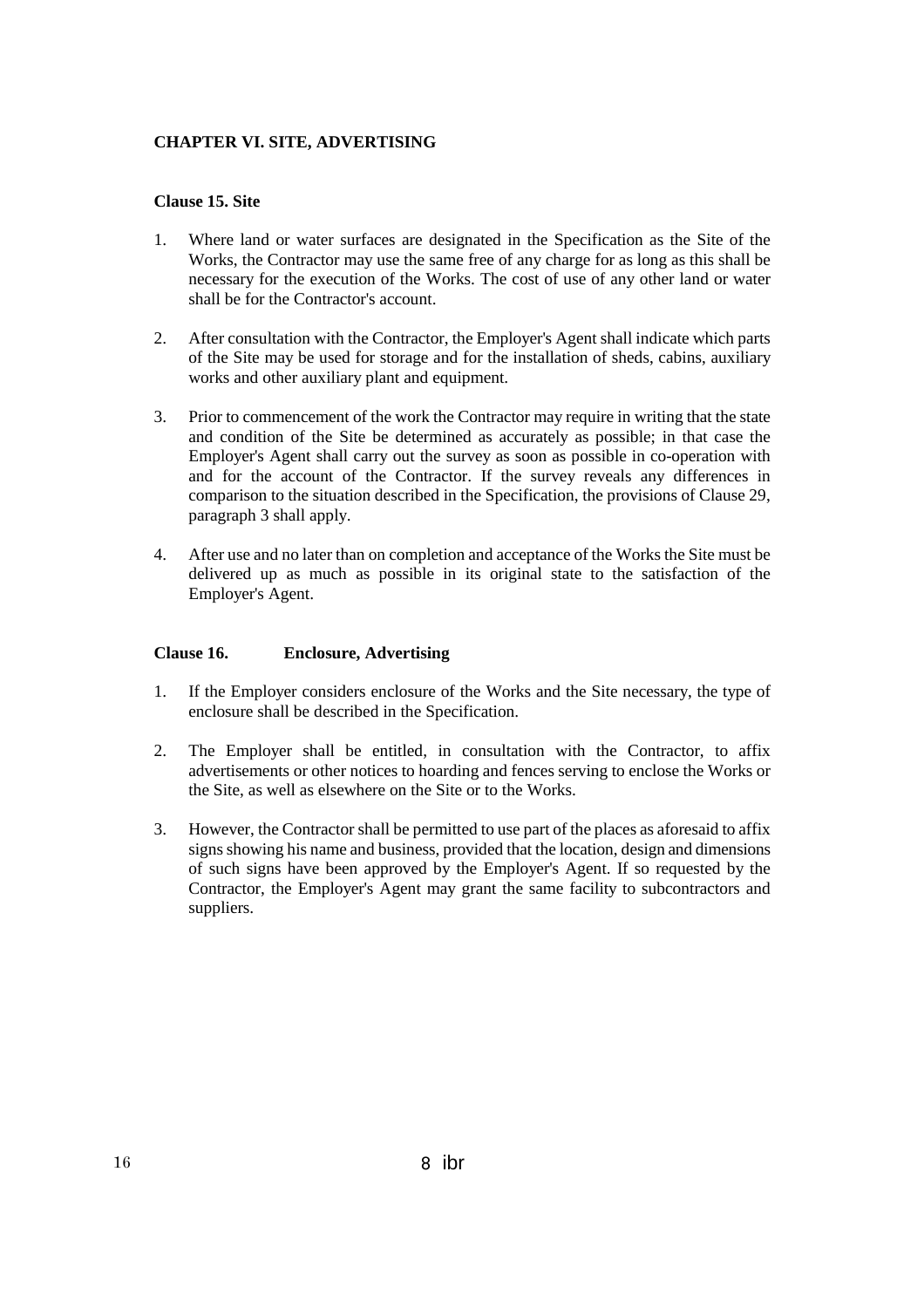## **CHAPTER VII. MATERIALS**

#### **Clause 17. Processing and Incorporation of Materials**

- 1. Subject to paragraphs 3, 4 and 5 of Clause 5, the Contractor shall guarantee the good quality of the materials, their fitness for their purpose, their conformity to the specified requirements, and their timely delivery.
- 2. The Contractor shall not be permitted to process or incorporate materials that have not been approved.
- 3. The Employer's Agent may require that approved materials be replaced even after they have been processed and/or incorporated, if any defects in them come to light after their inspection. Such replacement shall be carried out at the Employer's expense and shall be settled as additional work, without prejudice to the Contractor's right to compensatory damages if there are grounds therefor. However, if the defect is a hidden defect and one which is attributable to the fault of the Contractor, his supplier, his subcontractor or his staff or labour, the cost of such replacement shall be for the account of the Contractor.
- 4. The Employer's Agent shall be entitled to demand certificates of origin of materials.
- 5. If the Employer's Agent so agrees, the Contractor may supply other materials than those referred to by a manufacturer's name, provided they are of the same quality.

#### **Clause 18. Inspection of Materials**

- 1. Before the materials are incorporated in the Works they shall be inspected by the Employer's Agent and - if approved - shall, if necessary, be marked as such. Materials supplied by the Employer shall be deemed to have been approved.
- 2. For the purpose of their inspection the samples and materials must be timeously delivered at the Works or the workshops. Samples supplied by the Contractor shall remain in the custody of the Employer's Agent for as long as the Employer's Agent shall deem necessary; however, those samples are for the account of the Contractor and shall remain accessible to him.
- 3. The Contractor shall give the necessary assistance in the inspection of the materials as well as in the marking of approved materials, for which purpose he shall make available labour and render other assistance of an auxiliary nature.
- 4. The Contractor shall be entitled to attend the inspection in person or by a representative; the Employer's Agent may require him to do so.
- 5. The Employer's Agent shall be entitled to have materials examined by a third party; the costs incidental thereto shall be for the account of the Employer, save as provided in Section 6 under d.
- 6. The Contractor shall bear the cost of: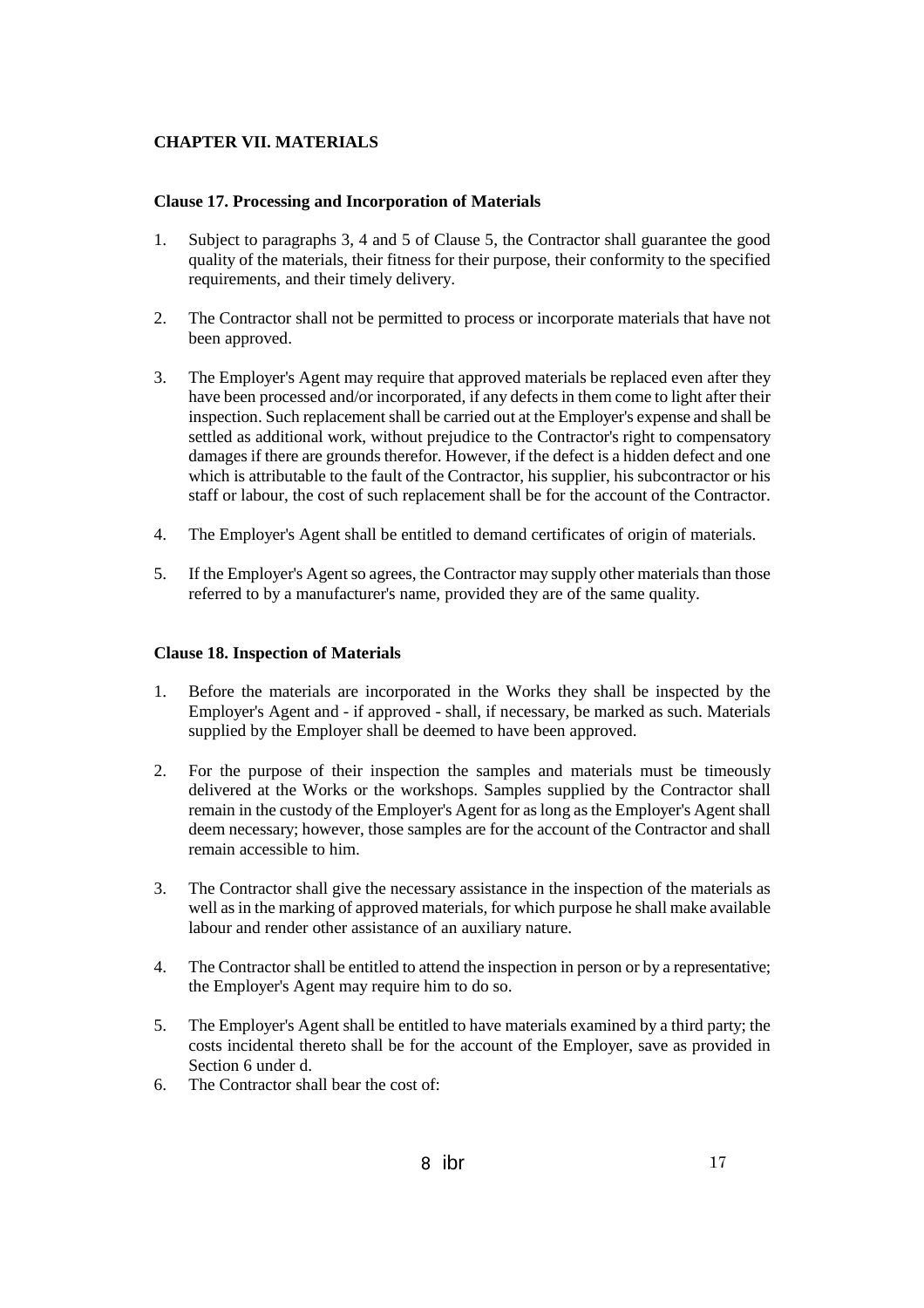- a. making available the materials required for inspection;
- b. arranging for the composition of the materials in a form suitable for inspection;
- c. packaging and transportation of any materials to be inspected elsewhere;
- d. the examination referred to in paragraph 5, if that examination results in rejection, unless it concerns material indicated in the Specification by a manufacturer's name, or material the supplier of which has been nominated by or on behalf of the Employer;
- e. the re-inspection as referred to in paragraph 12, if the expert upholds the rejection.
- 7. The costs referred to in the preceding paragraph shall, where necessary, be settled in accordance with Clause 42, paragraph 6.
- 8. The inspection shall take place at the option of the Employer's Agent either on the Site or in the transportation vehicles or elsewhere, as soon as possible after the materials have arrived or have been completed. If, despite a written request for inspection of materials from the Contractor received by the Employer's Agent, the Contractor has not received written notification of the result of the inspection by a reasonable time stated in that request, the materials shall be deemed to have been approved. For the purposes of this paragraph the words "written request" and "notification" shall also mean notes in the daily record or weekly report referred to in Clause 27.
- 9. Where the Contractor requests inspection to be carried out at a place other than that prescribed by the Employer's Agent, such request shall not be refused if granting it is not in conflict with the interests of good quality of the Works and effective inspection, and provided that the Contractor shall bear the extra cost thereof.
- 10. The Contractor shall not be compensated for diminution of value and loss of materials used for the inspection.
- 11. In the event that materials are rejected, both the Employer's Agent and the Contractor may require that samples, taken from those materials in mutual agreement, be kept until the dispute that may arise from the rejection has been settled. Such samples shall be marked by the Employer's Agent and the Contractor and shall be kept in a place to be designated in mutual agreement.
- 12. In the event that materials are rejected, the Contractor shall be entitled to request reinspection by an expert to be appointed in agreement with the Employer. The expert's decision shall be binding upon both parties, also in any subsequent dispute.
- 13. Rejected materials shall be separated and removed from the Works as soon as possible, even if they have already been processed or incorporated.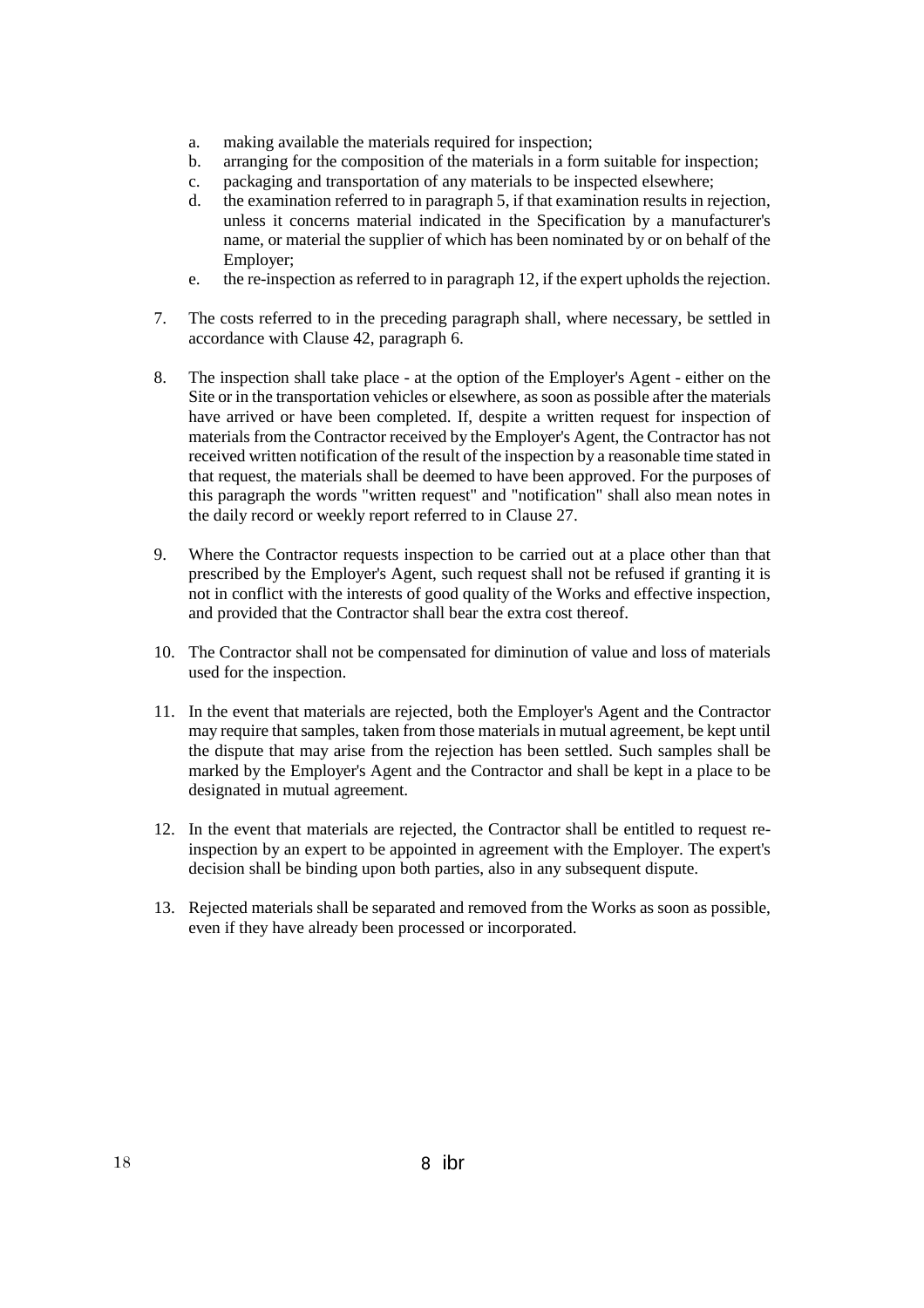#### **Clause 19. Ownership of Materials**

- 1. All materials intended for the Works shall become the property of the Employer without the Employer thereby becoming liable for any payments to suppliers or other rightful claimants - as soon as they have been approved and the Contractor has demonstrated, by submission of (a) statement(s) in the form as shown in Appendix B to the UAV, that the suppliers and any other rightful claimants have waived all rights and claims to those materials to the benefit of the Employer.
- 2. No transfer of ownership to the Employer, as referred to in paragraph 1, shall be deemed to have taken place:
	- a. if any creditor of the Employer shall seize the materials referred to in paragraph 1;
	- b. if the Employer is adjudged bankrupt or is put into liquidation [faillissement] or is granted a moratorium of payments [surséance van betaling] and neither the trustee- /liquidator [curator] nor the Employer and his trustee/administrator [bewindvoerder] shall continue the execution of the Works. An exception to the provisions of this paragraph shall apply, however, in respect of materials for which the Employer has paid the Contractor.
- 3. Any materials remaining unused after completion of the Works shall be returned to the Contractor and considered as not having been supplied, save in the event referred to in Clause 36, paragraph 8.

## **Clause 20. Care of Materials**

The Contractor shall be responsible for taking proper care of the approved materials and the materials supplied by the Employer as well as the used materials recovered from the Works. Save for the provisions of Clause 44, any loss or disappearance of or damage to any of these materials shall be for the Contractor's account.

#### **Clause 21. Used Materials**

- 1. Any used materials recovered from the Works shall remain the property of the Employer, unless the Employer's Agent states that they are without value to the Employer.
- 2. Used materials that have been declared to be without value to the Employer shall become the property of the Contractor and must be removed; the Employer's Agent may require that said materials be removed within time limits to be set by him and to a distance of at least 200 metres from the Works.
- 3. The used materials that remain the property of the Employer shall be properly sorted all timber to be cleared of nails, screws, etc. - and stored in places, at a distance of no more than 200 metres from the Works, to be designated by the Employer's Agent.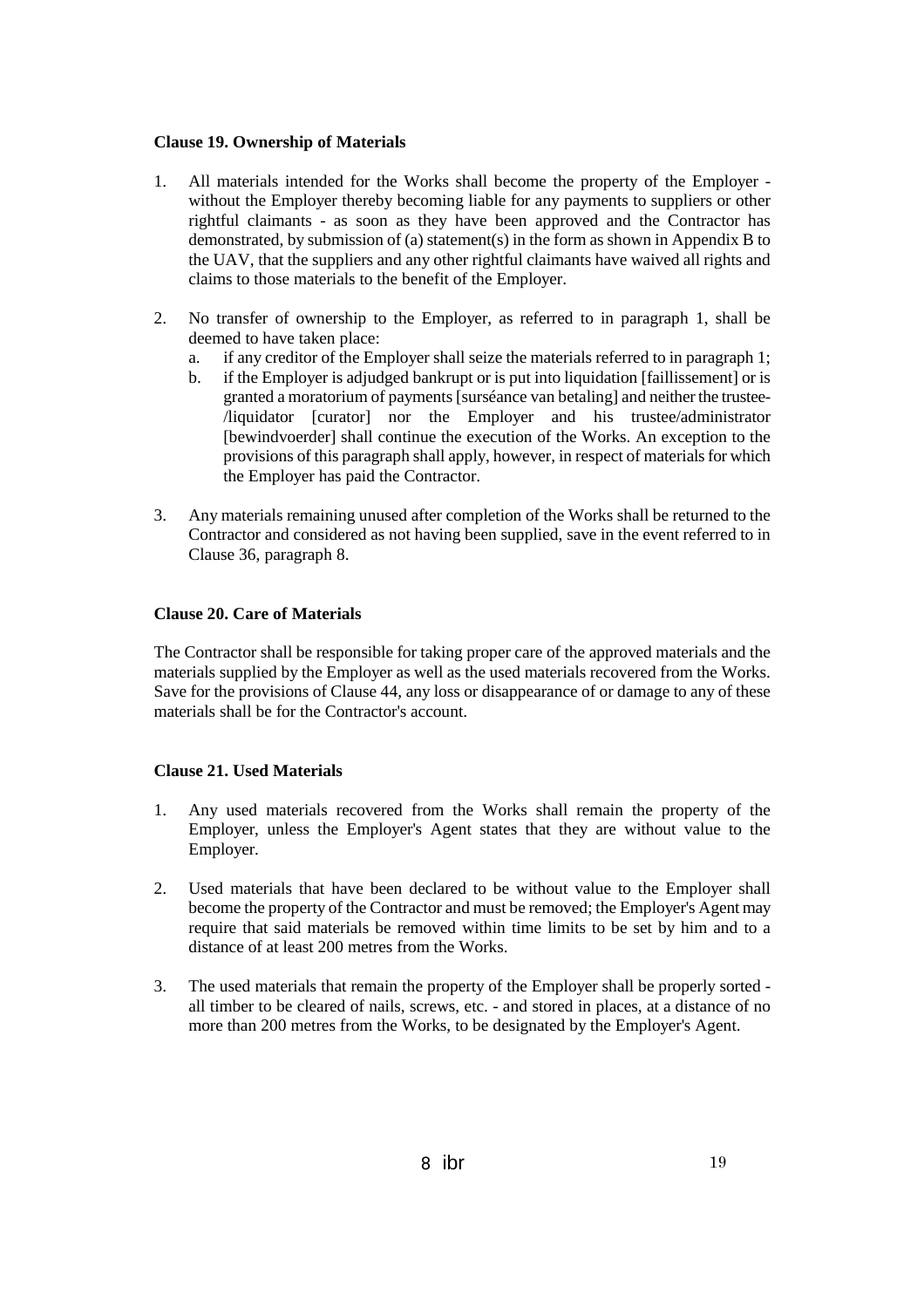4. The Contractor shall not be responsible for the quality of used materials recovered from the Works, insofar as any deterioration of their quality is not attributable to the Contractor.

## **Clause 22. Warranty for any Parts**

- 1. The provisions of this Clause shall apply unless the Specification provides otherwise.
- 2. If the Specification provides that one or several parts of the Works must be warranted, such warranty shall consist herein that the warrantor is bound, for his own account and forthwith upon being notified by the Employer, to remedy as soon as possible all defects occurring during the warranty period of which the Employer shows that it is plausible that they must most probably be attributed to less than sound quality or defective execution.
- 3. If the Specification provides that a part of the Works must be warranted by a subcontractor or a supplier, the Contractor shall procure that the subcontractor or supplier concerned furnishes such warranty to the Employer. If the subcontractor or supplier does not provide said warranty, a corresponding warranty shall be given by the Contractor.
- 4. Any warranty agreed under the terms of this Clause shall be valid from the date of completion or delivery of the warranted part and for the period stated in the Specification.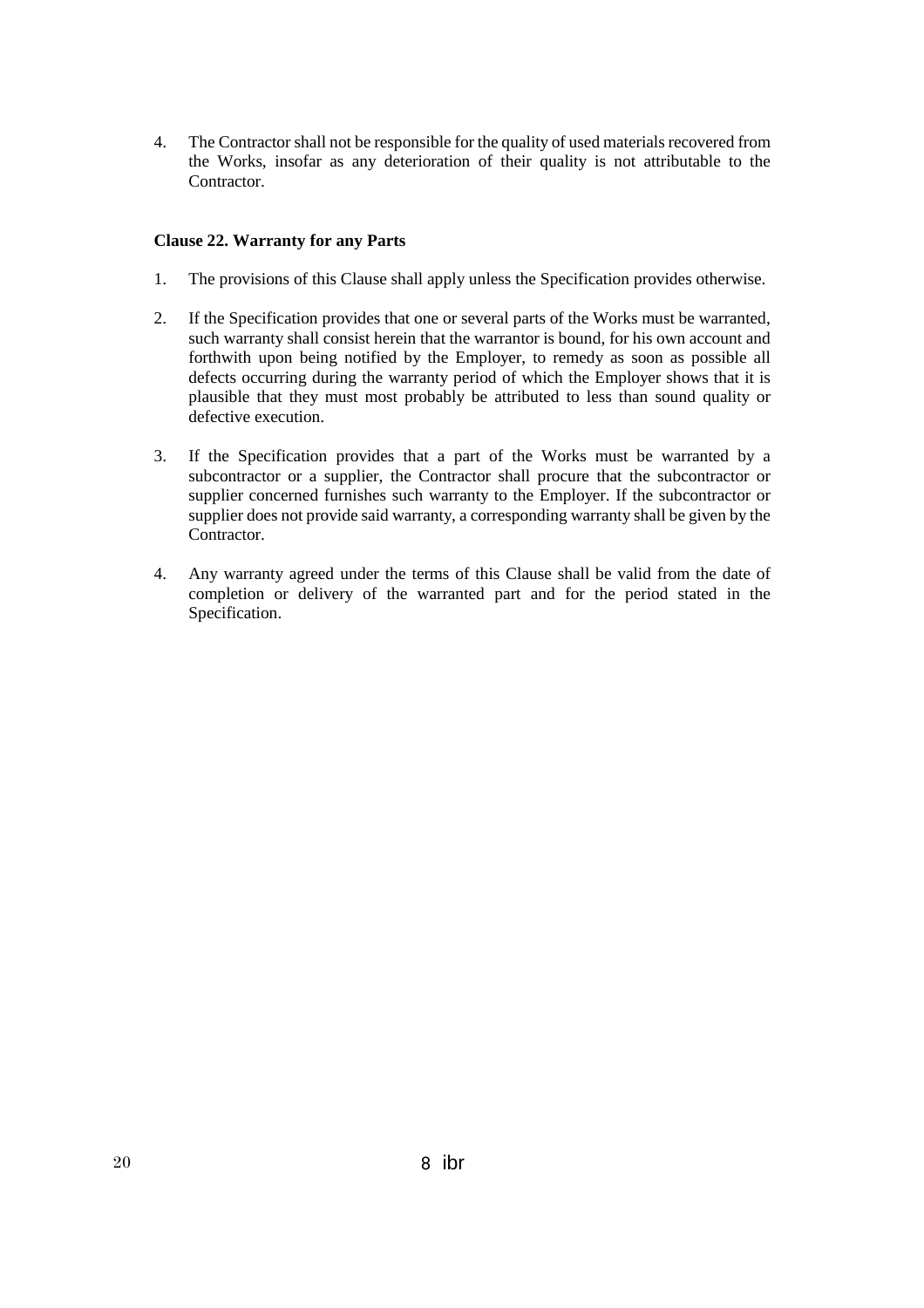## **CHAPTER VIII. AUXILIARY PLANT AND EQUIPMENT**

#### **Clause 23. Sheds and Other Auxiliary Plant and Equipment**

1. Timber and carpentry, insofar as not intended for use in the soil or in works of hydraulic engineering, and board, steel window frames and the like shall be stored in such a way, if necessary in sheds with waterproof roofs, that their shape, appearance and composition shall be preserved and that they shall not be affected by the sun, rain or rising damp.

The same requirements shall apply to wall tiles, lime, trass, cement, gypsum, locks and hinges, non-ferrous metals, sanitary fittings, paints, wall covering and the like; the sheds intended as storage areas for these materials shall have waterproof walls and must be lockable.

Furthermore, the interior of the sheds must be arranged and illuminated is such a way that the materials referred to in this paragraph can also be properly sorted and processed inside.

2. If the Specification provides that accommodation for the Employer's Agent is to be made available, the Contractor shall make such accommodation available to the Employer's Agent within ten working days of the commencement of the Works. Said accommodation must be accessible via a proper access road.

The accommodation is to consist of rooms as described in the Specification with a minimum height of 2.30 metres, or, in the absence of such description, to consist of a room with a floor surface of approximately 12 square metres, as well as a washroom, lavatory, lockers and a draught portal.

The accommodation must be of good appearance inside and outside, the exterior walls and the ceilings and roof to be made of waterproof double panels, and must be fitted with the necessary windows, a washbasin and water closet, curtains, a drawing table with lockable drawers, a drawing board, table, chairs, clothes rack, towels, soap, etc.

If the Specification includes a telephone facility for the Employer's Agent, such facility, bypassing any switchboard, shall be provided for the exclusive use of the Employer's Agent; the cost of the telephone calls shall be borne by the Employer.

The Contractor shall provide cleaning, heating and lighting of the accommodation and shall supply drinking water, coffee and tea.

3. All cabins, sheds, accommodation for the Employer's Agent, enclosures, service roads, scaffolding, equipment, tools and other auxiliary plant and equipment for the execution of the Works shall be maintained by the Contractor in a good state of repair for as long as they are needed for the Works. When they are no longer needed they shall be removed within a period to be set by the Employer's Agent and in any case before completion and acceptance of the Works, or, if the Specification prescribes a defects liability period, before the expiry of the defects liability period.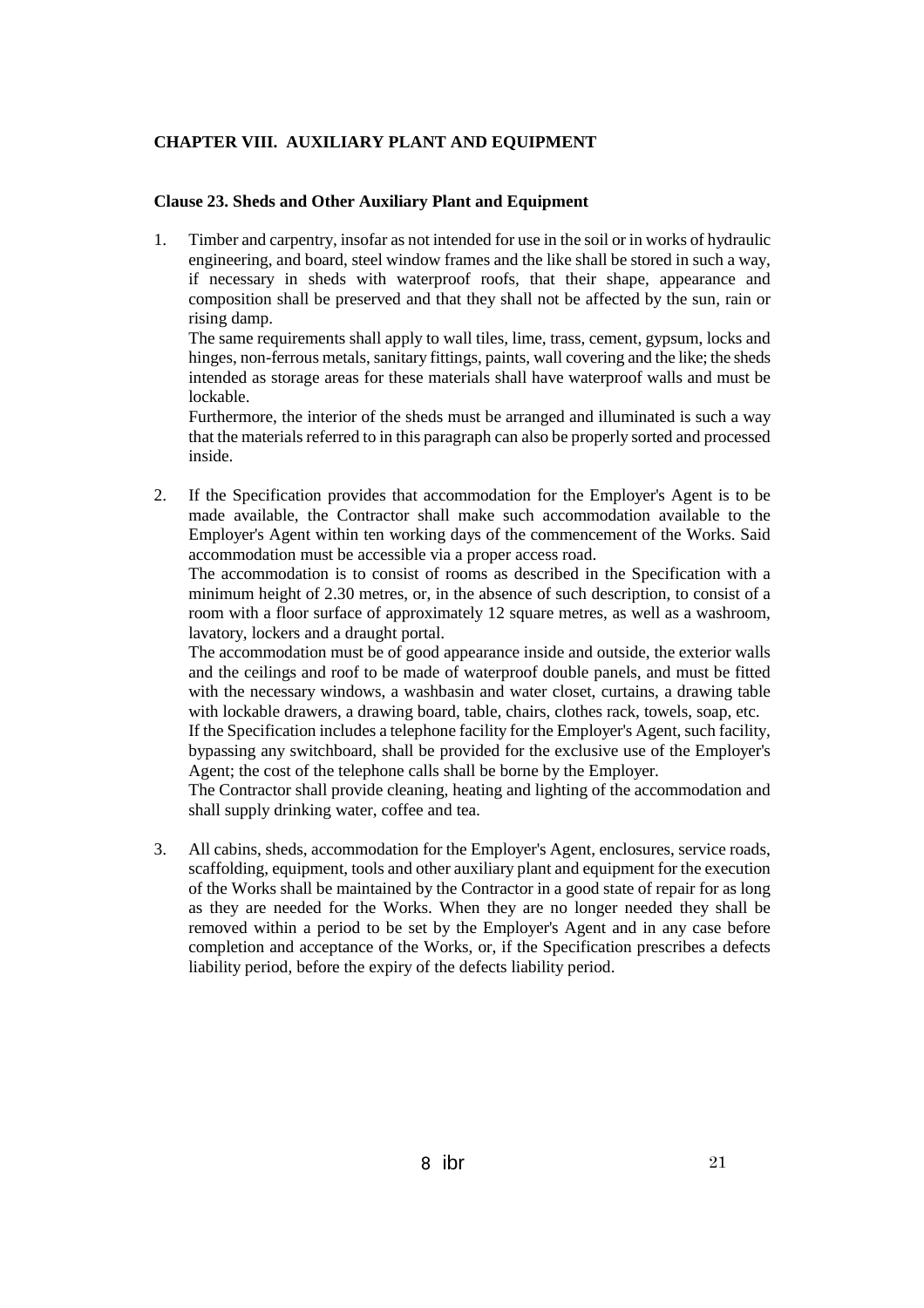### **Clause 24. Employer's Auxiliary Plant and Equipment**

- 1. If the Contractor is instructed or permitted to use any buildings, sites and auxiliary plant and equipment of the Employer, the cost of maintenance and repair thereof shall be for the account of the Contractor for the duration of such use.
- 2. In the event of loss of said property as a result of use as referred to in paragraph 1, the Contractor shall be required to pay compensatory damages for such loss.
- 3. As soon as the aforesaid property is no longer required for the execution of the Works, the Contractor shall deliver up that property to the Employer in a state of repair as nearly as possible equal to the state in which the Contractor received that property from the Employer, and the Contractor shall store the Employer's auxiliary plant and equipment in places to be designated by or on behalf of the Employer.

#### **Clause 25. Sunken Plant and Equipment**

- 1. If auxiliary plant and equipment used for the Works, such as vessels and plant, or materials intended to be incorporated in the Works, have sunk in waters that are the property of the Employer or under the Employer's control, the Contractor shall be required to raise and remove the same together with their cargo and accessories.
- 2. In the instances referred to in paragraph 1, the Contractor shall be required to affix at once the necessary markers and lights, and as soon as possible to take the initial measures for raising the sunken objects, such as by passing cables underneath the same, and to complete the raising in as short a time as possible.
- 3. The cost of the operations referred to in the preceding paragraphs shall be for the account of the Contractor, unless the sinking referred to in paragraph 1 has been caused by a circumstance for which the Employer is accountable.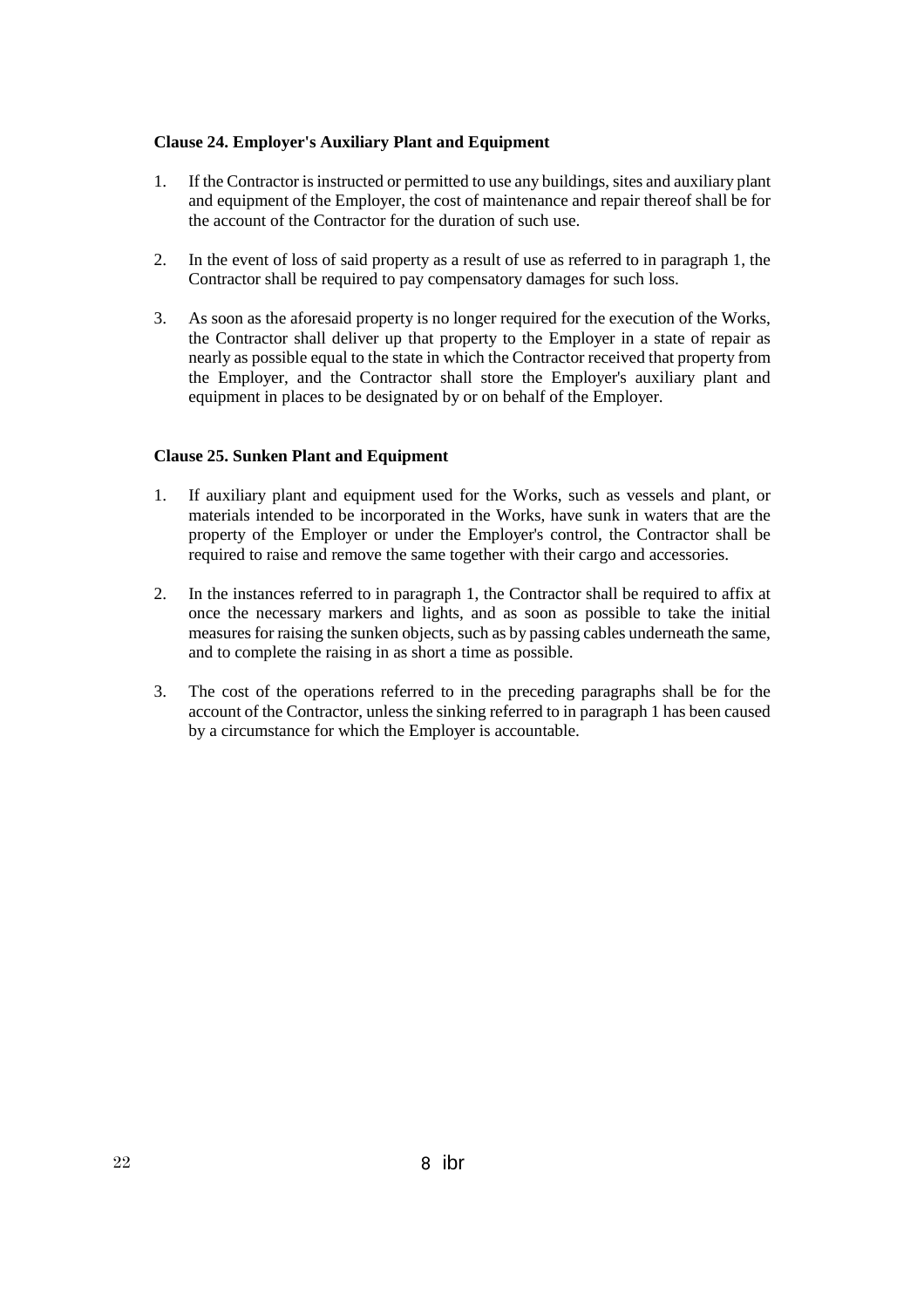## **CHAPTER IX. EXECUTION OF THE WORKS**

#### **Clause 26. General Time Schedule, Programme**

- 1. If so required under the terms of the Contract or if so instructed by the Employer's Agent after the award of contract, the Contractor shall as soon as possible prepare a general time schedule conforming to the nature of the Works. The general time schedule shall clearly state the manner and sequence in which, and the materials, plant and equipment with which the Contractor intends to execute the Works and each part thereof, as well as the amount of time which he considers necessary for the execution of each part. The general time schedule shall further indicate the dates by which whatever is to be provided under the Contract by the Employer or the Employer's Agent must be at the Contractor's disposal for the purposes of the progress of the Works and the sequence of the parts of the Works. The general time schedule must satisfy the requirements laid down in the Contract with respect to the execution of the Works, and shall be provided with adequate explanatory notes by the Contractor.
- 2. The Contractor shall present two dated and signed copies of the general time schedule to the Employer's Agent for approval no later than the fifteenth working day following the date on which the Contract was awarded or, as the case may be, on which the Employer's Agent requested a general time schedule.
- 3. The Employer's Agent shall decide on approval of the general time schedule as soon as possible and shall announce his decision to the Contractor in writing no later than the tenth working day after receipt of the general time schedule. Approval of the general time schedule shall only be withheld if the content of the schedule shows that the requirements under the Contract are not satisfied.
- 4. If approved, both copies of the general time schedule shall be dated and signed by the Employer's Agent and one copy shall subsequently be returned to the Contractor. If the general time schedule is not approved, written notice stating the reasons for withholding approval shall be given to the Contractor. In that case the Contractor shall as soon as possible, but no later than ten working days after said notice, present for approval to the Employer's Agent a revised general time schedule in which the objections of the Employer's Agent have been taken into account. Paragraph 3 shall apply mutatis mutandis in respect of the decision on the revised general time schedule.
- 5. The general time schedule shall serve as a guideline to the Contractor and shall not increase the Contractor's obligations under the Contract. The approval of the general time schedule and any alterations made therein with the approval of the Employer's Agent shall not relieve the Contractor of his obligations to execute the Works in accordance with the requirements under the Contract and to complete the Works on time.
- 6. If the Contractor is required to present to the Employer's Agent a detailed programme instead of or in addition to the general time schedule referred to in this Clause, a provision to that effect, stating the requirements to be satisfied by that programme, shall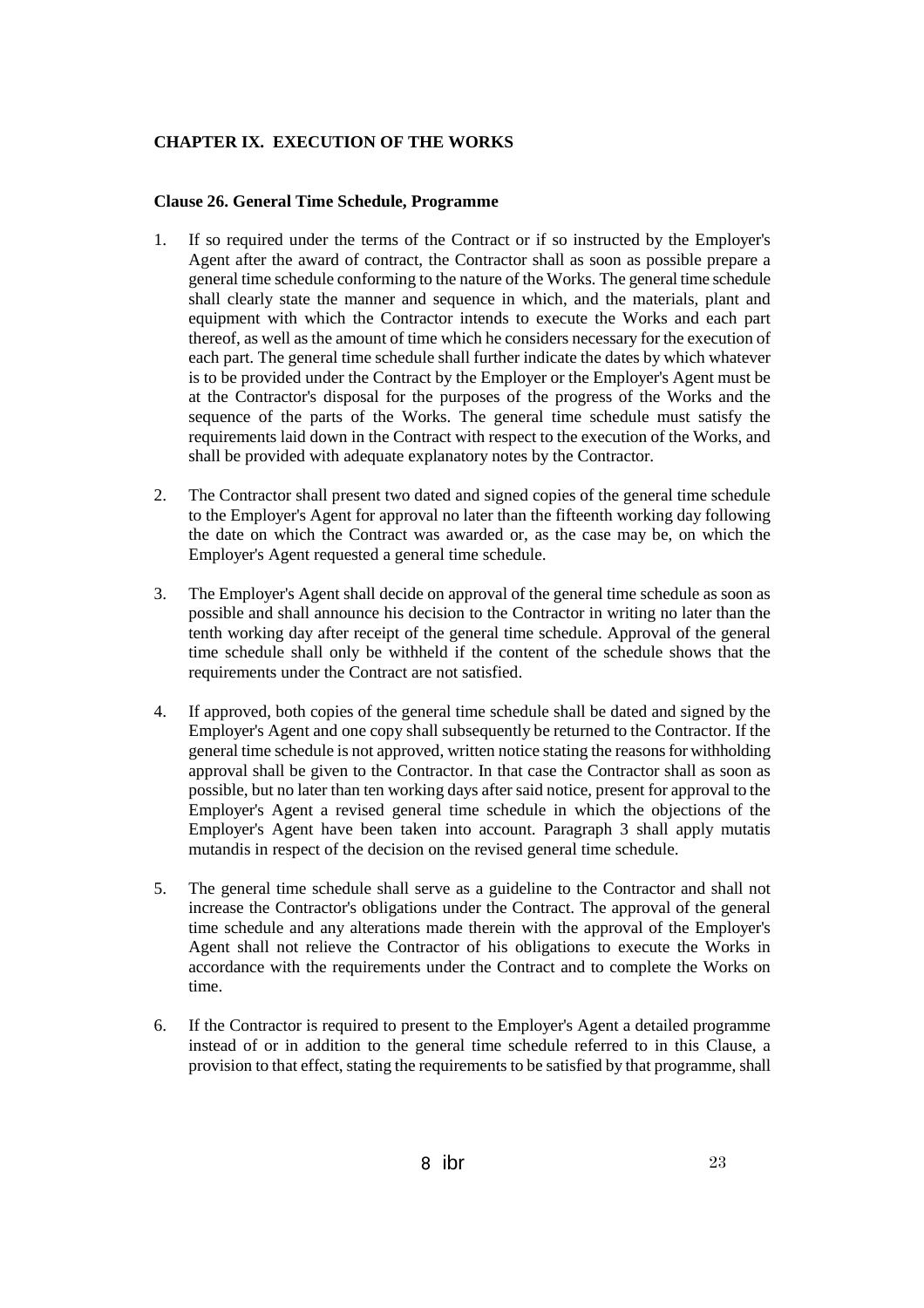be inserted in the Contract. Unless stated otherwise in the Contract, the provisions of paragraph 1 through 5 shall apply mutatis mutandis to the programme as aforesaid.

7. Any alterations made by the Employer's Agent in the approved general time schedule or approved detailed programme shall entitle the Contractor to claim additional payment if as a result of such alterations more shall be required of the Contractor than may reasonably be demanded of him.

#### **Clause 27. Daily Records, Lists, Reports**

- 1. The Employer's Agent shall draw up weekly reports, such reports to include notes concerning:
	- the progress and state of the Works;
	- any unworkable days and any granted extension of time for completion;
	- supply and removal and approval of materials;
	- supply and removal of plant and auxiliary plant and equipment;
	- changes in the Specification, additional work and omitted work, quantities used and processed, and provisional sums;
	- inspection and approval and completion and acceptance of the Works;
	- supply of drawings.
- 2. The notes referred to in paragraph 1 shall be inserted in the weekly report no later than on the fifth working day following the end of the working week to which the notes relate, said report to be signed by the Employer's Agent immediately after it has been drawn up.
- 3. The weekly report, signed by the Employer's Agent, shall be presented to the Contractor for his signature as soon as possible but no later than the fifteenth working day following the end of the working week to which it relates. Copies of the weekly reports shall be supplied to the Contractor.
- 4. If the Contractor agrees with the content of the weekly report he shall sign it, to mark his acceptance, no later than the fifth working day after the report has been presented to him.
- 5. If the Contractor disagrees with the content of the weekly report he shall still sign it no later than on the fifth working day after it has been presented to him, but he shall add to his signature a note stating the parts to which he objects and the reasons for his objection.
- 6. If the Employer's Agent does not only draw up weekly reports but keeps daily records as well, the provisions of paragraphs 1 through 5 shall apply mutatis mutandis to such daily records, except that no copy of the daily records shall be supplied to the Contractor unless at his specific request.
- 7. If so agreed in the Contract or if so instructed by the Employer's Agent after the award of contract, no later than the fifth working day following the end of each working week the Contractor shall present a list for the week concerned, such list to be dated and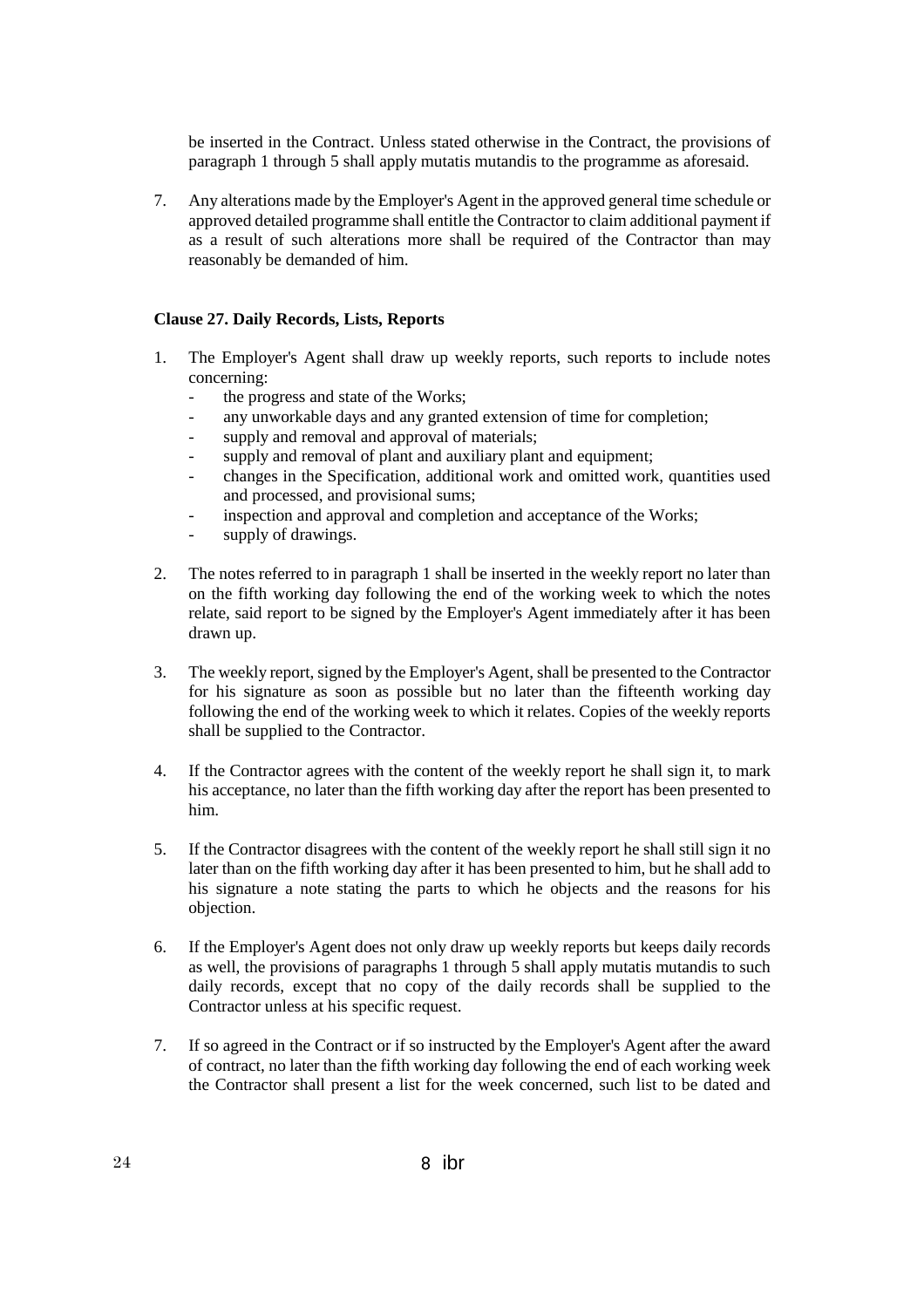signed by him and to contain information concerning staff and labour as well as such further information as the Employer's Agent may require.

8. If operations for the purposes of the Works are performed off the Site, the Employer's Agent may require the Contractor to present a report on such operations, that report to be signed by the Contractor and to be submitted to the Employer's Agent in duplicate no later than the fifth working day after the end of a working week. Said report is to include notes, as referred to in paragraph 1, relating to the operations carried out in the working week concerned.

#### **Clause 28.**

## **Marking-out, Determining and Sounding of Levels, and Measuring**

The Contractor shall for his own account:

- a. measure out the Works, provide and place the necessary profiles, pickets or markers;
- b. make available to the Employer's Agent suitable labour and auxiliary equipment, such as row boats, sounding vessels, measuring instruments, levellings, sighting marks, etc., for the purposes of marking-out, determining of levels and measuring;
- c. properly maintain the pickets, profiles and other items used in measuring-out the Works for as long as the Employer's Agent shall deem necessary.

#### **Clause 29.**

#### **Variations in Dimensions or State of Existing Works and Sites**

- 1. If the dimensions stated in the description of the Works do not correspond with the dimensions shown in the drawings, the Contractor shall be required to notify the Employer's Agent of the discrepancy he has found, in order that the Employer's Agent, if he thinks fit, may decide to vary from the order of precedence referred to in Clause 2, paragraph 4. Such decision by the Employer's Agent shall be considered a change in the Specification.
- 2. If the dimensions stated in the Specification do not correspond with the dimensions existing in reality, the Contractor shall be required to notify the Employer's Agent of the discrepancy he has found, in order to consult with the Employer's Agent as to the steps to be taken, in view of such discrepancy, to ensure correct execution of the Works. Aside from the settlement of varied work, which may result from the Specification, the discrepancy as aforesaid shall entitle the Contractor to claim additional payment if it is of such a nature that its consequences should reasonably not be for the Contractor's account.
- 3. Any differences between the condition of existing buildings, works and sites appearing during the execution of the Works and their condition as described in the Specification shall, aside from the settlement of varied work which may result from the Specification, entitle the Contractor to claim additional payment if the differences are of such a nature that their consequences should reasonably not be for the Contractor's account. The Employer shall in any event be responsible for the accuracy of the data supplied by him or on his behalf.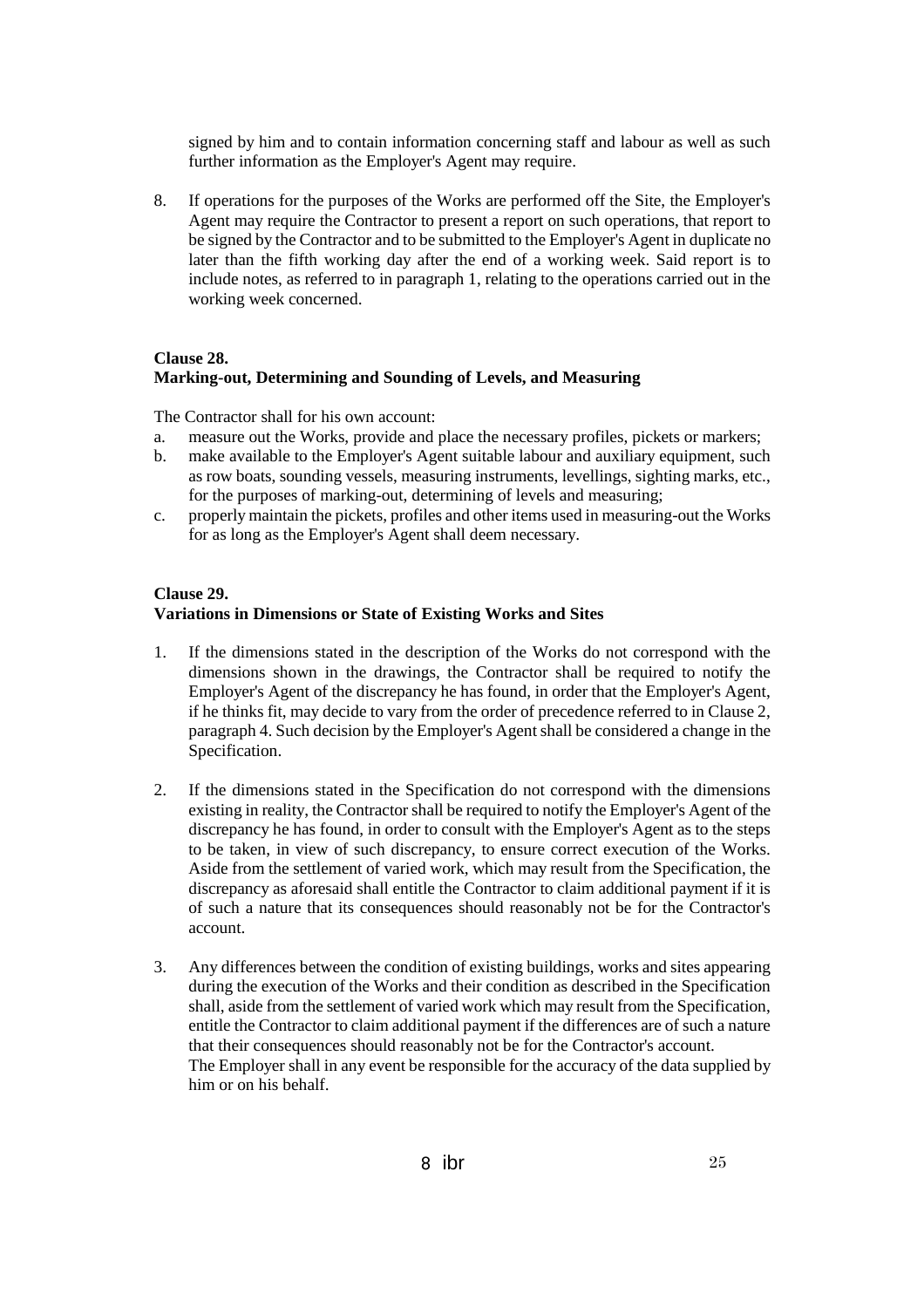The provisions of this paragraph shall also apply if no condition or data are mentioned in the Specification but the condition appearing during the execution of the Works varies from the condition which the Contractor might reasonably have expected.

## **Clause 30. Provisions for Dams, Embankments, Bulkheads, Water Passages and Traffic**

- 1. If the execution of the Works or any parts thereof might cause damage to dams, embankments, bulkheads or water passages, obstruction or interruption of or hindrance or danger to traffic on land, waterborne traffic or air traffic, the Contractor may execute the work concerned only if and as long as he has made the necessary provisions in respect of the interests concerned.
- 2. The provisions as referred to in paragraph 1 mean: temporary works, enclosures, warning signs, signals, notices, illumination, and such other safety measures as are prescribed by statutory regulations or as may be necessary on any other account.
- 3. As long as any hindrance to or interruption of traffic on land, waterborne traffic or air traffic shall exist the Contractor must provide the necessary assistance for the benefit of such traffic.
- 4. The cost of provisions and assistance referred to in this Clause shall be for the account of the Contractor, except that where significant temporary works or measures of a farreaching nature are concerned this provision shall apply only if such works or measures are described in the Contract.

#### **Clause 31. Connection with Other Works**

- 1. If various Works interconnect, that fact shall be stated in the Specification.
- 2. Unless provided otherwise in the Specification, the Employer's Agent shall co-ordinate interconnecting Works.
- 3. Without thereby being entitled to any other compensation than as referred to in the next paragraph, the Contractor shall allow third parties acting with permission of the Employer's Agent to work on the same site and at the same time.
- 4. The Contractor shall also allow such third parties to utilize already finished work and auxiliary works. The Contractor may claim additional payment for said use if as a result of such use more shall be required of the Contractor than may reasonably be demanded of him.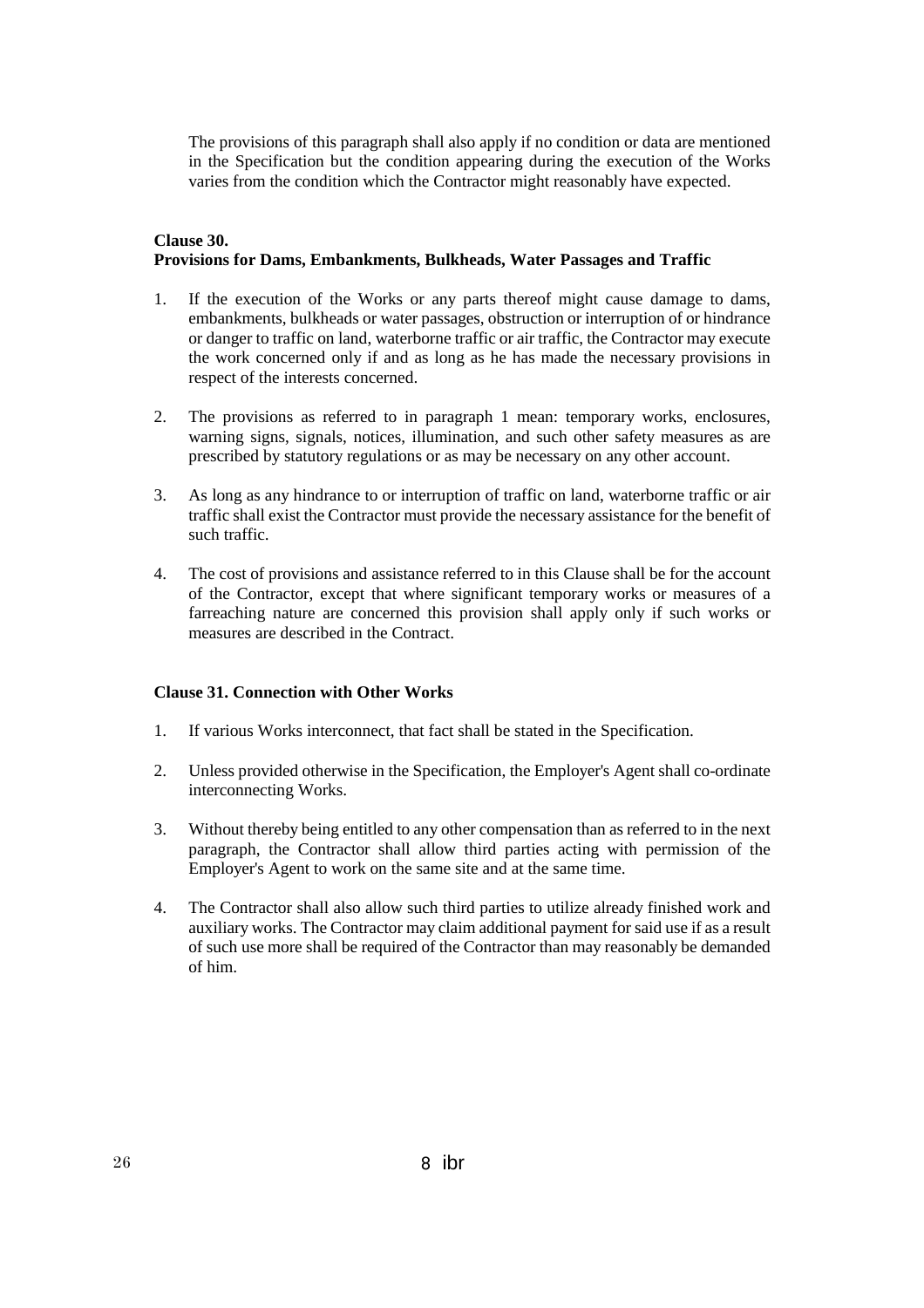#### **Clause 32. Objects found on the Site**

The Contractor shall be required to report to the Employer's Agent immediately the discovery of any objects found during the execution of the Works which are of value or may be of historical or scientific interest, and where possible to hand over such objects to the Employer's Agent, unless provided otherwise in the Specification.

#### **Clause 33. Presumption of Unsatisfactory Work**

If the Employer's Agent suspects that the Works do not meet the requirements laid down in or by the Contract, the Contractor shall be required to take such measures or allow such measures to be taken as shall be necessary to ascertain whether or not this is the case. If the Works do not meet said requirements the cost of said measures shall be for the account of the Contractor. In the opposite case said cost as well as the cost of any repairs shall be settled as additional work and compensation shall be paid for any damage.

#### **Clause 34. Changes in the Execution of the Works**

Any changes made by the Employer's Agent in the execution of the Works shall entitle the Contractor to claim additional payment if as a result of such changes more shall be required of the Contractor than may reasonably be demanded of him.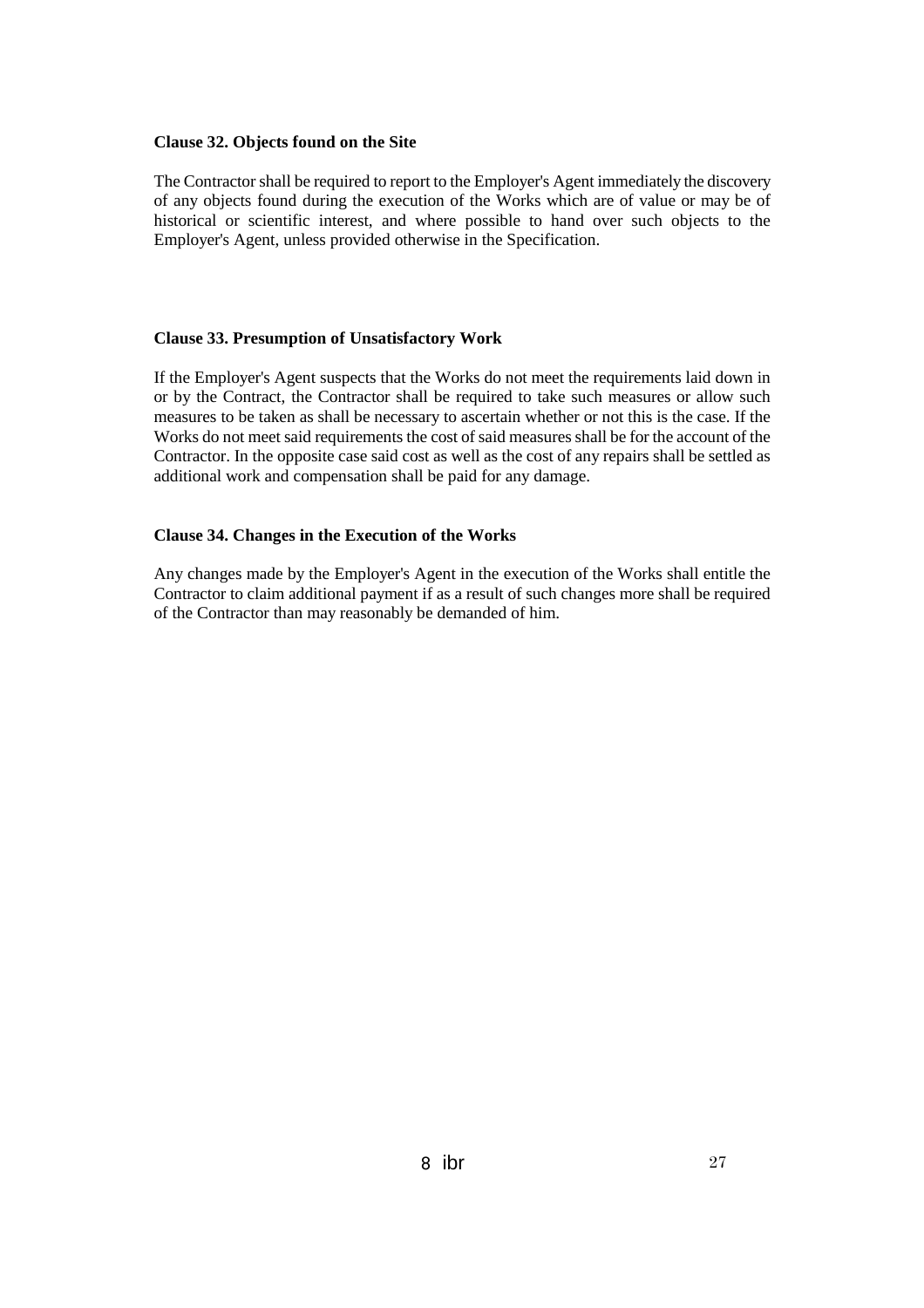### **CHAPTER X. ADDITIONS AND OMISSIONS**

#### **Clause 35. Settlement of Additions and Omissions**

- 1. Any additional work and omitted work shall be settled:
	- a. if there are changes in the Specification (Clause 36);
	- b. if there are differences in provisional sums (Clause 37);
	- c. if there are differences in estimated quantities (Clause 38, paragraph 2)
	- d. if there are differences in adjustable quantities (Clause 39);
	- e. in cases in which settlement as additional work or omitted work is provided for by these UAV or by the Contract.

Nothing in this Clause shall affect the rights of the Contractor and the Employer to whatever shall otherwise be due on account of the Contract.

- 2. Additional work shall be settled by additional payment and omitted work shall be settled by deduction from the Contract Sum. The Employer and the Contractor shall agree the manner in which - by one payment or by payment in instalments - and when any additions and omissions or the balance thereof are to be settled.
- 3. If nothing has been agreed as to the method and date of settlement of additional work, such settlement shall be made by one payment upon completion of the additional work.
- 4. If nothing has been agreed as to the method and date of settlement of omitted work, such settlement shall be made, with due observance of what is stipulated in paragraph 7 of Clause 40, by one payment at the time of the final account of the Works.
- 5. If at the final account of the Works the total amount of omitted work already settled and still to be settled proves to be in excess of the amount of additional work already settled and still to be settled, the Contractor shall be entitled to an amount equal to 10% of the difference between these totals.

An exception to the provision in this paragraph shall apply to the extent that the omitted work is the result of a request by the Contractor to be allowed to execute less work than stipulated in the Contract.

- 6. For the purposes of the provisions of paragraph 5 the term "the work" shall mean:
	- a. in the case of contracting of several Works under one Contract, the several Works combined;
	- b. in the case of maintenance work extending over a period of several years, the Works executed in those several years combined.

#### **Clause 36. Changes in the Specification**

- 1. "Changes in the Specification" means any alterations in the Specification or in the Works or in the terms of execution of the Works.
- 2. The Employer's Agent shall have the right to introduce changes in the Specification either before or during the execution of the Works. If and to the extent that the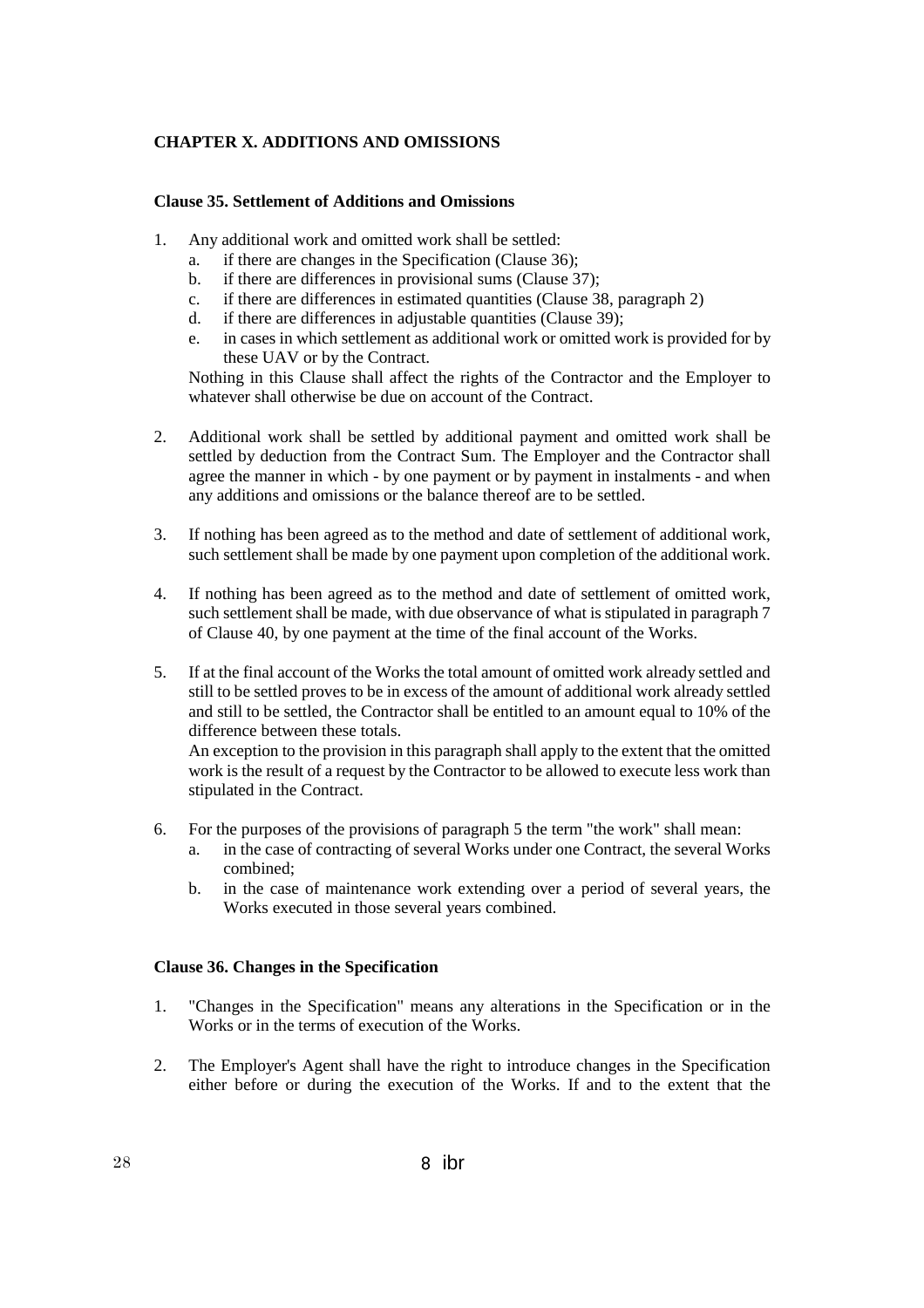Specification provides that such right is reserved to the Employer, any such changes in the Specification shall require written instruction from the Employer to the Contractor.

- 3. The Contractor shall carry out instructions for changes in the Specification, also if the volume of the work is thereby increased or reduced, provided that as a result of such changes the totals of the additional payments and the deductions each do not exceed 15% of the Contract Sum or, as the case may be, the balance of such additional payments and deductions does not exceed 10% of the Contract Sum.
- 4. Changes in the Specification shall be settled at rates or prices to be agreed between the Employer and the Contractor prior to the execution of such changes or, if the nature of the changes prevents such prior determination, as soon as possible thereafter. If the Employer's Agent considers the introduction of any change in the Specification and requests the Contractor to submit a quotation for that purpose, the Employer's Agent and the Contractor shall prior thereto at the Contractor's request consult together on the question whether and, if so, under what circumstances the Contractor may be entitled to reasonable compensation for the cost incidental to the preparation of such quotation.
- 5. Instructions for changes in the Specification shall be given in writing. The Contractor may accept a corresponding entry in the daily record or weekly report, in which case such entry shall be regarded as a written instruction. The absence of such written instruction or entry in the daily record or weekly report shall not affect the Contractor's and the Employer's rights to settlement of additional work and omitted work, respectively.
- 6. With respect to changes in the Specification a separate period within which the additional work is to be completed shall be agreed at the request of the Employer's Agent or at the request of the Contractor, such period to be stated in the written instruction.
- 7. In the case of specifications for maintenance work extending over several years, each maintenance year shall be taken separately for the purpose of determining the totals of additional payments and deductions referred to in paragraph 3.
- 8. The Employer shall take over or pay reasonable compensation for materials already delivered, materials already despatched, as shown by the waybill, and materials ordered solely for the purposes of the Works but redundant as a result of changes in the Specification, provided that such materials meet the applicable requirements.

#### **Clause 37. Provisional Sums**

- 1. "Provisional sums" means the amounts identified as such in the Specification which are included in the Contract Sum and against which expenditure as specified in the Specification is to be charged.
- 2. If the sum of the expenditure to be charged against a provisional sum proves to be higher or lower than the amount of such provisional sum the difference shall be settled accordingly.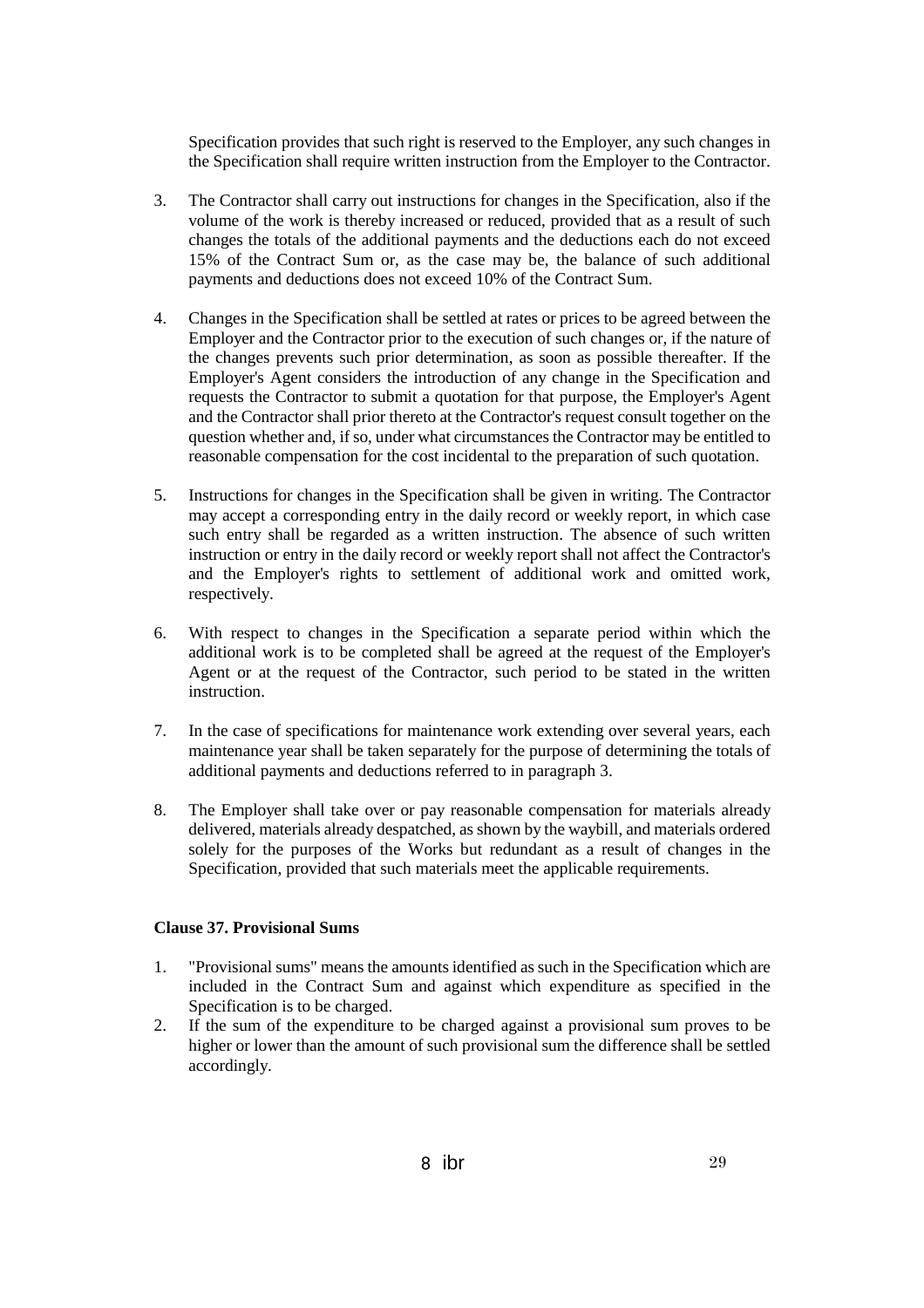- 3. The expenditure relating to the purchase of materials to be charged against provisional sums shall be calculated on the basis of prices composed of:
	- a. the net prices on the basis of freight-paid delivery to the Site on or in the transportation vehicle;
	- b. a contractor's remuneration of 10% of the net prices referred to under a.
- 4. Notwithstanding the provisions of paragraph 3, no separate contractor's remuneration shall be charged against provisional sums for:
	- a. sanitary equipment the price of which includes 10% commission for the Contractor and 10% commission for the plumber;
	- b. wall covering the price of which includes the customary commission.
- 5. The cost of packing material and the return thereof shall be for the account of the Contractor, save insofar as such cost, as a result of the use of the provisional sum, is higher than the amount the Contractor had reasonably to expect.
- 6. The cost of incorporating in the Works any materials purchased and charged against provisional sums is included in the Contract Sum and shall not be settled separately. However, such cost shall be settled against the provisional sum against which the purchase of such material is also to be charged, if said cost relates to incorporating in the Works items of equipment such as lifts, central heating and the like, or insofar as such cost, as a result of the use of the provisional sum, is higher than the amount the Contractor had reasonably to expect.
- 7. The purchase of materials for which provisional sums have been provided shall be made by the Contractor on further instruction of the Employer's Agent and, unless the Employer's Agent shall leave the choice at the Contractor's discretion, from such suppliers as the Employer's Agent shall nominate for that purpose.
- 8. The expenditure relating to the performance of work to be charged against provisional sums shall be calculated on the basis of prices composed of:
	- a. the net cost necessary for the execution of such work, to the extent that such cost is directly related to the execution;
	- b. a contractor's remuneration of 10% of the net cost referred to under a. The cost of general facilities, care and maintenance on the Site shall not be settled separately but is deemed to be included in the Contract Sum, save insofar as such cost, as a result of the use of the provisional sum, is higher than the amount the Contractor had reasonably to expect.
- 9. Work as referred to in paragraph 8 shall be carried out, on further instruction of the Employer's Agent, either by the Contractor or by such others as the Employer's Agent shall nominate for that purpose.
- 10. The expenditure relating to payments to third parties to be charged against provisional sums shall be calculated on the basis of amounts composed of:
	- a. the amount of the payment made to third parties, not including turnover tax;
	- b. a contractor's remuneration of 5% of the amount referred to under a.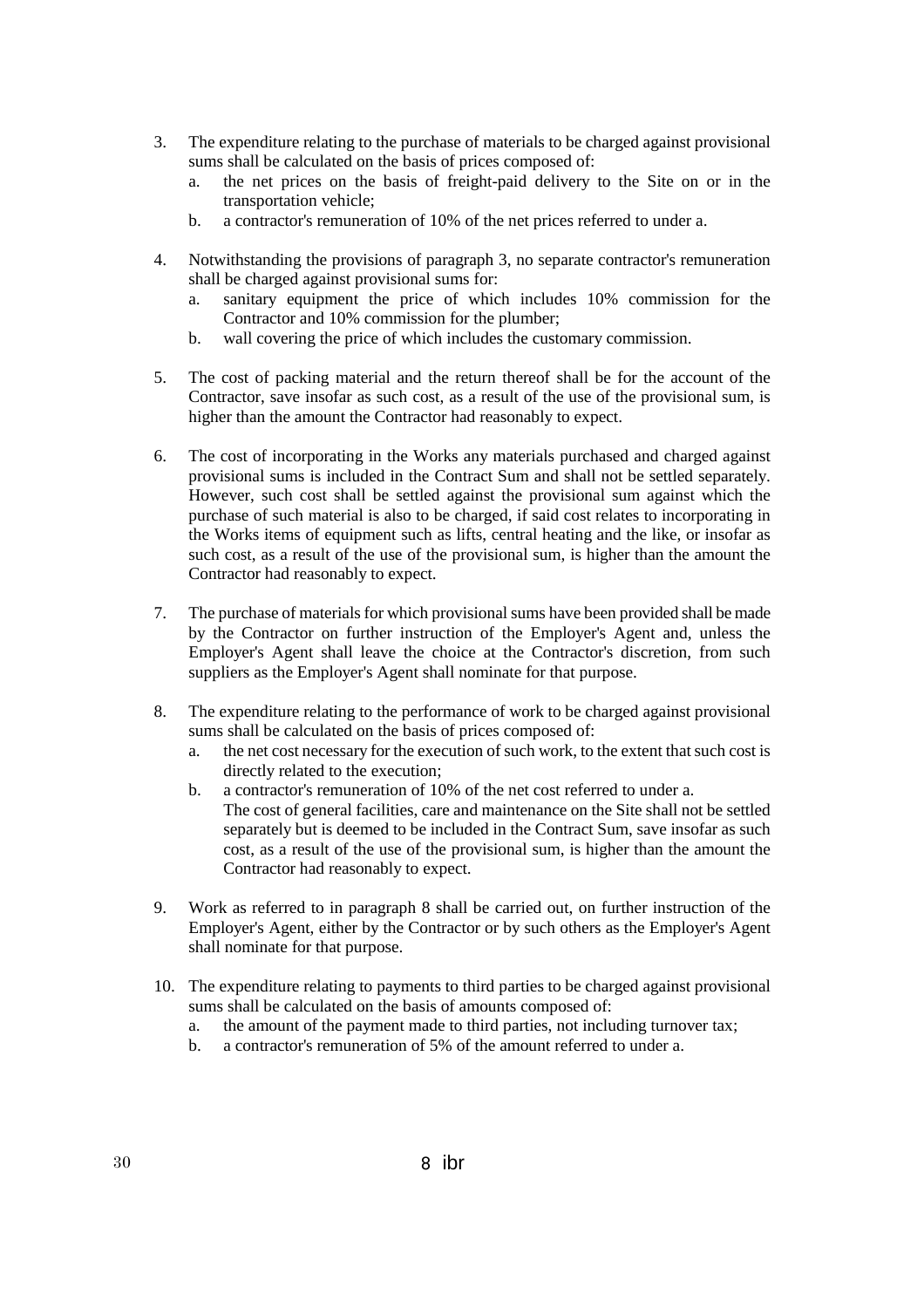- 11. Payments to third parties for which provisional sums have been provided shall be made by the Contractor on further instruction of the Employer's Agent.
- 12. Before charging any expenditure against a provisional sum the Employer's Agent may require the Contractor to present documentary proof thereof.

### **Clause 38. Quantities**

- 1. "Adjustable quantities" means the quantities indicated as such in the Specification; any differences in such quantities shall be settled in accordance with the provisions of Clause 39.
- 2. "Estimated quantities" means the quantities mentioned in the Specification with the added words "by estimate" or "approximately" or similar indications. Any difference in estimated quantities shall be settled only if and to the extent that such difference is greater than 10% of the estimated quantity, unless this should create an unfair situation.
- 3. Differences in quantities other than those referred to in paragraphs 1 or 2 and requested or prescribed by the Employer's Agent shall be regarded as changes in the Specification and shall be settled in accordance with the provisions of Clause 36.
- 4. If quantities of materials are stated in the Specification such quantities shall mean, unless provided otherwise, quantities of materials measured in the Works.
- 5. The measuring of supplied or incorporated materials shall be done by the Contractor in the presence of the Employer's Agent and by a method to be approved by the Employer's Agent.

## **Clause 39. Differences of Adjustable Quantities**

- 1. If adjustable quantities are stated in the Specification and such quantities prove to be too great or too small to realize the Works in accordance with the terms of the Specification or the nature of the Works, such differences in the adjustable quantities shall be settled against settlement prices agreed for that purpose at the making of the Contract.
- 2. If a settlement price for differences in any adjustable quantity stated in the Specification proves to be too high or too low, a modified settlement price shall be agreed between the Employer and the Contractor. Such price revision shall only take place, however, if more than 110% or less than 90% of the adjustable quantity stated in the Specification has been or will be used.
- 3. If pursuant to paragraph 2 any settlement price is modified, the difference in the adjustable quantity stated in the Specification shall be settled at that modified settlement price; provided such modification shall not alter the Contract Sum.
- 4. If the Specification states more than one adjustable quantity in respect of any particular material or any particular kind of work and if an identical settlement price applies to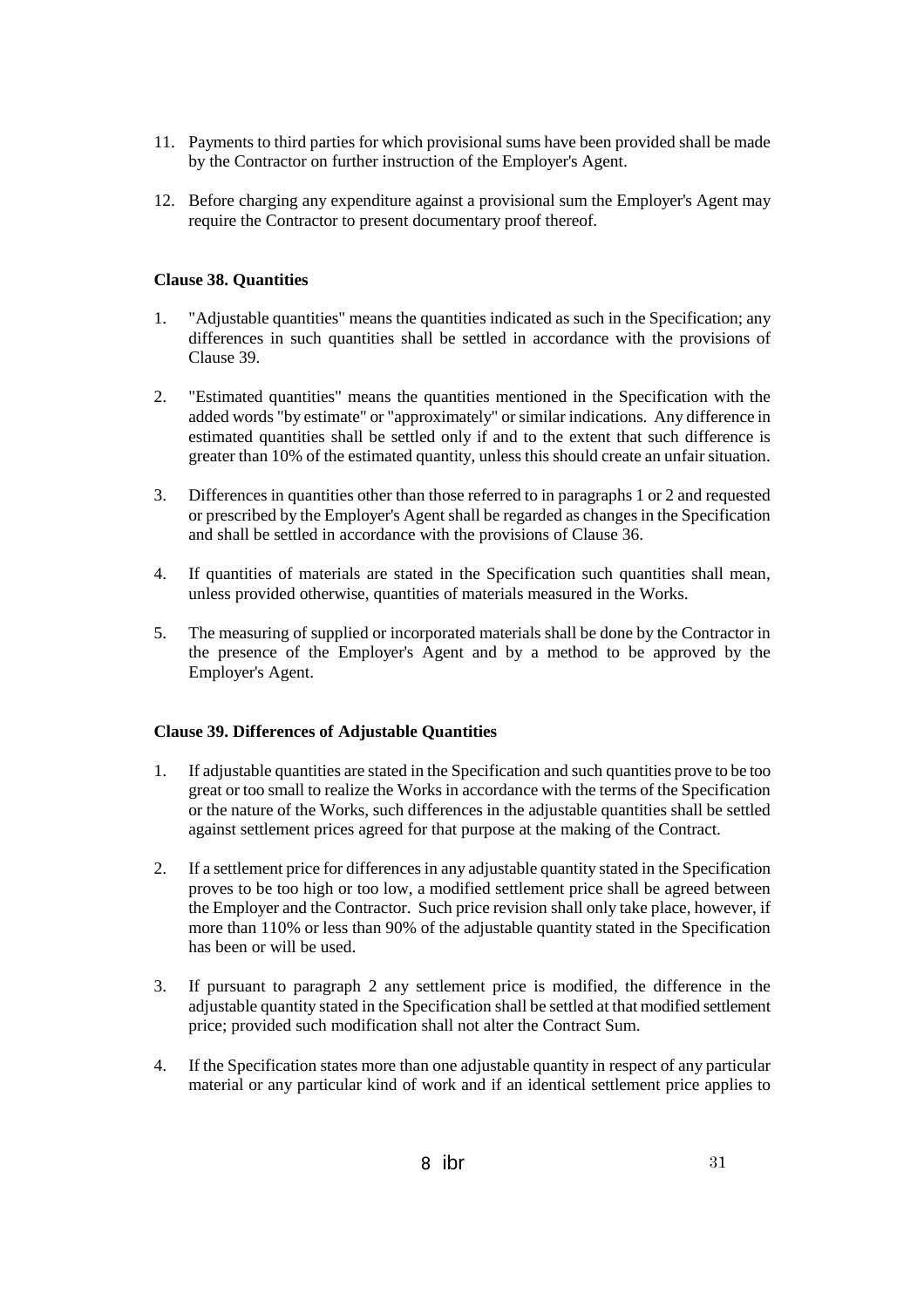such quantities, then for the purposes of paragraphs 2 and 3 the total of such quantities shall be regarded as the adjustable quantity stated in the Specification.

5. The settlement prices as referred to in this Clause shall be deemed to include all expenditure directly or indirectly required for the execution of the work, as well as a contractor's remuneration. The contractor's remuneration shall be deemed to include the Contractor's overheads and a normal contractor's profit margin.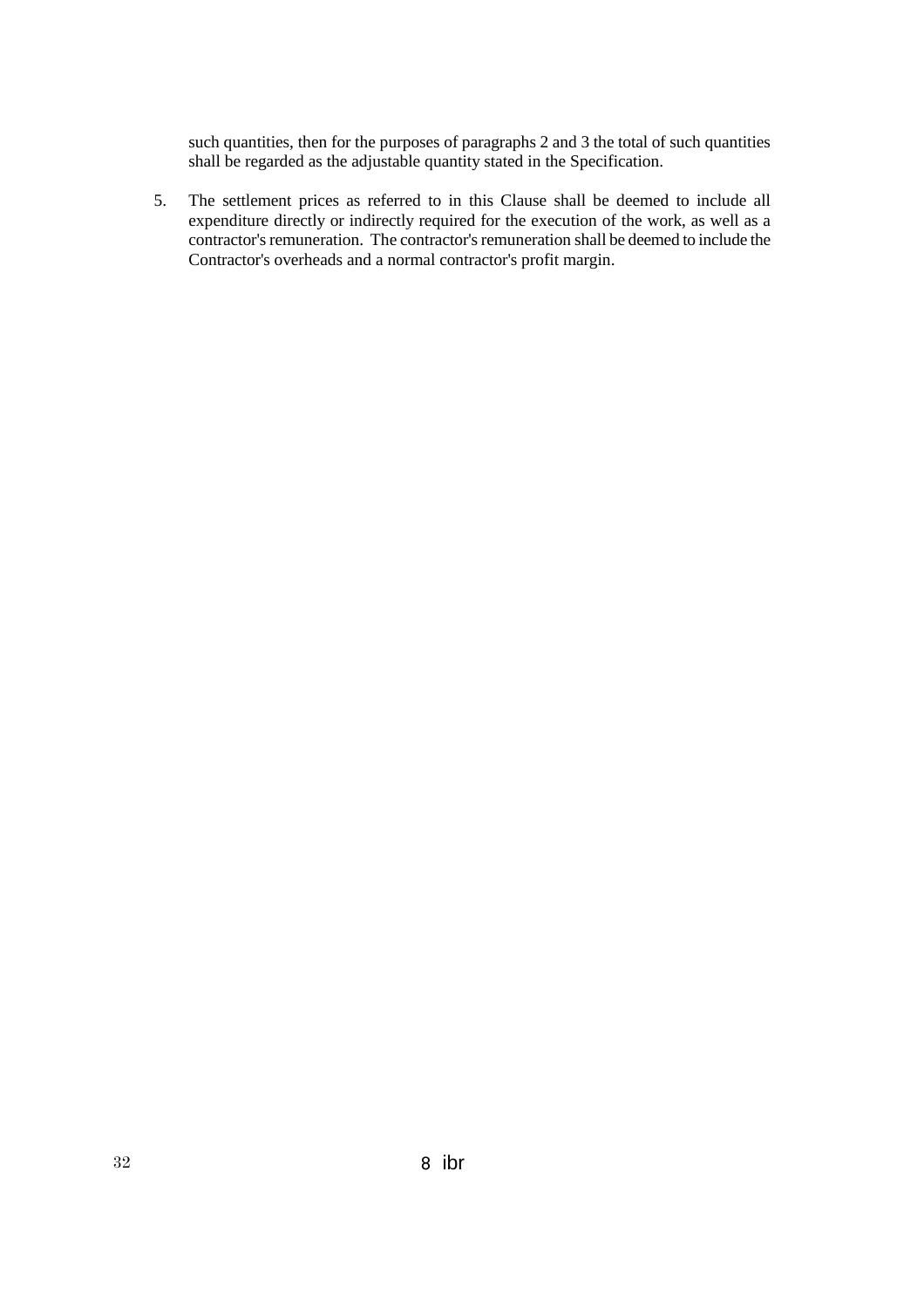### **CHAPTER XI. PAYMENT, TURNOVER TAX, PENALTIES, PLEDGE OR CHARGE OR ASSIGNMENT**

#### **Clause 40. Payment**

- 1. The amount to which the Contractor is entitled under the Contract shall be the balance made up of the Contract Sum increased and reduced, respectively, by any other amounts to be paid to or by the Contractor in respect of the Contract.
- 2. If pursuant to the Contract the Contractor is entitled to payment by instalments, inspection of the completed part of the Works shall take place with a view to such an instalment becoming due.
- 3. At the inspection referred to in paragraph 2 account shall be taken of the value of approved but as yet unused materials, to the extent that such materials have become the Employer's property by virtue of Clause 19.
- 4. If the inspection referred to in paragraph 2 is not carried out within eight days after the Contractor has requested it, the Contractor may send the Employer's Agent another written application requesting such inspection within four days. If the Employer's Agent does not comply with that request the inspection shall be deemed to have taken place and the instalment stated by the Contractor in his request shall be paid in accordance with the provisions of paragraph 6.
- 5. If following an inspection as referred to in paragraph 2 the Employer's Agent fails to disclose the result of the inspection within four days of the Contractor's written request for such disclosure, the instalment stated by the Contractor in his request shall be paid in accordance with the provisions of paragraph 6.
- 6. Payment of any instalment shall be made within four weeks after the result of the inspection referred to in paragraph 2 has shown that the Contractor is entitled to payment of that instalment. If the Specification provides that payment of instalments is to be made only after the Contractor has presented a bill, such payment shall be made within four weeks after the Employer's Agent has duly received the bill. The bill shall be deemed to have been duly received by the Employer's Agent if within seven days of receipt thereof the Employer's Agent has not notified the Contractor that any documents necessary to judge the accuracy of the bill are missing from the bill. If the Employer's Agent has any objection to the bill he shall so inform the Contractor, stating the reasons for the objection, as soon as possible but no later than four weeks after receipt of the bill.
- 7. If an instalment becomes due the amount of which may be affected by the final account with respect to the whole of the Works, that instalment shall be set at the amount to which, in view of the progress of the work, the Contractor is without doubt entitled and that amount shall be paid to the Contractor.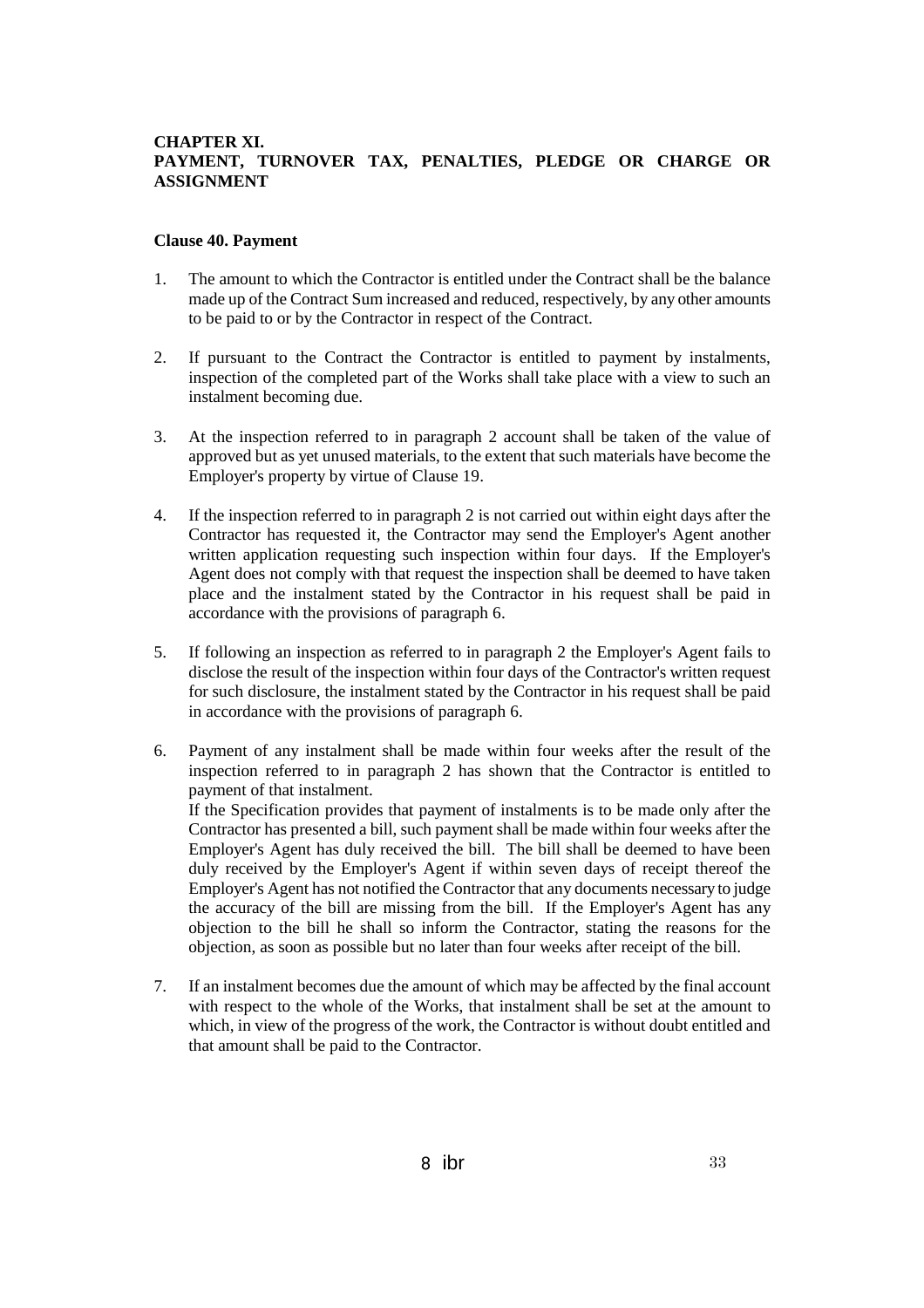- 8. If an instalment has not yet become due the Employer may nevertheless, if there is cause to do so, make part payment of that instalment.
- 9. If payment by instalments has not been agreed, then in anticipation of the final account the Contractor shall within four weeks after completion and acceptance of the Works receive the amount to which he is without doubt entitled.
- 10. The provisions of paragraph 6 shall apply mutatis mutandis to the payment of amounts not included in the Contract Sum or not included in the instalments of the Contract Sum.
- 11. The final account of the Works shall be drawn up as soon as possible after completion and acceptance of the Works or, if a defects liability period is provided for in the Specification, as soon as possible after that period has expired. The amount already previously paid shall be subtracted from the amount to which the Contractor is entitled in accordance with paragraph 1 and the balance shall be paid to him within four weeks thereafter. If the final account shows that the Contractor owes any amount to the Employer, the Contractor shall be required to pay that amount within four weeks.
- 12. If as a result of the Contractor's default or incapacity the Employer himself completes the Works or any part thereof or employs others to complete the Works or any part thereof, payment shall be suspended until it has been determined what amount is due to be paid by or to the Contractor in consequence thereof. Paragraphs 1 and 2 of Clause 45 shall not apply during the period of such suspension.
- 13. In the instances referred to in the preceding paragraph the Employer shall further have the right to pay, at the Contractor's expense, directly to subcontractors and suppliers a reasonable remuneration for the services and supplies for which they have not yet received payment. The Employer shall not do so, however, until after he has heard the Contractor or his legal representative on this subject.

#### **Clause 41. Turnover Tax**

- 1. The turnover tax due in respect of the Works shall not be included in the charges and prices agreed or to be agreed between the Employer and the Contractor, but the amount of the turnover tax shall be stated separately in the Contractor's quotations.
- 2. The Employer shall pay the Contractor the turnover tax due in respect of the Works.
- 3. However, the Contractor shall receive no payment of turnover tax due in respect of the Works if and to the extent that such tax is levied from the Employer.
- 4. The amount to which the Contractor is entitled under the Contract shall be calculated on the basis of charges and prices which do not include turnover tax; the turnover tax to be paid by the Employer to the Contractor shall be calculated separately.
- 5. The payment of turnover tax shall be made to the Contractor simultaneously with the payments to be made to him in respect of the Works.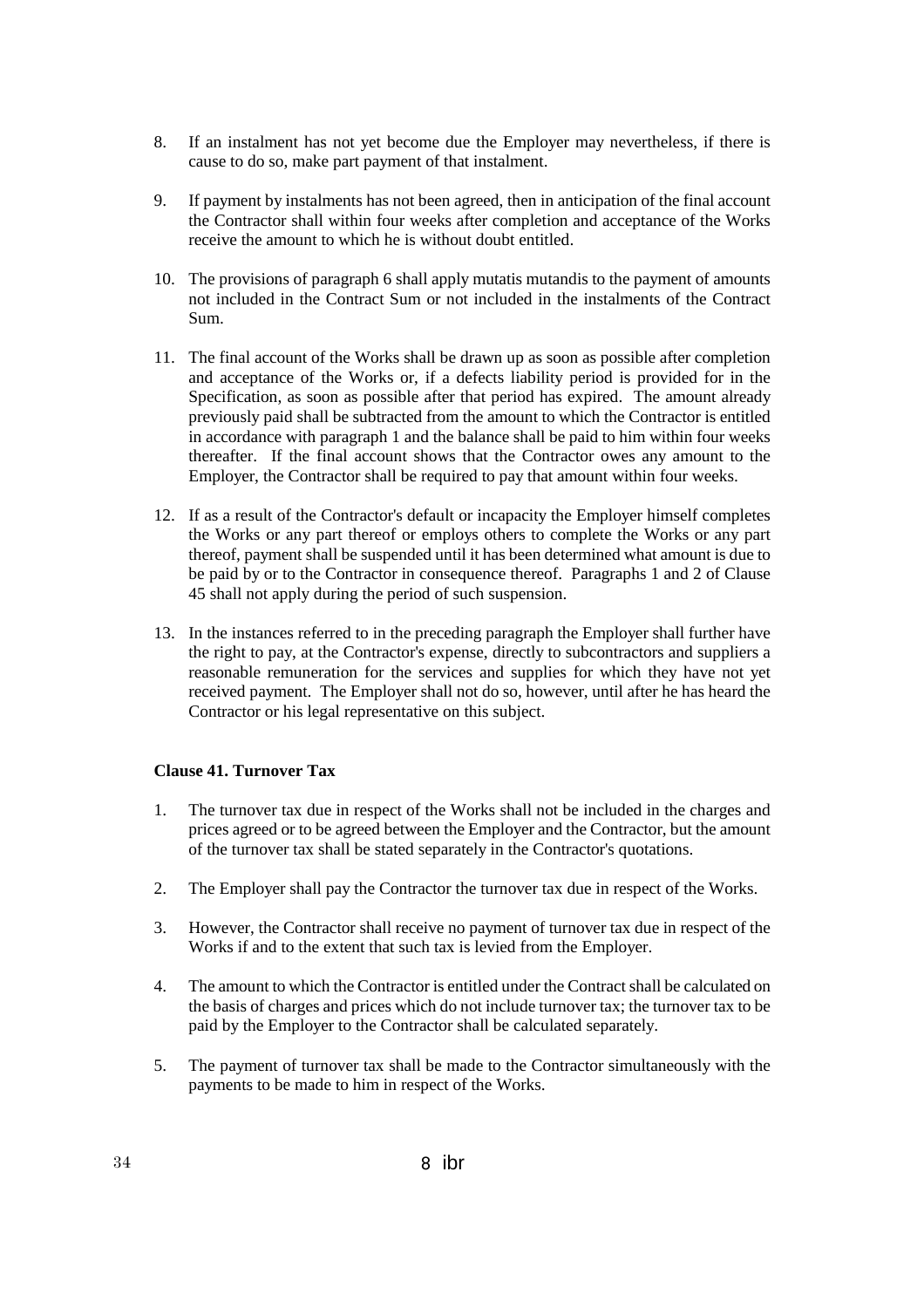#### **Clause 42. Penalties**

- 1. In the event of late completion of the Works the Employer may impose reductions on the Contract Sum by way of penalty upon the Contractor on account of such late completion. For the purposes of this paragraph the completion date shall be the date stated by the Contractor pursuant to paragraph 1 or, in the case of re-inspection after approval has been withheld, pursuant to paragraph 8 of Clause 9, provided that the Works were subsequently approved or considered to have been approved.
- 2. The amount of the penalties shall be set in the Specification. In the absence of such set amount the penalty shall be 75 guilders per day.
- 3. No penalty shall be imposed in respect of days expired after the time for completion which are not working days. Neither shall any penalty be imposed in respect of the number of days, whether during or after said period, by which completion has been delayed through force majeure, insofar as no allowance therefor has been made in any granted extension of time. Any delay in the progress of the work caused by interruption of operations or - if the time for completion has not been expressed in workable working days - resulting from unworkable days shall be regarded as force majeure only insofar as such delay has been of unusually long duration.
- 4. No penalty shall be imposed on account of a delay if and to the extent that such delay is the result of a previous delay in respect of which a penalty has already been imposed, provided that the periods concerned are connected to each other.
- 5. Penalties shall be forfeited by the mere arrival of the stipulated date, without any notice of default being required for that purpose.
- 6. Penalties and other amounts due by the Contractor under the Contract shall be deducted from the next following instalment or if necessary from subsequent instalments of payment, or shall be recovered from the Contractor in some other way.

## **Clause 43. Pledge or Charge or Assignment by Contractor to Third Parties**

- 1. The Contractor may pledge or charge or assign the whole or any part of the benefit of the balance referred to in paragraph 1 of Clause 40.
- 2. If notice of an assignment has been served on the Employer the Contractor shall be required, if the Employer so desires, to submit the deed of assignment to the Employer.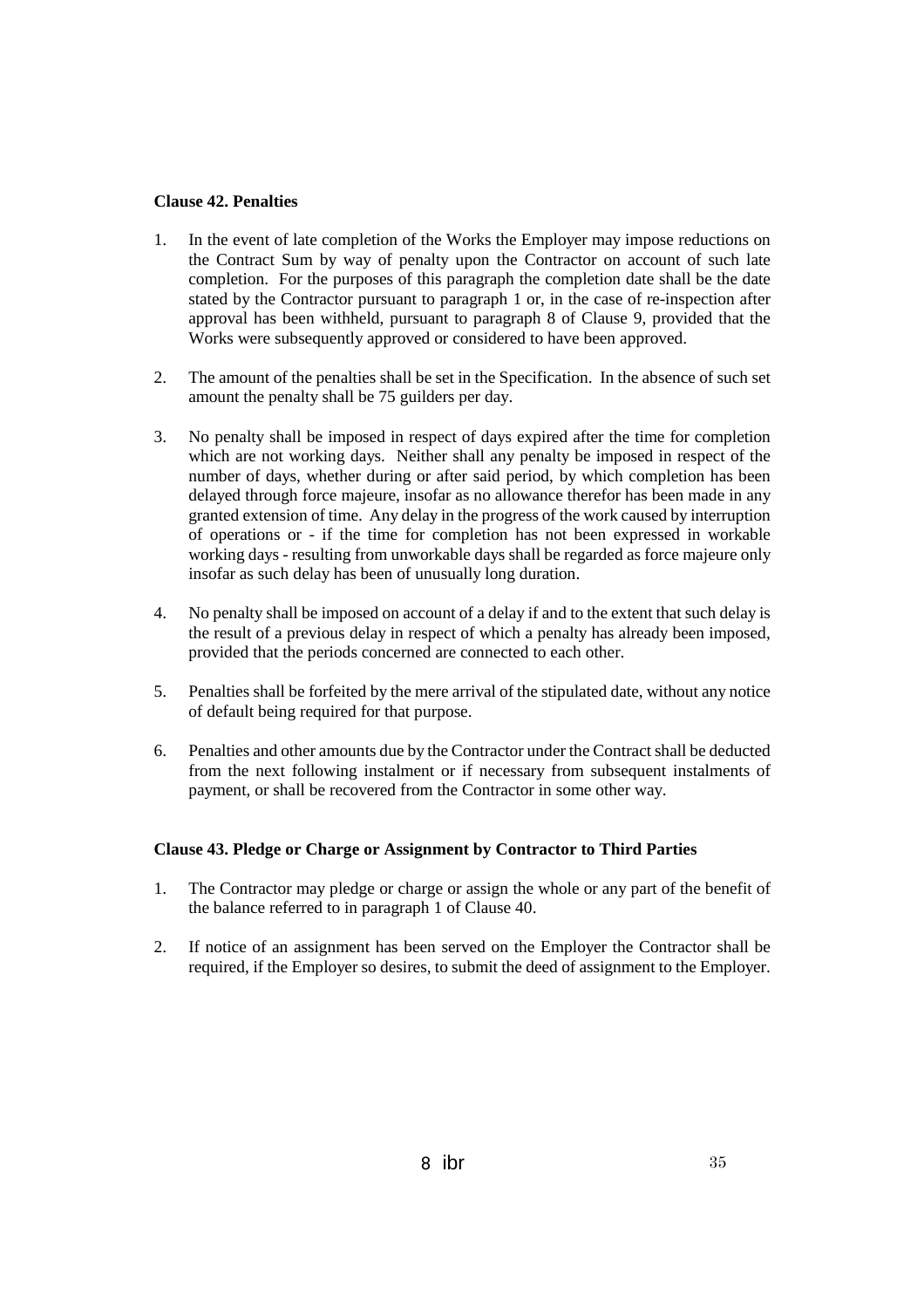#### **CHAPTER XIA. SECURITY, INSURANCE**

#### **Clause 43a. Security**

- 1. The provisions of this Clause shall apply unless provided otherwise in the Specification.
- 2. Subject to the provisions of paragraph 7 the Employer shall be entitled to require the Contractor to furnish security for the due performance of his obligations under the Contract; if security is so to be furnished by the Contractor the provisions of paragraphs 3 through 6 of this Clause shall apply.
- 3. The value of the security shall be equal to 5% of the Contract Sum and the security must be furnished in the form of a bank guarantee.
- 4. If the Employer intends to call on the bank guarantee he shall so notify the Contractor by registered letter. The Employer shall have the right to call on the bank guarantee unless decided otherwise in first instance by the Court of Arbitration for the Netherlands Building Industry [Raad van Arbitrage voor de Bouwbedrijven in Nederland] in proceedings in an "urgent dispute" (as defined in the Regulations of the Court of Arbitration) to be filed by the Contractor within ten working days from despatch of the notice as referred to in this paragraph.
- 5. The security shall continue in force until the date on which the Works are considered completed and accepted, always provided that if there is a case of minor defects as referred to in paragraph 7 of Clause 9 the security shall continue in force until the date when the Contractor has repaired such defects. If a defects liability period is provided for in the Specification the security shall continue in force until in accordance with paragraph 6 of Clause 11 it has been ascertained that the Contractor has fulfilled his obligations.
- 6. After the date on which the Works are considered completed and accepted, or, if a defects liability period has been provided for, after expiry of the defects liability period, the Contractor shall be entitled to furnish substitute security to such amount as shall reasonably be required to cover repair of the defects which are for the account of the Contractor.

The Employer shall be required to return the original security after he has accepted and received the substitute security.

- 7. The Employer shall not be entitled to require the Contractor to furnish security for the due performance of his obligations if it has been agreed that payment of the Contract Sum will be fully or partly withheld. Such withholding of payment shall be the case if disregarding the period of time referred to in the first sentence of paragraph 6 of Clause 40 - the Contractor is paid less than the amount corresponding to the sum of the value of the Works already completed and the value of the materials approved and not yet used which have become the property of the Employer.
- 8. The Contractor shall be entitled to require the Employer to furnish adequate security if any amount to be paid by the Employer to the Contractor under the Contract remains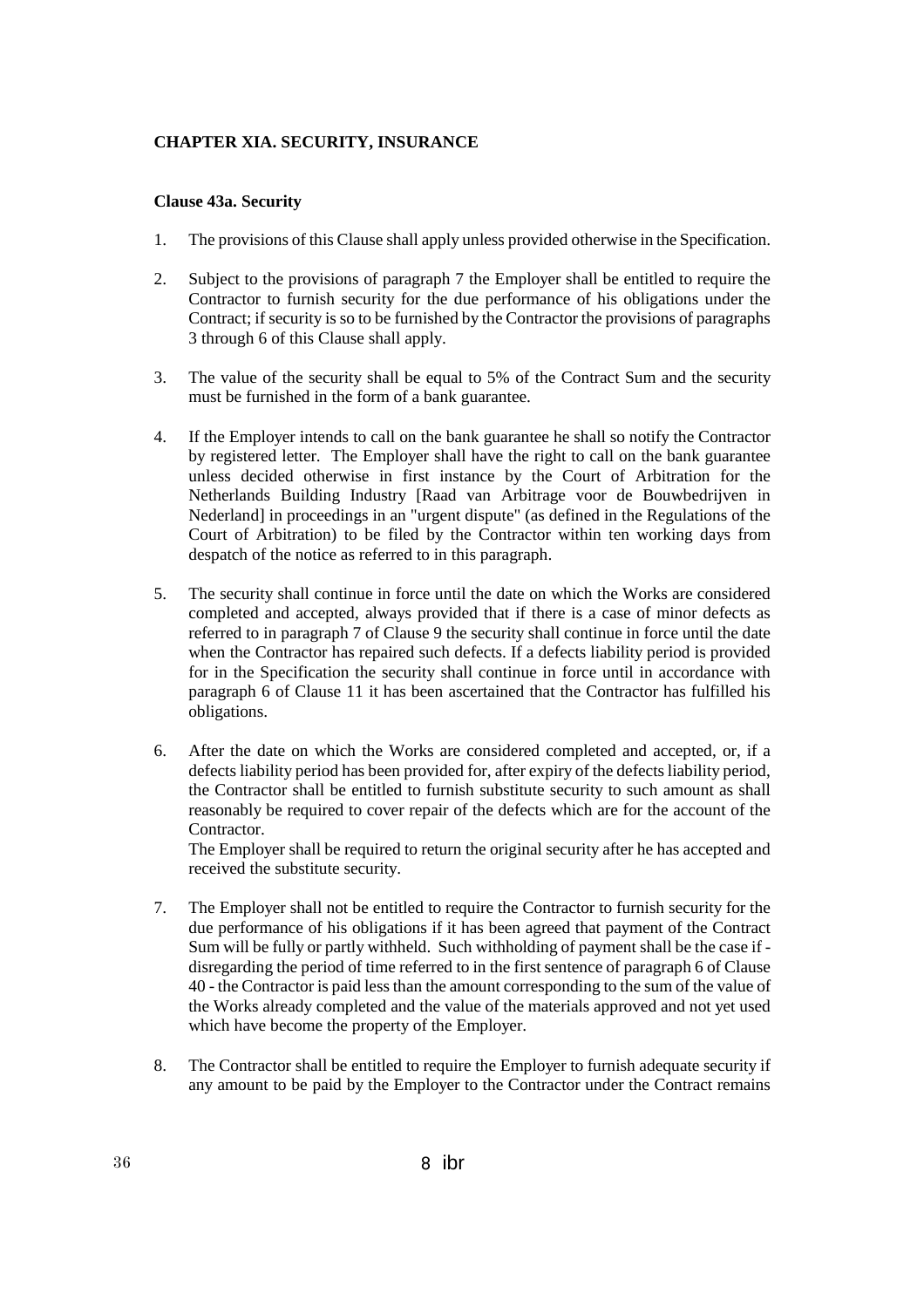unpaid or is overdue, or if the Contractor has well-founded reasons to assume that the Employer will not or not timeously pay any amount to which the Contractor is entitled. If the Employer is in default of furnishing such adequate security demanded by the Contractor, the Contractor shall have the right either to suspend the execution of the Works or to terminate the Works in an unfinished state. The provisions of Clause 14 shall apply mutatis mutandis to such suspension or termination in unfinished state. The provisions of paragraph 4 above shall apply mutatis mutandis to the security referred to in this paragraph.

#### **Clause 43b. Insurance**

- 1. Unless provided otherwise in the Specification, the Contractor shall be required to take out insurance policies in which the Employer and the Employer's Agent are included as co-insured, insofar as such insurances and inclusion as aforesaid are necessary and customary according to the nature and volume of the Works. The Contractor shall ensure that documentary proof of the existence and content of such insurances as aforesaid shall be supplied to the Employer's Agent as soon as possible.
- 2. If insurance policies relating to the Works have been or will be taken out by the Employer, the terms and conditions of such insurance policies shall be appended to the Specification and the Employer shall ensure that the documentary proof of the existence and content of such insurances as aforesaid shall be supplied to the Contractor as soon as possible.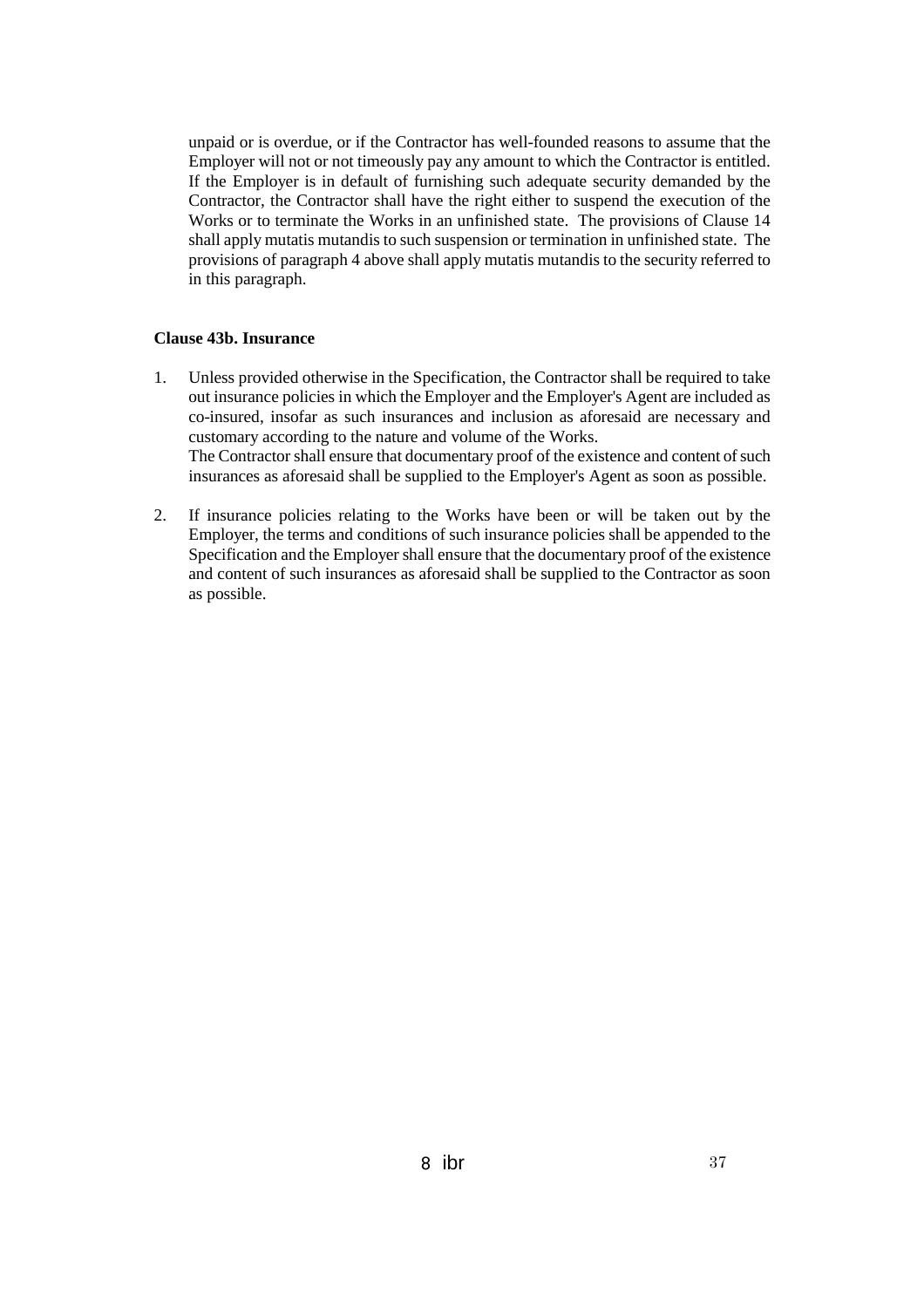## **CHAPTER XII. DAMAGE TO THE WORKS**

#### **Clause 44. Damage to the Works**

- 1. For the purposes of this Clause, damage to the Works means any damage to the whole or any part of the structures built or made by Contractor for the Employer, to any of the auxiliary works, to any of the materials used or stored on or at the Site and to any of the auxiliary plant and equipment needed for the Works. Damage to materials also means the loss of materials.
- 2. The Contractor shall notify the Employer's Agent of any damage to the Works as soon as possible and in any case within one week after such damage has been or could have been discovered by the Contractor.
- 3. Without prejudice to the liability of the parties under the Contract or by Law, any damage to the Works shall be for the account of the Contractor unless such damage is the result of exceptional circumstances against the prejudicial consequences of which, in view of the nature of the Works, the Contractor needed not to have taken appropriate measures and it would be unreasonable to have him take the damage for his account.
- 4. When damage to the Works has occurred the Contractor shall be bound to take timely and appropriate measures to limit the damage. If the Employer's Agent is present the Contractor shall take such measures subject to the approval of the Employer's Agent.
- 5. Any damage to the Works caused as a result of failure to fulfil the obligations under paragraphs 2 or 4 shall be for the account of the Contractor.
- 6. Any damage which is for the Contractor's account shall be repaired by the Contractor within such period of time as the Employer's Agent may set, unless the Contractor cannot reasonably be required to make the repairs himself. In that case, and also if the Employer cannot reasonably be required to have the Contractor carry out the repairs, the Employer may demand financial compensation from the Contractor in lieu of such repairs.
- 7. If the Employer so desires and if the Contractor may reasonably be required to do so, any damage to the Works which is not for the account of the Contractor shall be repaired by the Contractor, likewise within such periods of time as the Employer's Agent may set. In that case such repairs shall be settled as additional work.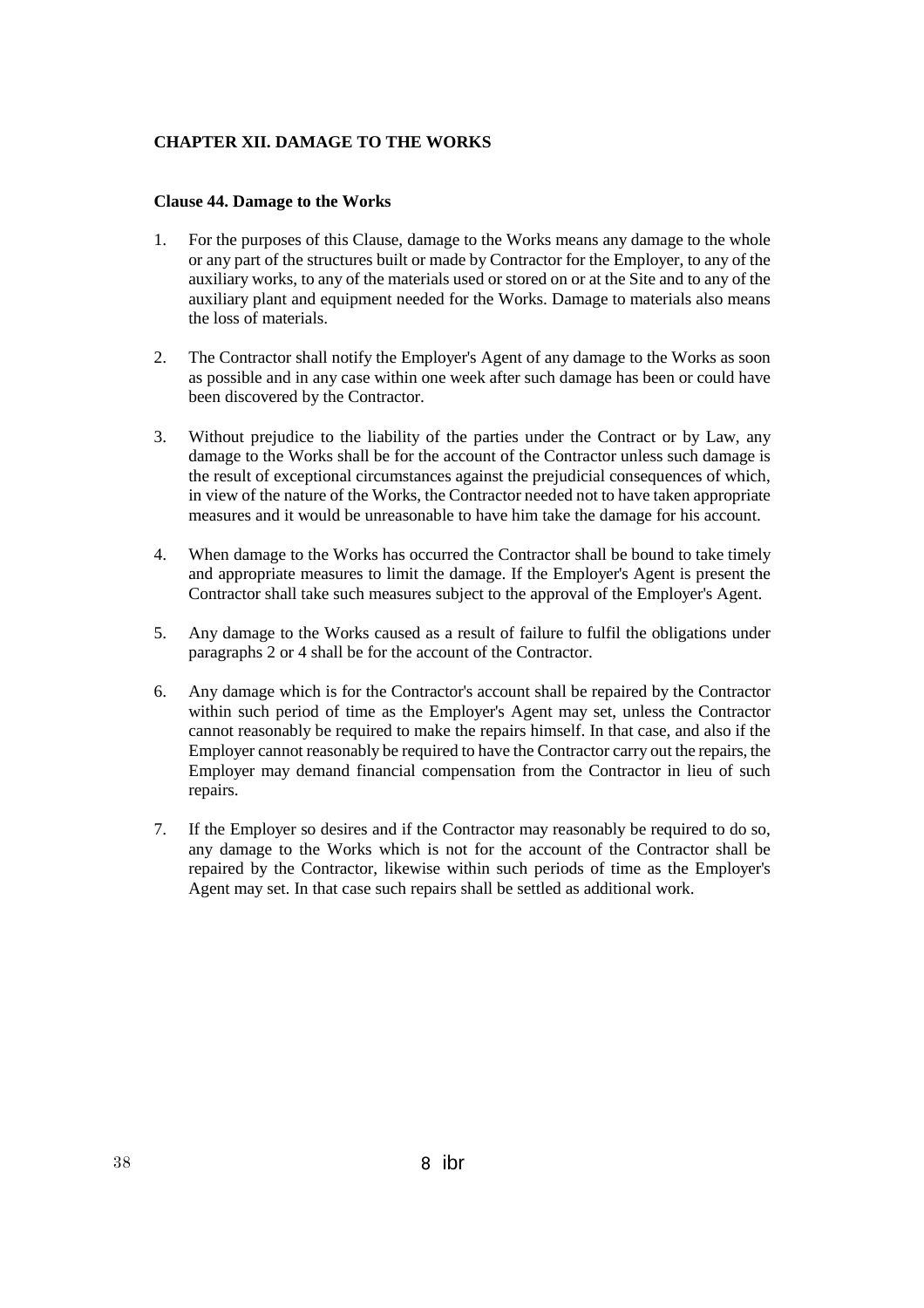## **CHAPTER XIII. DEFAULT, INCAPACITY OR DEATH OF ONE OF THE PARTIES**

### **Clause 45. Employer's Default, Incapacity or Death**

- 1. If any of the payments to be made by the Employer under the Contract is overdue and the delay is not caused by any circumstance for which the Contractor is responsible, the Contractor shall be entitled to payment of interest at the statutory rate accruing from the date on which payment should have been made at the latest. The Contractor's claim for interest shall in no event include compound interest.
- 2. If no payment has been made upon the expiry of two weeks since the due date of payment and if a subsequent written demand for payment by the Contractor has not resulted in payment within fourteen days thereafter, the rate of interest referred to in paragraph 1 shall be increased by 2 percent after expiry of said period of fourteen days and, provided he has made an announcement to that effect in the notice demanding payment, the Contractor shall have the right either to suspend the execution of the Works until the Employer has paid the outstanding amount, or to terminate the Works in their unfinished state. As regards such suspension or termination as aforesaid the provisions of Clause 14 shall apply mutatis mutandis.
- 3. The provisions of paragraph 2 on suspension and termination in unfinished state shall not apply if the Contractor's claim relates to a payment concerning which the Employer has filed proceedings in an "urgent dispute" (as defined in the Regulations of the Court of Arbitration).
- 4. If the Employer is adjudged bankrupt or is put into liquidation [faillissement] the Contractor may summon the trustee/liquidator [curator] to state within eight days whether he is prepared to have the work continued, furnishing such adequate security as the Contractor has demanded in said summons. If the trustee/liquidator states that he is prepared to have the work continued he shall be required to furnish the demanded security when making such statement. If the trustee- /liquidator is not prepared to have the work continued, the Contractor shall be entitled to terminate the Works in their unfinished state. As regards such termination the provisions of Clause 14 shall apply mutatis mutandis.
- 5. If the Employer is placed under compulsory guardianship [curatele] the provisions of paragraph 4 shall apply mutatis mutandis. If the Employer is granted a suspension of payments [surséance van betaling] or suffers compulsory admission to a psychiatric hospital the provisions of paragraph 4 shall likewise apply mutatis mutandis, except that "the trustee/ liquidator" [curator] shall read "the Employer and the trustee/administrator" [bewindvoerder] or, as the case may be, "the provisional trustee/administrator or the special guardian".
- 6. In the event of the Employer's death the Contract shall not be dissolved by reason of his death. In that case the provisions of paragraph 4 shall apply mutatis mutandis, except that "the trustee/liquidator" shall read "the Employer's heirs". If the Contractor so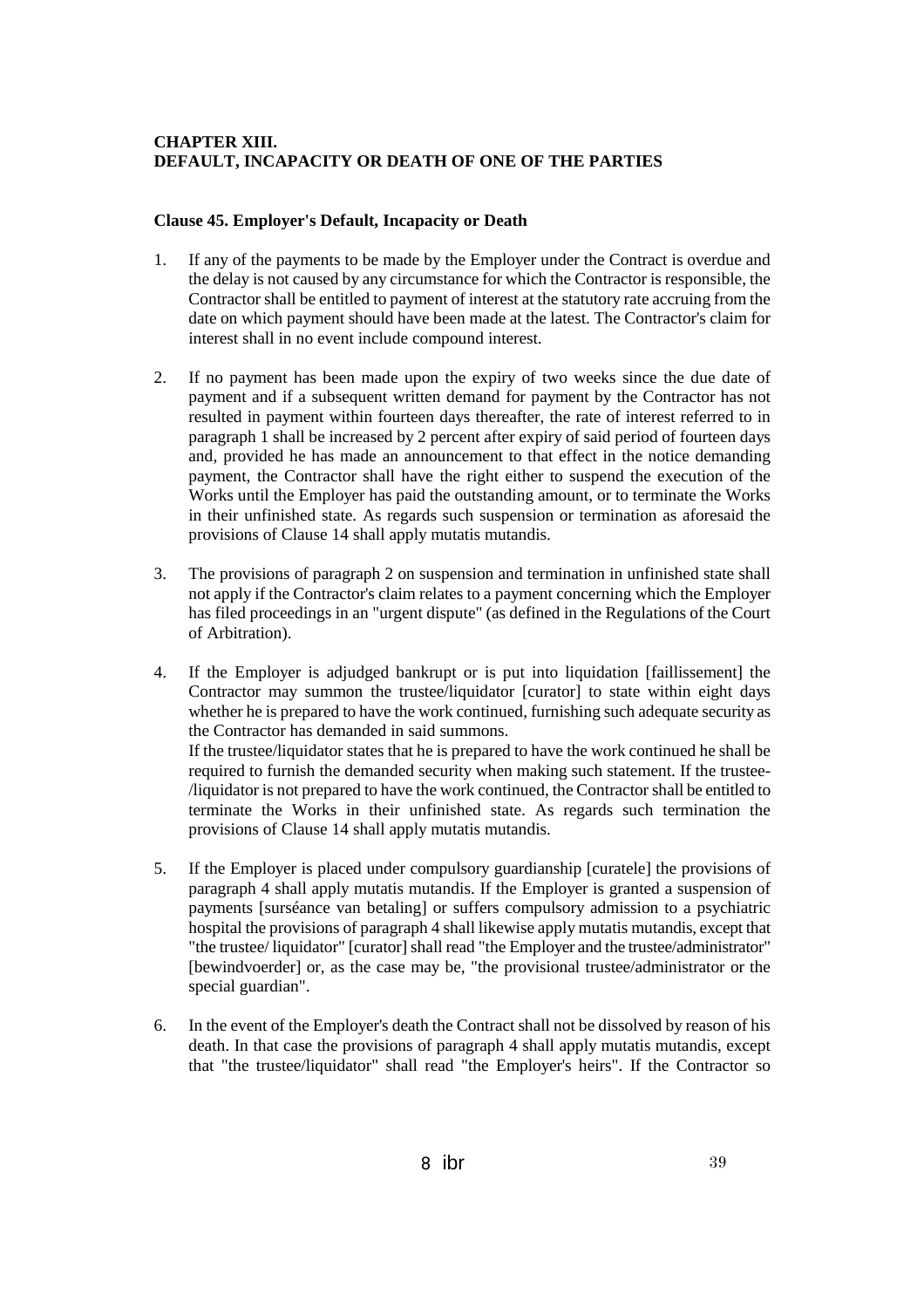demands the Employer's heirs shall be required to appoint one from their midst or a third party to represent them for all purposes of the Contract.

#### **Clause 46. Contractor's Default, Incapacity or Death**

- 1. If the Contractor fails to perform any of his obligations and the Employer gives notice of default, such notice shall be given in writing and shall allow the Contractor a reasonable amount of time within which his default may be remedied. In urgent cases the Employer shall be entitled, even before the stated period of time has expired, to take such measures at the Contractor's expense as the Employer may deem appropriate for the benefit of the Works. If the Contractor continues to default in the performance of his obligations the Employer shall be entitled to complete or have others complete the Works at the Contractor's expense, without prejudice to the Employer's right to compensatory damages.
- 2. If the Contractor employs insufficient labour or insufficient auxiliary plant and equipment, or inferior or defective auxiliary plant and equipment, which in the opinion of the Employer's Agent will result in unacceptable delay in the execution of the Works, the Employer's Agent shall instruct the Contractor in writing to expedite the execution of the Works. If the Contractor fails to comply with that instruction the Employer's Agent shall be entitled to take such measures at the Contractor's expense as the Employer's Agent may deem appropriate to ensure expeditious completion of the Works.
- 3. If the Contractor is adjudged bankrupt or is put into compulsory liquidation [faillissement] the Employer may summon the trustee/liquidator [curator] to state within eight days whether he is prepared to continue the work, furnishing such adequate security as the Employer has demanded in said summons.

Pending the decision on continuation of the work, in urgent cases the Employer shall be entitled to take such measures at the Contractor's expense as the Employer may deem appropriate for the benefit of the Works.

If the trustee/liquidator states that he is prepared to continue the work he shall be required to furnish the demanded security when making such statement.

If the trustee/liquidator is not prepared to continue the work, the Employer shall be entitled to complete or have others complete the Works at the Contractor's expense, without prejudice to the Employer's right to compensatory damages.

- 4. If the Contractor is placed under compulsory guardianship [curatele] the provisions of paragraph 3 shall apply mutatis mutandis. If the Contractor is granted a suspension of payments [surséance van betaling] or suffers compulsory admission to a psychiatric hospital the provisions of paragraph 3 shall likewise apply mutatis mutandis, except that "the trustee/liquidator" [curator] shall read "the Contractor and the trustee/administrator" [bewindvoerder] or, as the case may be, "the provisional trustee/ administrator or the special guardian".
- 5. In the event of the Contractor's death the Contract shall not be dissolved by reason of his death. In that case the provisions of paragraph 3 shall apply mutatis mutandis,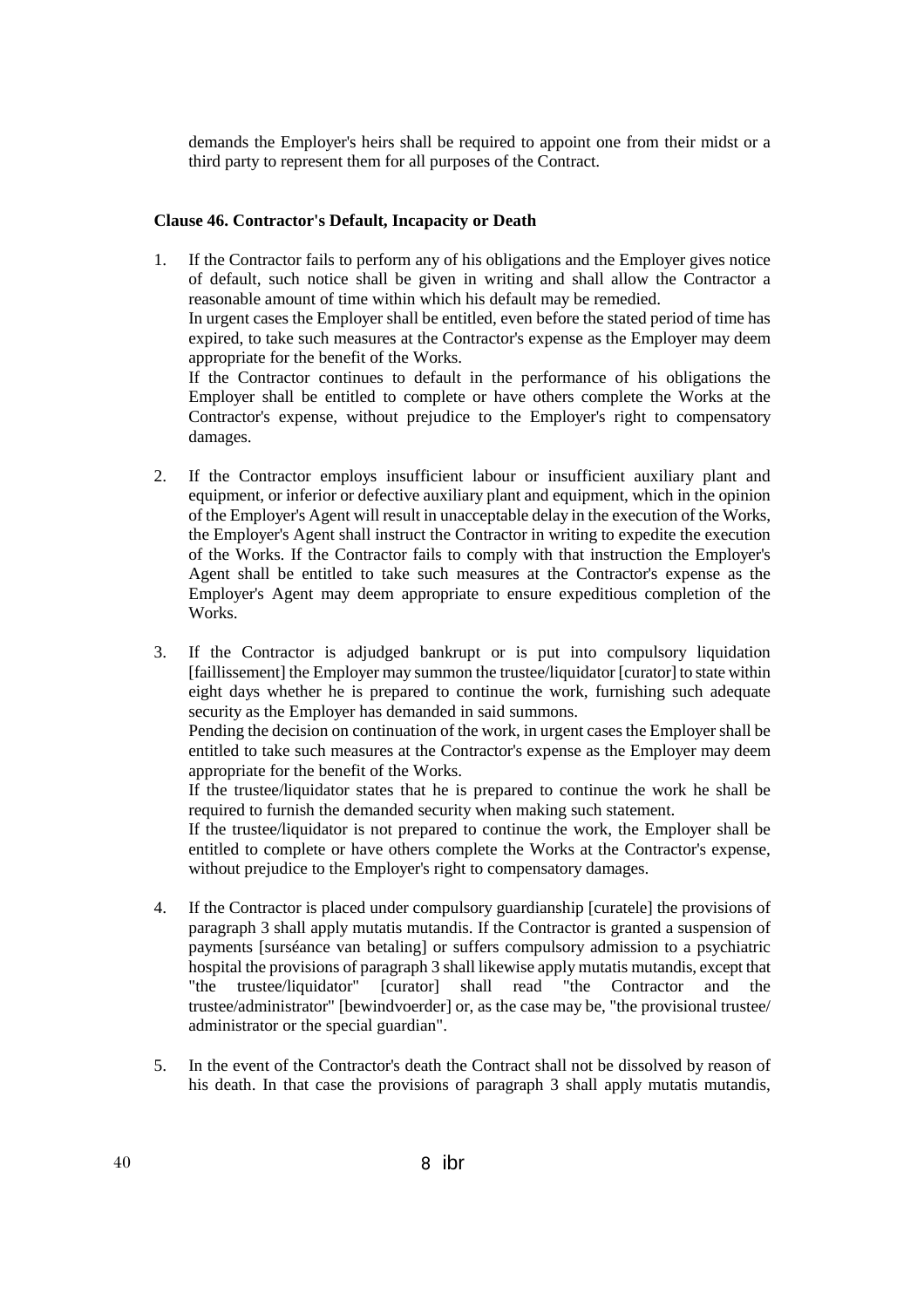except that "the trustee/liquidator" shall read "the Contractor's heirs". If the Employer so demands the Contractor's heirs shall be required to appoint one from their midst or a third party to represent them for all purposes of the Contract.

- 6. The Employer shall ensure that the Contractor's expenses arising out of the enforcement of the provisions of this Clause shall remain within reasonable limits.
- 7. If pursuant to the provisions of this Clause the Employer takes measures for the benefit of the Works or completes or employs others to complete the Works, the Employer shall be entitled for that purpose to use or have others use all such auxiliary plant and equipment as are available to the Contractor.
- 8. The Employer shall be required to maintain or have others maintain the auxiliary plant and equipment as referred to in the preceding paragraph in a good state of repair and to make the same available to the Contractor again as soon as they are no longer needed for the work. Any damage caused to said plant and equipment during use as aforesaid shall be for the account of the Employer, unless he proves that such damage is not attributable to any fault on his part or on the part of persons whom he has employed in the work.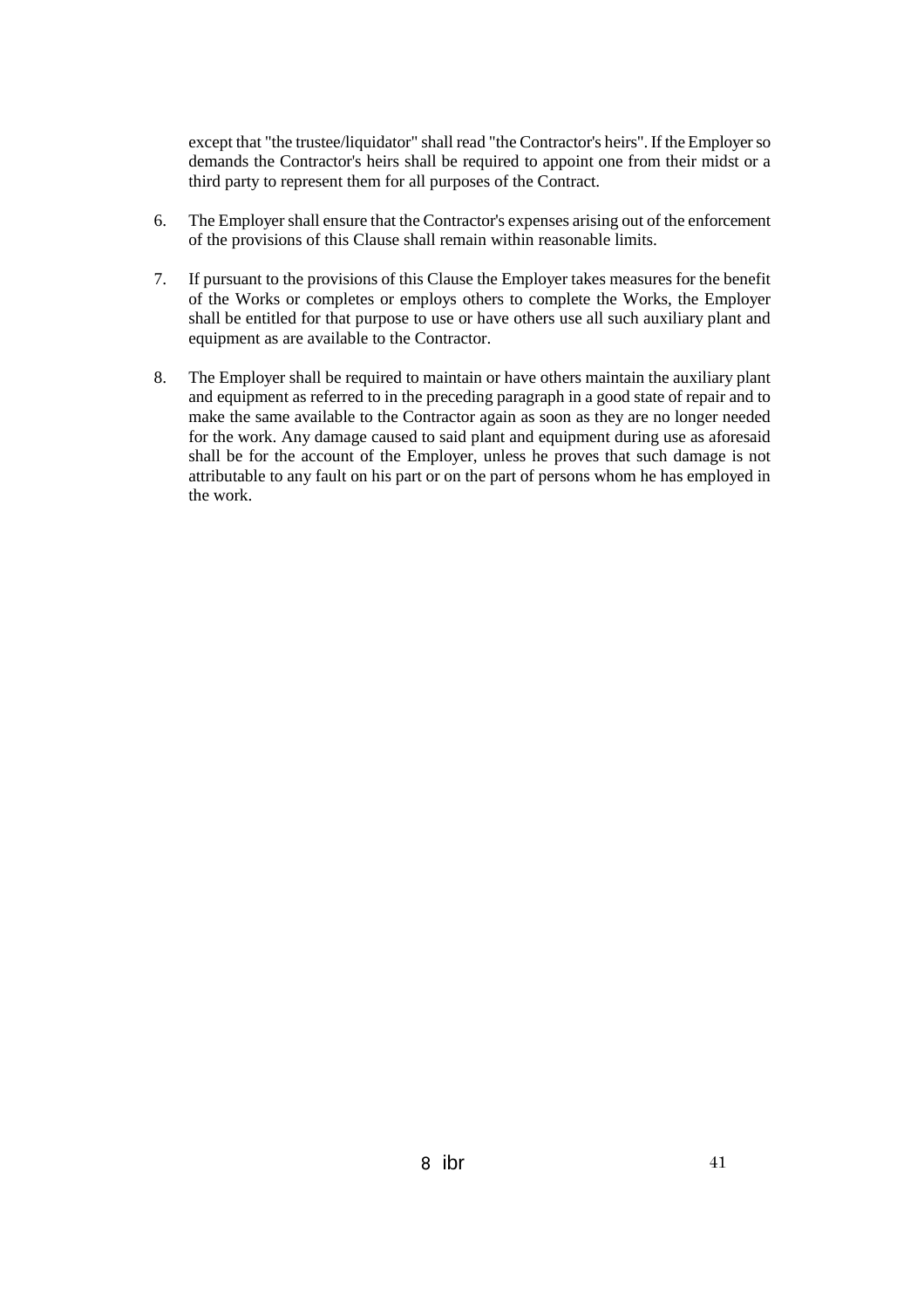### **CHAPTER XIV. COST-INCREASING CIRCUMSTANCES**

#### **Clause 47. Cost-increasing Circumstances**

- 1. For the purposes of this Clause, cost-increasing circumstances means circumstances or events the nature of which is such that when the Contract was made the possibility of their occurrence needed not to have been anticipated, and which circumstances or events cannot be attributed to the Contractor, and cause a substantial increase in the cost of the Works.
- 2. If cost-increasing circumstances as defined in paragraph 1 do occur the Contractor shall be entitled to additional payment, in such manner as described in the next paragraph and subject to the provisions of paragraph 4.
- 3. If the Contractor is of the opinion that cost-increasing circumstances have occurred he shall so notify the Employer in writing as soon as possible. Upon receipt of such notice the Employer shall within a reasonably short period of time consult with the Contractor about whether cost-increasing circumstances have indeed occurred, and if so to what extent the Contractor is to be fairly and reasonably compensated for the increase of cost.
- 4. Instead of agreeing to compensation as referred to in paragraph 3 the Employer may elect to limit, reduce, or terminate the work; in that event the sum required to be paid by the Employer shall be determined by principles of fairness and reasonableness.
- 5. If these UAV or the Contract contain special rules concerning cost-increasing or exceptional circumstances, this Clause shall not apply with respect to the cases provided for in such rules.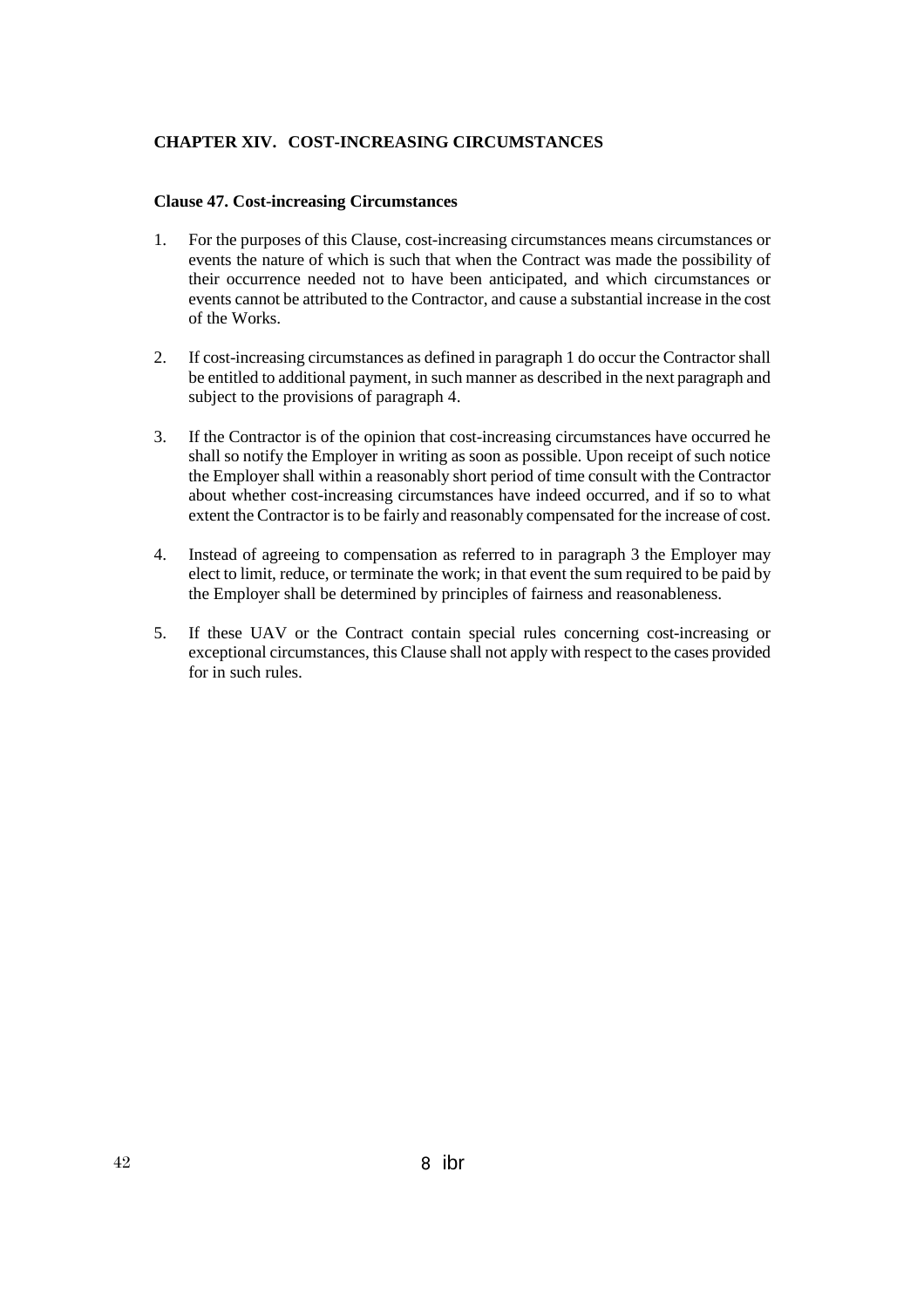## **CHAPTER XV. RECORDING THE STATE OR CONDITION, SETTLEMENT OF DISPUTES**

#### **Clause 48. Inspection of State or Condition**

- 1. If during the progress of the Works the Employer's Agent or the Contractor wishes to record the state or condition of any part of the Works at some particular time, or any other fact or series of facts concerning the execution or preparation of the Works, the Employer's Agent or the Contractor, as the case may be, may give written notice requiring a joint inspection of such state or condition, or a joint verification of such fact or series of facts, to be carried out and to be recorded in a report to be signed by both the Employer's Agent and the Contractor.
- 2. Should the Employer's Agent or the Contractor, as the case may be, fail to comply with the demand referred to in paragraph 1, the other party may instruct others to record the state or condition as aforesaid in a report in accordance with the Regulations of the Court of Arbitration for the Netherlands Building Industry, entirely without prejudice to the other party's right to carry out the required inspection and verification himself in the presence of witnesses and to record the same in a report to be signed by him and by the witnesses. The decision as to the probative value of the report shall lie with the arbitrator(s) appointed by the said Court of Arbitration.
- 3. The report as referred to in paragraphs 1 and 2 shall be drawn up in duplicate, the Employer's Agent and the Contractor each to receive one copy.

## **Clause 49. Settlement of Disputes**

- 1. With respect to the settlement of disputes as referred to in this Clause the parties expressly waive their right to seek the intervention of the common courts of law.
- 2. Any dispute whatsoever including any disagreement which only one party considers to be a dispute - which may arise between the Employer and the Contractor in connection with or as a result of the Contract or any subsequent agreements arising out of the Contract shall be settled by arbitration in accordance with the rules defined in the Regulations of the Court of Arbitration for the Netherlands Building Industry, such as these are in force three months before the tender date.
- 3. If, after the Employer has given the Contractor written notice of his definitive decision in respect of the final account, a dispute concerning the final account is submitted by the Contractor to the aforesaid Court of Arbitration, the Contractor's action shall be nonsuited to the extent that his claim is for more or different relief than the amount stated in that final account, if the Contractor institutes the proceedings in the dispute later than six months after the Employer, by registered letter, has drawn the Contractor's attention to this term, unless the claim arises from an event which has manifested itself only after the expiry of said term.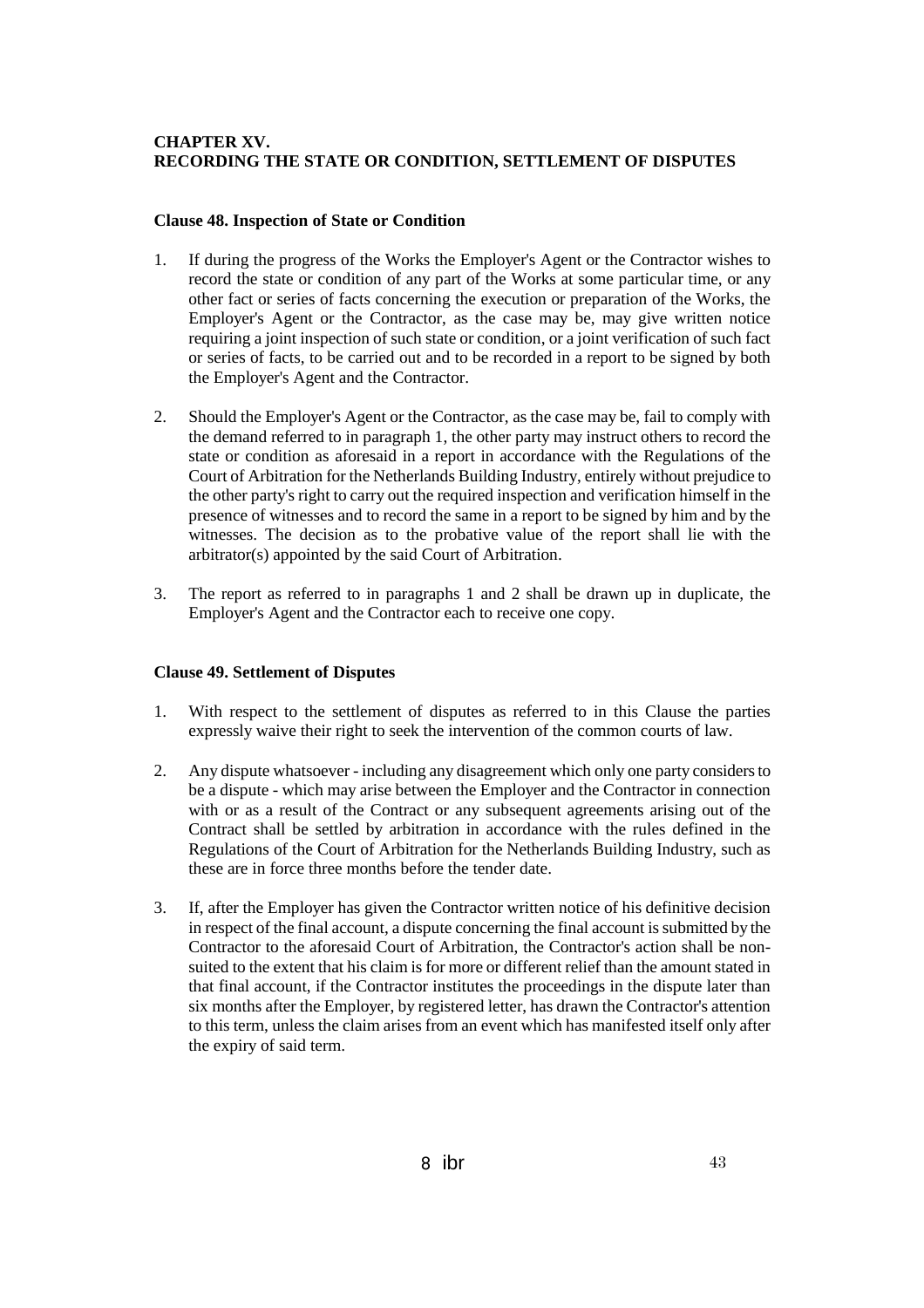- 4. If by a final and binding judgment of a court of law an arbitration award or any part thereof is declared null and void, either party shall have the right to submit the dispute in question once more to arbitration in accordance with this Clause, if and insofar as the dispute has remained unresolved as a result of such judgment. The action shall not be admissible, however, if it is brought before the aforesaid Court of Arbitration later than three months after the judgment of the court has become final and binding. The person who as arbitrator or secretary has taken part or assisted in the nullified award shall not be permitted to take part or assist in the new arbitration on the dispute.
- 5. If both parties so prefer by mutual agreement, the rules referred to in paragraph 2 shall be replaced by the rules given in the Regulations of the Court of Arbitration for the Metal Trade and Industry [Raad van Arbitrage voor Metaalnijverheid- en Handel], it being understood that in addition to said rules it shall be provided that the arbitrators do not have the authority to make any alteration in the arrangements agreed between the parties.

#### **Clause 50. Continuation of the Work**

- 1. Pending an award in the dispute the Contractor shall be required, if the Employer's Agent so demands, to continue working in accordance with the instructions of the Employer's Agent, unless otherwise decided by the Court of Arbitration in proceedings in an "urgent dispute" (as defined in its Regulations) and without prejudice to the Contractor's rights which may result from the said award.
- 2. Insofar as payment of any instalment should suffer delay in connection with any dispute pending in arbitration, the Employer shall make such payment as is appropriate in view of the progress of the Works and the respective claims of the parties. Such payment cannot be used in the arbitration proceedings as proof of the Employer's recognition of any right of the Contractor.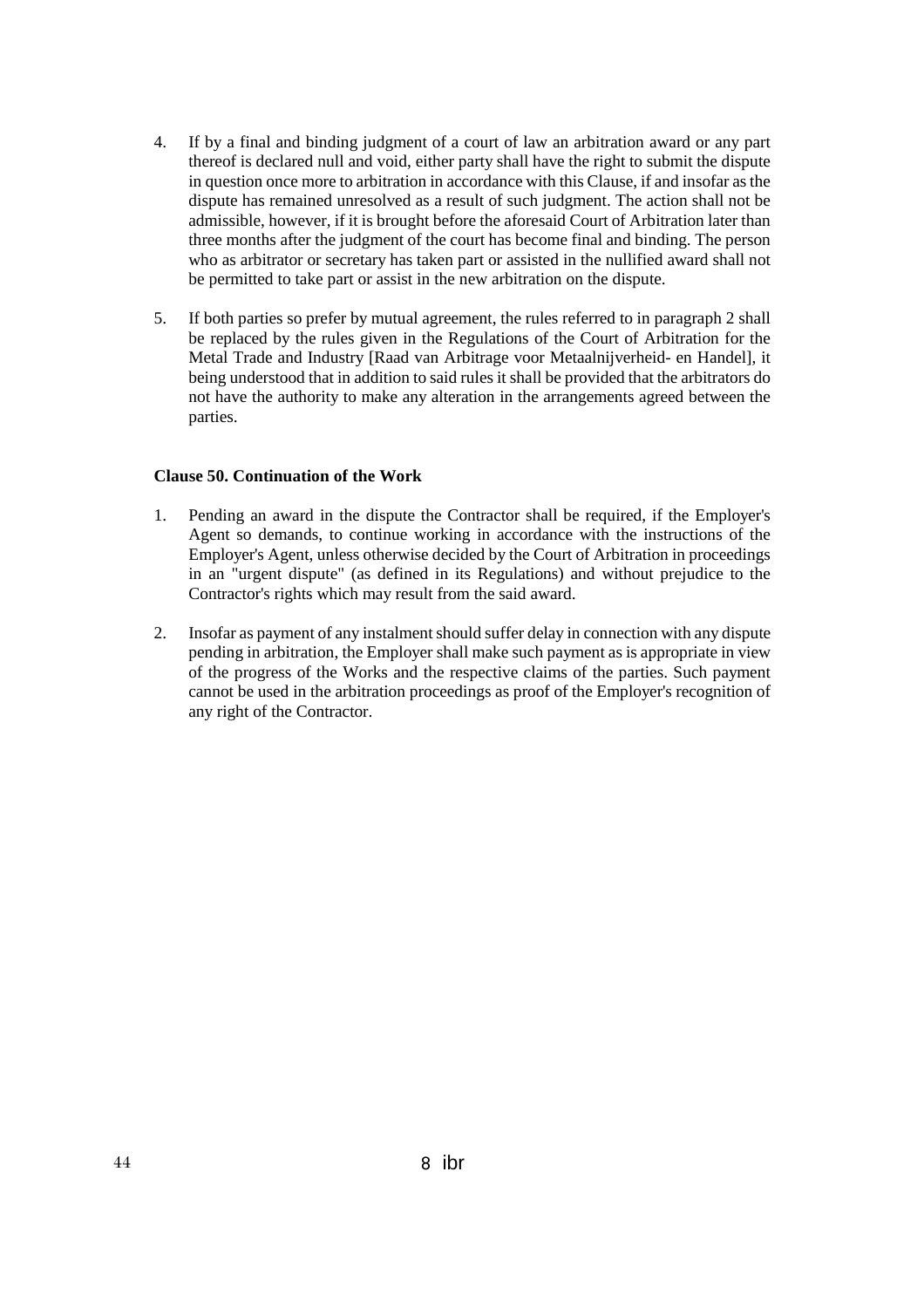## **APPENDIX A - SPECIMEN POWER OF ATTORNEY**

## **Power of Attorney**

.............................

| my/our attorney in fact for and in my/our name, place and<br>stead, to do and perform any and all acts concerning |  |
|-------------------------------------------------------------------------------------------------------------------|--|
|                                                                                                                   |  |
|                                                                                                                   |  |
|                                                                                                                   |  |
|                                                                                                                   |  |
|                                                                                                                   |  |
|                                                                                                                   |  |
|                                                                                                                   |  |

- 1) Surname(s) and forename(s) of the contractor(s), if (an) individual(s), or trade or corporate name, if (a) legal person(s).
- 2) Indication of the works contracted.
- 3) Surname and forename(s) of the attorney in fact.
- 4) Description of works or relevant part of the works, as well as special conditions, if any.
- 5) If the contractor is himself the attorney in fact of joint contractors, insert: 'attorney in fact authorized to represent the'.